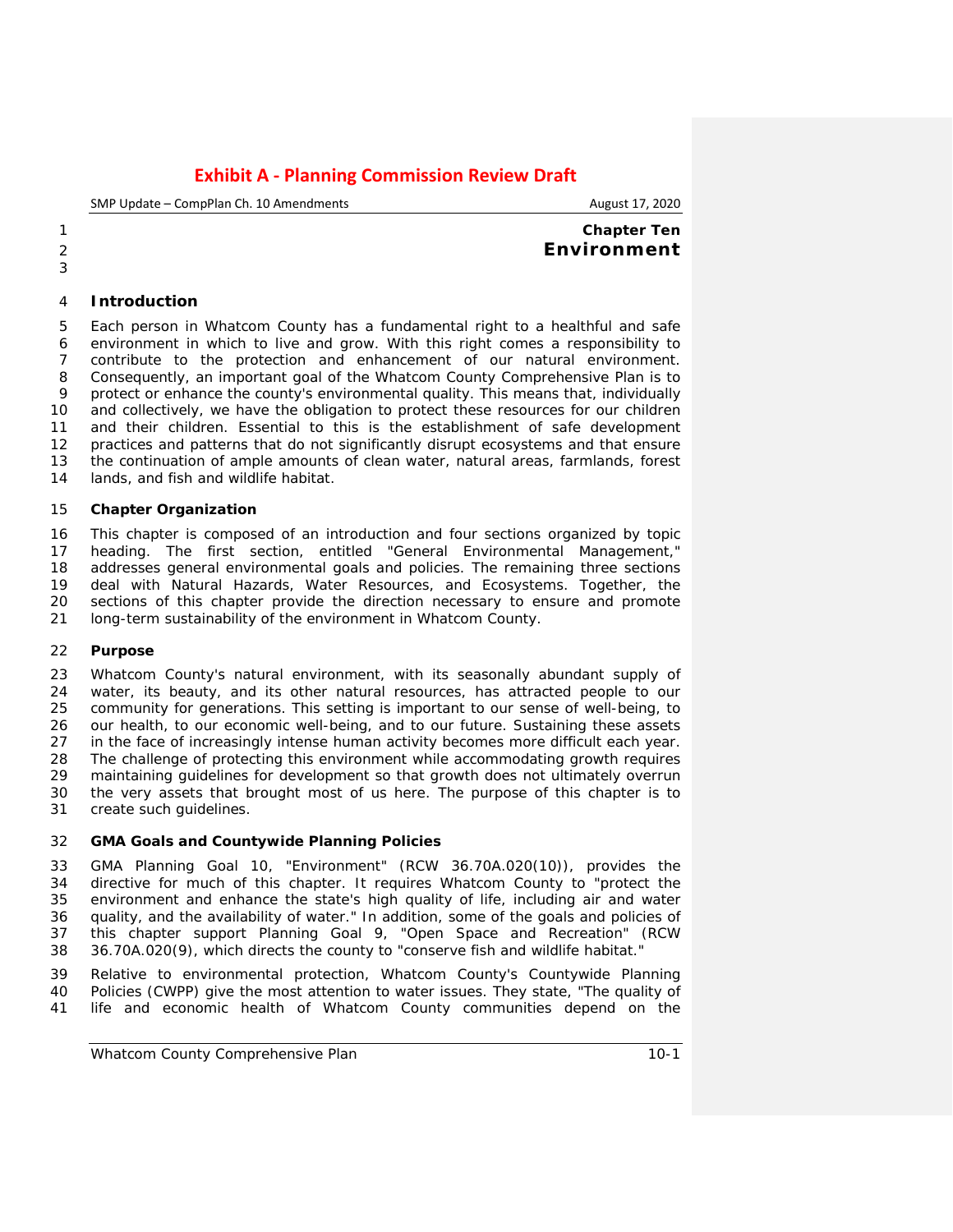SMP Update – CompPlan Ch. 10 Amendments **August 17, 2020** 

 maintenance of a safe and reliable water supply. All jurisdictions and water purveyors should cooperate to ensure the protection and quality of the area's water resources." Specific policies address water, promoting inter-jurisdictional cooperation in conserving, protecting, and managing the water resource, and in reducing water pollution (CWPP Policies N.1 – 6). The CWPPs also support protecting wildlife habitat and corridors, natural drainage features, and "other environmental, cultural and scenic resources."

#### **GMA Requirements**

 The GMA requires Whatcom County to identify and manage critical areas in such a manner as to prevent destruction of the resource base and reduce potential losses to property and human life. The GMA has identified Critical Areas to include the following areas and ecosystems:

- Wetlands
- 14 Critical Aquifer Recharge Areas
- Fish and wildlife habitat conservation areas
- 16 Frequently flooded areas
- 17 Geologically hazardous areas

#### **Environmental Setting**

 Whatcom County bedrock geology can be divided into five bedrock geologic provinces. From east to west these provinces are the Methow terrain, the Cascade Crystalline Core, the Northwest Cascades System, the Fraser Lowland, and the San Juan Island system. Tectonic activity over the past 15 million years has created the present North Cascades and the formation of Mount Baker, a 10,000-foot high composite volcano.

 The mountains of Whatcom County, as well as the streams, lakes, valleys, hills, and 26 shoreline features are the result of millions of years of geologic events. Over 2.5<br>27 million years ago, during the Ice Ages, glacial ice invaded the Puget Sound lowlands 27 million years ago, during the Ice Ages, glacial ice invaded the Puget Sound lowlands<br>28 from the north at least four times, with the last maior glacial event, the Fraser from the north at least four times, with the last major glacial event, the Fraser Glaciation, ending approximately 12,000 years ago. A minor advance of glacial ice, the Sumas Advance, ended approximately 10,000 years ago. The ice formed from the accumulation of snow in the British Columbia Coast Range and interior of British Columbia. Numerous glaciers are still present within the mountains of Whatcom 33 County, and some of these mountain glaciers formerly extended far down the 34 mountain valleys of the County. The underlying bedrock was deeply eroded during 34 mountain valleys of the County. The underlying bedrock was deeply eroded during<br>35 these glacial events creating very steep mountainsides, and in some areas. 35 these glacial events creating very steep mountainsides, and in some areas, 36 particularly in northwestern Whatcom County, a thick sequence of glacial related 36 particularly in northwestern Whatcom County, a thick sequence of glacial related<br>37 sediments was deposited. The glacial ice was approximately 6,000 feet thick in the sediments was deposited. The glacial ice was approximately 6,000 feet thick in the vicinity of Bellingham.

 Two main glacial advances are the most important to our area, the Salmon Springs 40 glaciation and the later Vashon glaciation. Each time the massive glacier advanced, 41 it dammed up the Puget lowlands to form a huge lake. As the floating ice melted, it dammed up the Puget lowlands to form a huge lake. As the floating ice melted, sand, gravel, clay and occasional boulders would melt out of the ice and fall to the sea floor. This deposit, the Bellingham Drift, covers the ground surface over a large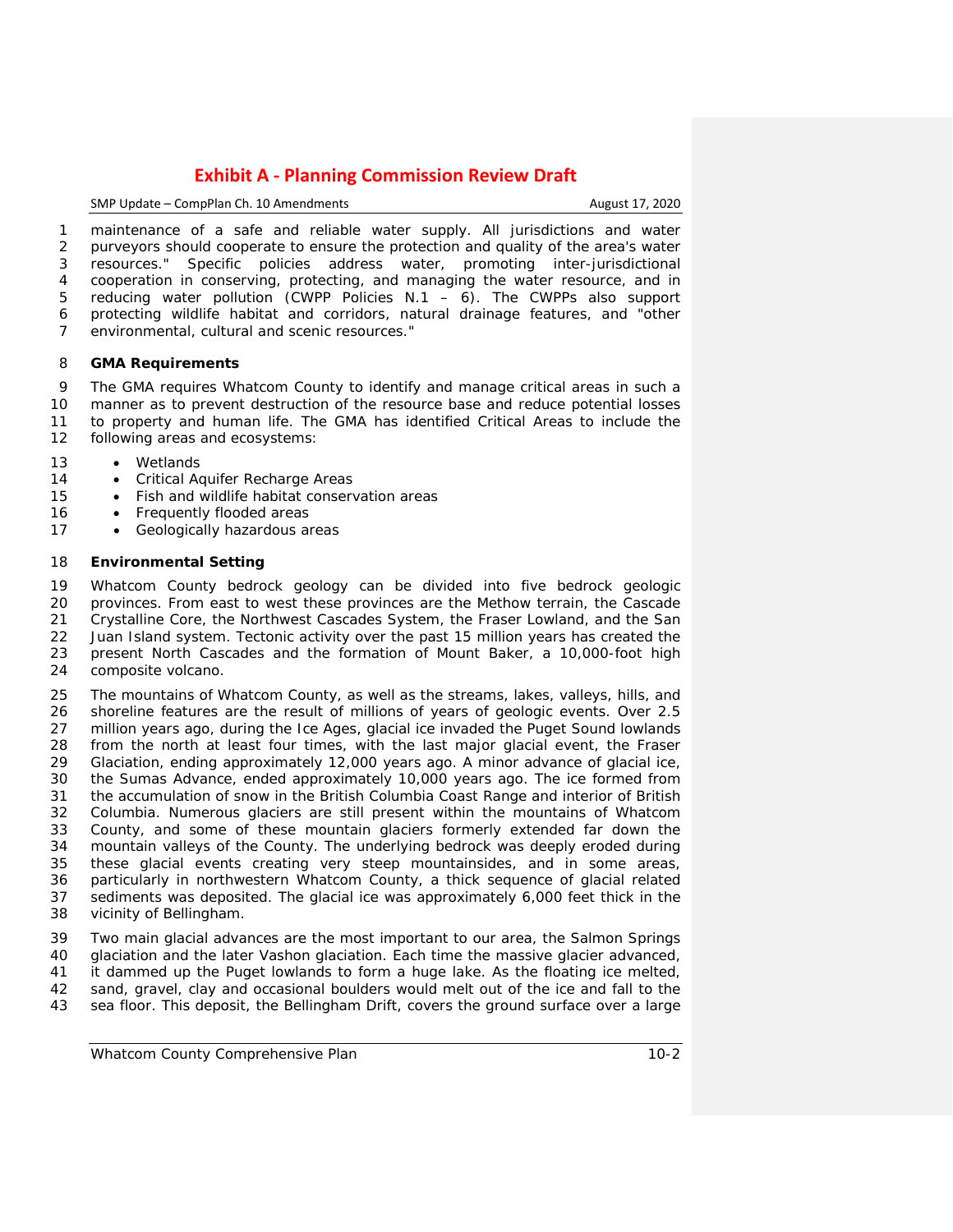#### SMP Update – CompPlan Ch. 10 Amendments August 17, 2020

 area of western Whatcom County. Each time the Ice Age glacier advanced, it also compacted underlying sediments with its great weight. It created a concrete-like material called "till" (also known as "hardpan") beneath it. Because the Bellingham Drift consists primarily of clay and silt, it is relatively impermeable; water tends to accumulate on the ground surface. Wetlands are common on the Bellingham Drift.

 On the bottom of the lake, "rock flour", the finely ground remains of rocks pulverized by glacial action, settled out. These deposits became the familiar "blue clays" of the Puget lowland. The milky color of the Nooksack River is due to the same kind of rock flour, created by glacial activity on the slopes of Mount Baker.

 Additionally, each time the glacier retreated, water from the melting ice deposited thick layers of sand and gravel known as "outwash." The outwash areas are typically where we find our most productive aquifers, since these loose sands and gravel are porous and drain rapidly. While these areas absorb rainwater for our later use from wells, they are also vulnerable to contamination. An example of this phenomenon is found in the outwash sands and gravels resulting from the Sumas Advance. Large meltwater streams and rivers flowed from this glacier depositing the Sumas Outwash sands and gravels. The Sumas Outwash sands and gravels 18 make up the best non-floodplain farmland in the County and some of the highest<br>19 auality construction gravel deposits. Abandoned outwash channels were formerly 19 quality construction gravel deposits. Abandoned outwash channels were formerly<br>20 used as sources of peat. used as sources of peat.

21 Each of these glacial sediments, lake bed deposits, till and outwash is present in<br>22 various places and in varied combinations in Whatcom County. These sediments various places and in varied combinations in Whatcom County. These sediments provide both the formations that hold the groundwater for many of the area's wells, and the parent material for most of the different soils.

 Out of these long physical processes a complex natural ecology has emerged that supports a diversity of wildlife. Many of our lakes, rivers, and streams support fish including, but not limited to, native species such as the five pacific salmon (Chinook, Coho, Sockeye, Chum, Pink) as well as Steelhead, Rainbow Trout, Cutthroat (coastal and resident), Bull Trout, and Dolly Varden. Every year salmon return to spawn in the streams and rivers of Whatcom County. Whatcom County is located within the Pacific Migratory Flyway and serves as a stopover and critical habitat area for many migratory birds. Bufflehead and goldeneye ducks winter here. Additionally, numerous bird species including scoters, snow geese, trumpeter swans, canvasbacks, cormorants, grebes, loons, and other migrating waterfowl pass through every spring and fall as they travel between their breeding grounds in Alaska and Canada and their wintering grounds in California and Mexico. Mallards, Canada geese, great blue herons, and numerous songbirds live in the county year-round. Maintaining these unique resources is a high priority for both present and future county residents. Whatcom County is home to a distinct subspecies of the Great Blue Heron, which has the third largest colony in the Puget Sound area. The wetlands, fields, streams, and nearshore habitat in the county support many birds of special concern, such as the bald eagle (protected under the Bald and Golden Eagle Protection Act), the pileated woodpecker (candidate for State threatened list), and the peregrine falcon (ESA candidate species). The National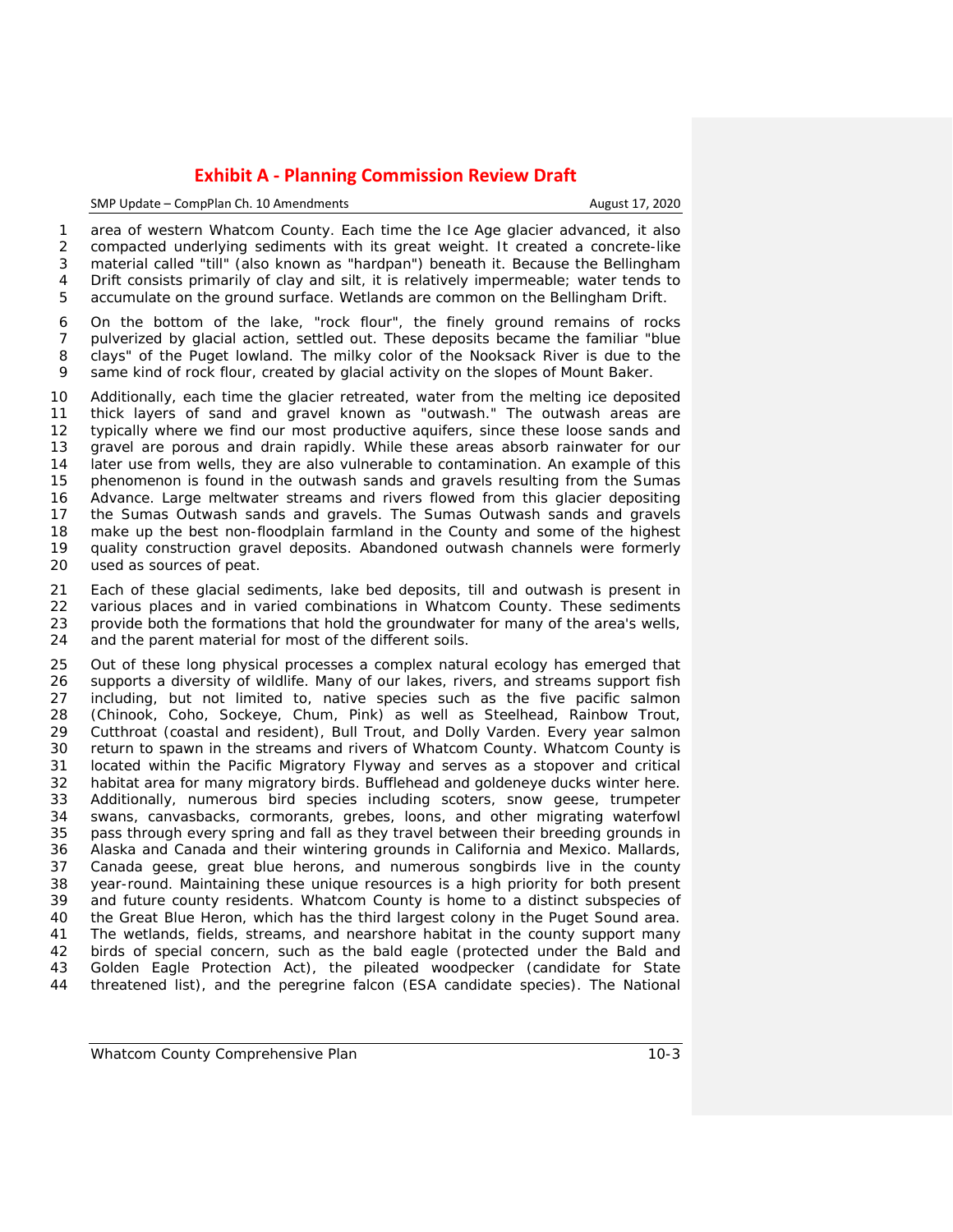SMP Update – CompPlan Ch. 10 Amendments **August 17, 2020** 

 Audubon Society has designated Semiahmoo, Drayton Harbor, and Birch Bay as "Important Bird Areas."

## **Environmental Management**

## **Introduction**

 General environmental goals and policies are intended to provide guidance for environmental management that will promote environmental protection and good stewardship practices through a balance of public education and involvement; 8 incentives, acquisition, and voluntary programs; land use planning and regulations;<br>9 environmental monitoring: and intergovernmental cooperation. These goals and environmental monitoring; and intergovernmental cooperation. These goals and policies are also intended to provide guidance to County government as it assists its citizens in maintaining a balance between individual property rights, economic development, and environmental protection.

## **Background Summary**

 Development in the last 100 years has had a significant impact on the natural 15 environment in Whatcom County. At the turn of the 20<sup>th</sup> century, some areas surrounding Lynden, Sumas, and Ferndale were logged, drained, and converted to agricultural land and other types of development. In the intervening years, many of the remaining forests were logged, many streams re-routed and channelized, and much of the native vegetation removed and replaced with a wide variety of introduced vegetative types. Roads now crisscross most areas, with homes, farms, businesses, and industries scattered throughout the county.

## **Issue, Goals, and Policies**

 There are designated lands in Whatcom County that can still accommodate development. Whatcom County also has areas that are sensitive to human activity, including wetlands, streams, lakes, and marine shorelines, and lands that can pose a hazard to the community, including floodplains and unstable slopes. In these 27 areas development must be carefully planned or limited to maintain environmental<br>28 quality and public safety. This can be done through the creation and quality and public safety. This can be done through the creation and 29 implementation of goals and policies that seek to reduce hazards and prevent 30 adverse environmental impacts. adverse environmental impacts.

## **Community and Environmental Protection**

 The elements of the natural environment: water, air, soil, plants, and animals; are interconnected and interdependent, functioning as one dynamic ecosystem. Environmental resources within this ecosystem are extensive and, in some cases, irreplaceable. They provide important beneficial uses to the community such as: the supply of clean drinking water; management of stormwater run-off and flood hazard management; support for a wide variety of fish and wildlife; fresh air; and a sense of place in which residents invest, enjoy, and expect.

 Some of these same resources result in serious environmental constraints or pose a hazard to development and a danger to the community. Flooding in the Nooksack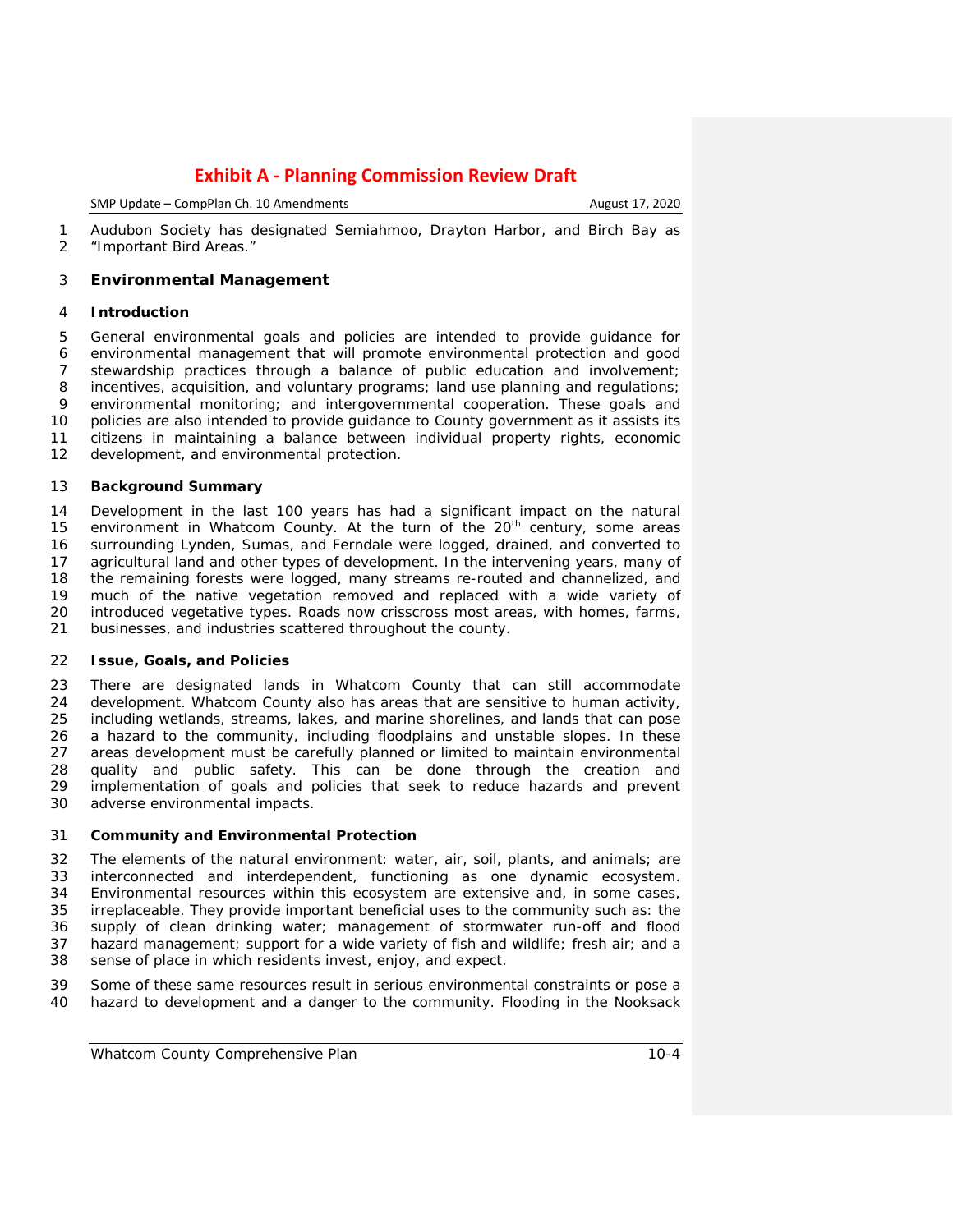SMP Update – CompPlan Ch. 10 Amendments **August 17, 2020** 

 River is frequent and impacts much of the valley floor. There are numerous wetlands and hydric soils throughout the lowlands that provide critical wetland functions and are generally unsuitable for development. The steep gradient and geologic structure of the mountain ranges in conjunction with heavy annual precipitation can contribute to slope instability and flood-prone drainage basins.

 Much of the environmental degradation and destruction to property occurs as a result of a lack of information or understanding rather than willful action. Ecosystems are subtle and complex. Too often both their benefits and hazards are not readily apparent to the community. Additionally, baseline information is not always available to help identify the real costs or hazards of building in Whatcom County. There is a need for further research and education.

- **Goal 10A: Protect natural resources and systems, life, and property from potential hazards.**
- Policy 10A-1: Support good stewardship of Whatcom County lands, and apply 15 this principle to the management of public lands.
- Policy 10A-2: Protect the environment through a comprehensive program that **includes voluntary activity, education, incentives, regulation,**  enforcement, restoration, monitoring, acquisition, mitigation, 19 and intergovernmental coordination.
- Policy 10A-3: Continue to identify, designate, and protect Critical Areas and other important environmental features.
- Policy 10A-4: Manage designated Critical Areas as needed, to minimize or protect against environmental degradation and reduce the potential for losses to property and human life.
- Policy 10A-5: Actively pursue voluntary, cooperative, and mutually beneficial efforts aimed at advancing county environmental goals.
- 27 Policy 10A-6: Aim to meet or exceed national, state, and regional air quality<br>28 Standards, Work with the Northwest Clean Air Agency to ensure standards. Work with the Northwest Clean Air Agency to ensure compliance with applicable air quality standards.
- Policy 10A-7: Using Best Available Science, support efforts to educate and inform the public as to the benefits of a healthy and viable environment, ecologically fragile areas, and their economic and social value.
- Policy 10A-8: Lead and/or coordinate efforts with property owners, citizen groups, and governmental and non-governmental agencies in furthering Whatcom County's environmental goals and policies.
- Policy 10A-9: Cooperate with state and federal agencies and neighboring jurisdictions to identify and protect threatened and endangered fish and wildlife species and their habitats.
- Policy 10A-10: Support acquisition, conservation easements, open space, and 41 a comport other such programs to protect high-value natural areas as<br>42 a contract identified through the GMA planning process, the Natural identified through the GMA planning process, the Natural

*Whatcom County Comprehensive Plan 10-5*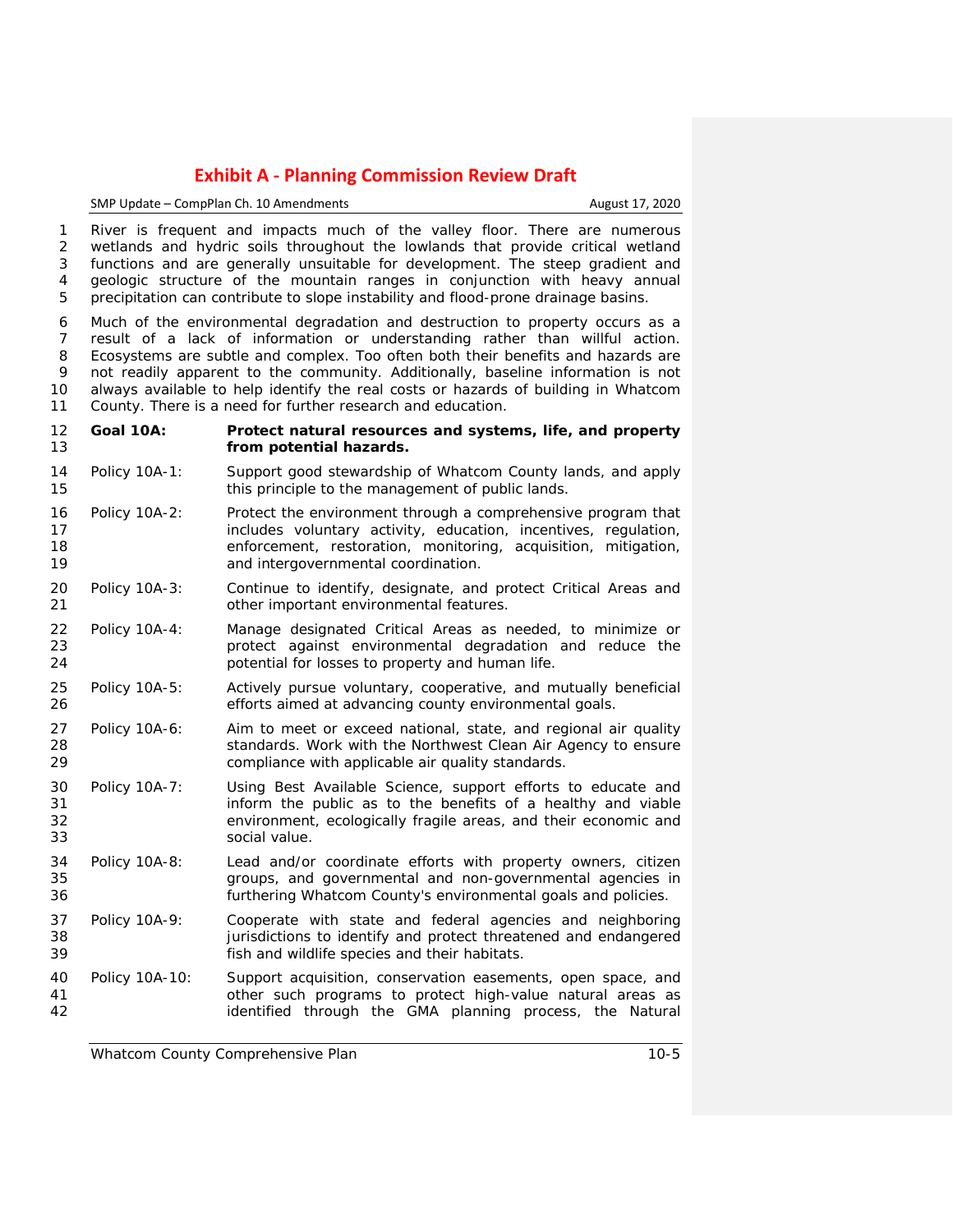|                                  |                                      | SMP Update - CompPlan Ch. 10 Amendments                                                                                                                                                                                                                                                                                                       | August 17, 2020 |
|----------------------------------|--------------------------------------|-----------------------------------------------------------------------------------------------------------------------------------------------------------------------------------------------------------------------------------------------------------------------------------------------------------------------------------------------|-----------------|
| 1<br>$\overline{2}$<br>3         |                                      | Heritage Plan, the state Priority Habitats and Species (PHS)<br>program, the Lake Whatcom Management Program, and other<br>sources.                                                                                                                                                                                                           |                 |
| 4<br>5<br>6<br>7                 | Policy 10A-11:                       | Designate high-value open space and<br>natural areas<br>acquisition, conservation easements, open space, and other<br>such programs to protect these natural areas upon request or<br>consent of the property owner.                                                                                                                          | for             |
| 8<br>9<br>10<br>11<br>12         | Policy 10A-12:                       | Broadly inform the people of Whatcom County of the locations<br>of potential development constraints associated with natural<br>conditions. Information should include known natural hazards<br>and an assessment of the potential danger to both the property<br>owner and the public.                                                       |                 |
| 13                               | <b>Administration and Regulation</b> |                                                                                                                                                                                                                                                                                                                                               |                 |
| 14<br>15<br>16<br>17<br>18       | environmental protection.            | There are currently a multitude of regulations and administrative processes at the<br>federal, state and local level that, together, have become excessive and difficult to<br>understand. Conflicting regulations and complicated administrative processes can<br>create undue hardship on community members and result in reduced levels of |                 |
| 19<br>20<br>21                   | <b>Goal 10B:</b>                     | Simplify and harmonize regulations<br>relating to<br>identification,<br>delineation,<br>protection<br>and<br>environmental features.                                                                                                                                                                                                          | the<br>οf       |
| 22<br>23<br>24<br>25<br>26<br>27 | Policy: 10B-1:                       | Develop, as a significant component of a comprehensive<br>environmental management program, non-regulatory measures<br>activity,<br>include<br>voluntary<br>education,<br>that<br>restoration, acquisition, advanced mitigation (i.e., mitigation<br>advance<br>of impacts),<br>and<br>intergovernmental<br>done<br>in.<br>coordination.      | incentives,     |
| 28<br>29<br>30                   | Policy 10B-2:                        | Provide incentives for good stewardship of the land through the<br>use of non-regulatory and innovative land use management<br>techniques.                                                                                                                                                                                                    |                 |
| 31<br>32<br>33<br>34             | Policy 10B-3:                        | Support education as an important tool in developing public<br>appreciation for the value of ecosystems and provide the public<br>with informational materials and presentations relating to<br>natural system functions, regulations, and issues.                                                                                            |                 |
| 35<br>36<br>37                   | Policy 10B-4:                        | coordination<br>Promote<br>cooperation<br>and<br>among<br>government agencies when multiple agencies have jurisdiction<br>over aspects of a single project.                                                                                                                                                                                   | involved        |
| 38<br>39<br>40                   | Policy 10B-5:                        | Process the environmental review of building and development<br>permit applications within an established timeframe that is<br>predictable and expeditious.                                                                                                                                                                                   |                 |
| 41<br>42                         | Policy 10B-6:                        | Provide clear, timely, appropriate, and understandable direction<br>to citizens, developers, and property owners.                                                                                                                                                                                                                             |                 |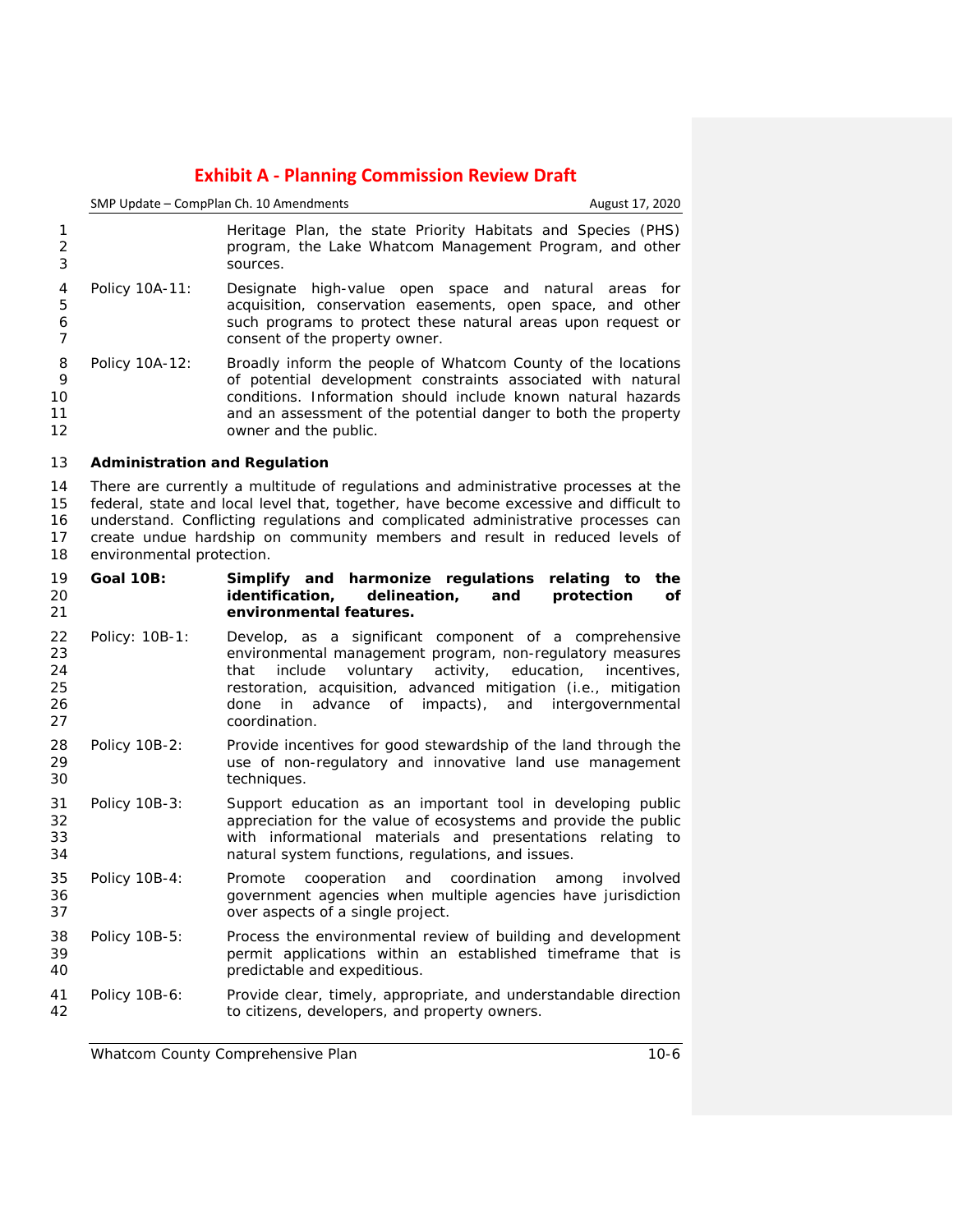|         | SMP Update - CompPlan Ch. 10 Amendments |                                                                                                                                                                 | August 17, 2020 |
|---------|-----------------------------------------|-----------------------------------------------------------------------------------------------------------------------------------------------------------------|-----------------|
|         | Policy 10B-7:                           | Ensure regulations are as simple and easy to understand as<br>possible and maintain effective inspection, compliance, and<br>enforcement measures as necessary. |                 |
|         | Policy 10B-8:                           | Recognize the policies of the Whatcom County Shoreline                                                                                                          |                 |
| 5       |                                         | Management Program as constituting a "Shoreline Element" of                                                                                                     |                 |
| 6       |                                         | this plan. The shoreline program regulations and policies shall                                                                                                 |                 |
|         |                                         | be considered to be consistent with this plan.                                                                                                                  |                 |
| 8       |                                         | The Environment and Property Rights                                                                                                                             |                 |
| 9<br>10 |                                         | Prior to the 1970s, growth in Whatcom County was relatively slow and received<br>little management. As a result, private property owners were left to their own |                 |

 resources as they determined how best to use their land. However, as increasing numbers of people moved to this area and settled, a greater demand was placed on Whatcom County's natural resources.

 The problems that arise from this situation have caused many to realize what one person does with his/her property may have an impact on the larger environmental system that sustains us as a community and on the rights of other property owners.

 Land use decisions can no longer be considered exclusively private matters. We are aware public actions impact every private citizen in Whatcom County and private actions may have public consequences as well. To that end, the law must protect the public good from detrimental private actions. Nevertheless, the right of the individual to use his or her property, within the bounds permitted by law, is a value supported by law and the community and must be recognized when making land use decisions in Whatcom County.

- **Goal 10C: In implementing environmental policies, provide for property rights, economic opportunities, and plan appropriately for growth.**
- Policy 10C-1: Actively pursue voluntary and cooperative efforts that advance Whatcom County's goals in a mutually beneficial manner.
- Policy 10C-2: When adopting new environmental protection programs, consider multiple economic parameters including development objectives, impacts, and the economic benefits of the natural environment as both a resource and an amenity.
- Policy 10C-3: Emphasize an approach to environmental protection by encouraging the use of conservation easements, open space taxation, land acquisition, purchase/voluntary, workable transfer of development rights, and other mechanisms that assist affected property owners.
- Policy 10C-4: Avoid standards and procedures likely to require compensation to property owners or invalidation of such rules.

**Comment [CES1]:** No longer needed, as a new Chapter 11, Shorelines, has been created.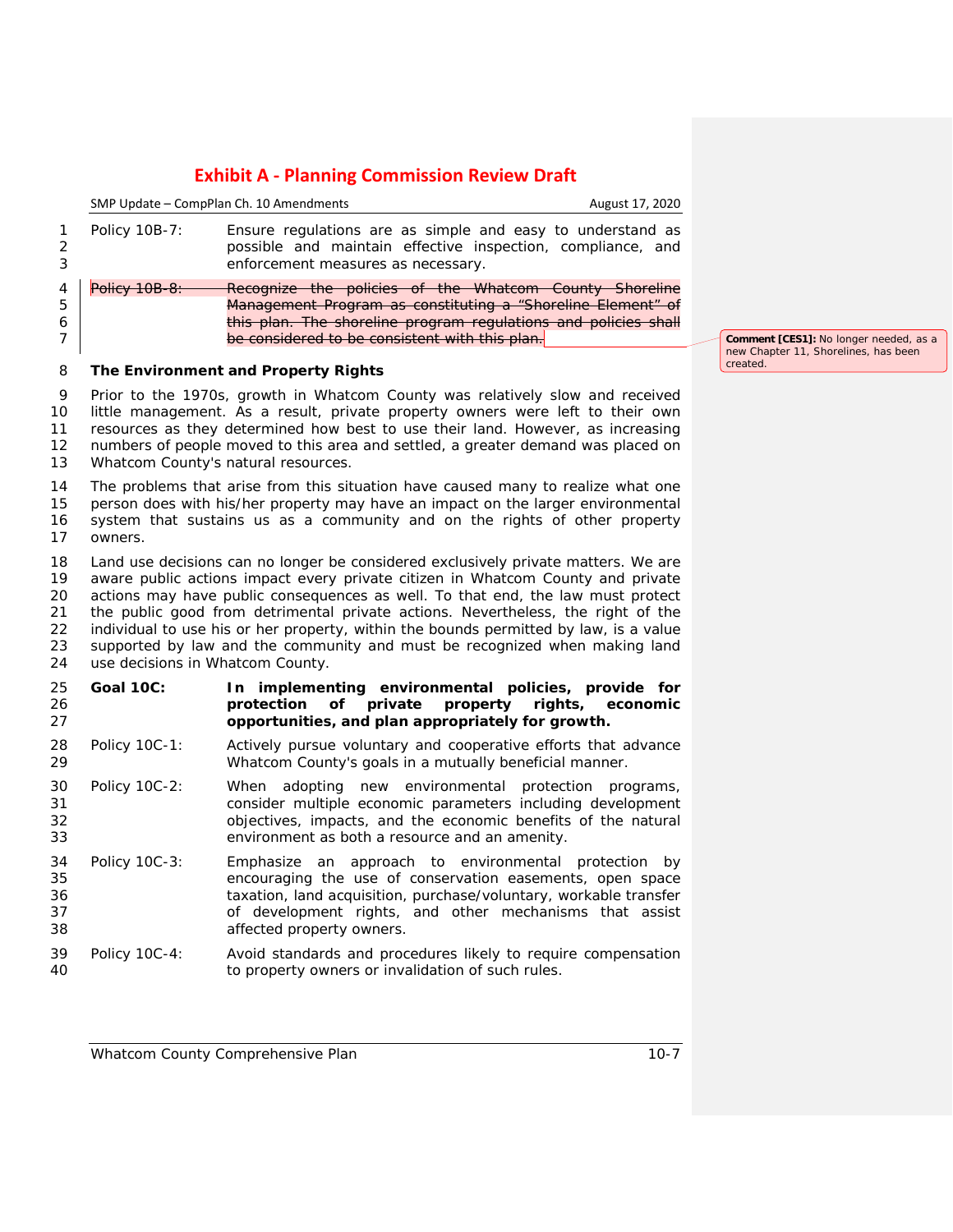SMP Update – CompPlan Ch. 10 Amendments **August 17, 2020** 

### **Climate Change**

 Climate change is a global phenomenon that has the potential for significant local impacts to natural resources, ecosystem functions, as well as human health, infrastructure, and the economy. In Washington State, the Climate Impacts Group (CIG), a consortium of scientists at the University of Washington, has done the most extensive analysis of potential local climate change impacts in the Pacific Northwest. Based on a range of climate change model projections, as well as peer- reviewed scientific publications, the CIG concludes that during the next 20-40 years the Pacific Northwest climate may change significantly. See *Climate Change Impacts and Adaptation in Washington State: Technical Summaries for Decision Makers, Climate Impacts Group, University of Washington, December 2013*. The 12 CIG confirms that global climate models project mid- $21<sup>st</sup>$  century temperatures in the Pacific Northwest higher than the natural range of temperature observed in the  $20<sup>th</sup>$  century. The CIG reports that as a result of likely climate change, causing slightly higher average annual temperature, impacts to the Pacific Northwest will likely affect a broad spectrum of the natural environment, but most notably changes to water resources, including:

- 18 More precipitation falls as rain rather than snowfall in the Cascades due to an<br>19 **increased snow-line elevation:** increased snow-line elevation;
- 20 Decreased (winter) mountain snowpack and earlier (spring) snowmelt;
- Higher winter streamflow in rivers that depend on snowmelt;
- Higher winter streamflow in rain-fed river basins resulting in scouring floods that negatively affect salmon populations if winter precipitation and rain-on-snow events increases in the future as projected;
- Earlier peak (spring) streamflow in rivers that depend on snowmelt;
- Lower summer streamflow in rivers and streams; and,
- Decreased water in summer for irrigation, fish, human consumption and recreational use (more drought-like conditions).

 Climate change impacts are likely to include longer-term shifts in forest types and species, potentially increasing wildfire risk and greater exposure to insects and disease. Nearshore and riverine fisheries may be subjected to increased stress due to even lower average summer stream flows (and higher summer stream temperatures) and increased acidity in Puget Sound. Agricultural sector concerns 34 include the cost of climate adaptation, development of more climate-resilient 35 technologies, and management and availability of adequate water supplies. technologies, and management and availability of adequate water supplies. Susceptibility to natural hazards is also expected to intensify due to climate change, including increased landslides, erosion, and coastal and riverine flooding due to more winter rainfall, and potential rising sea levels.

 In 2007, Whatcom County completed a Climate Protection and Energy Conservation Action Plan that laid out specific actions and targets for reducing greenhouse gas 41 emissions and increasing energy conservation efforts in response to potential 42 climate change. climate change.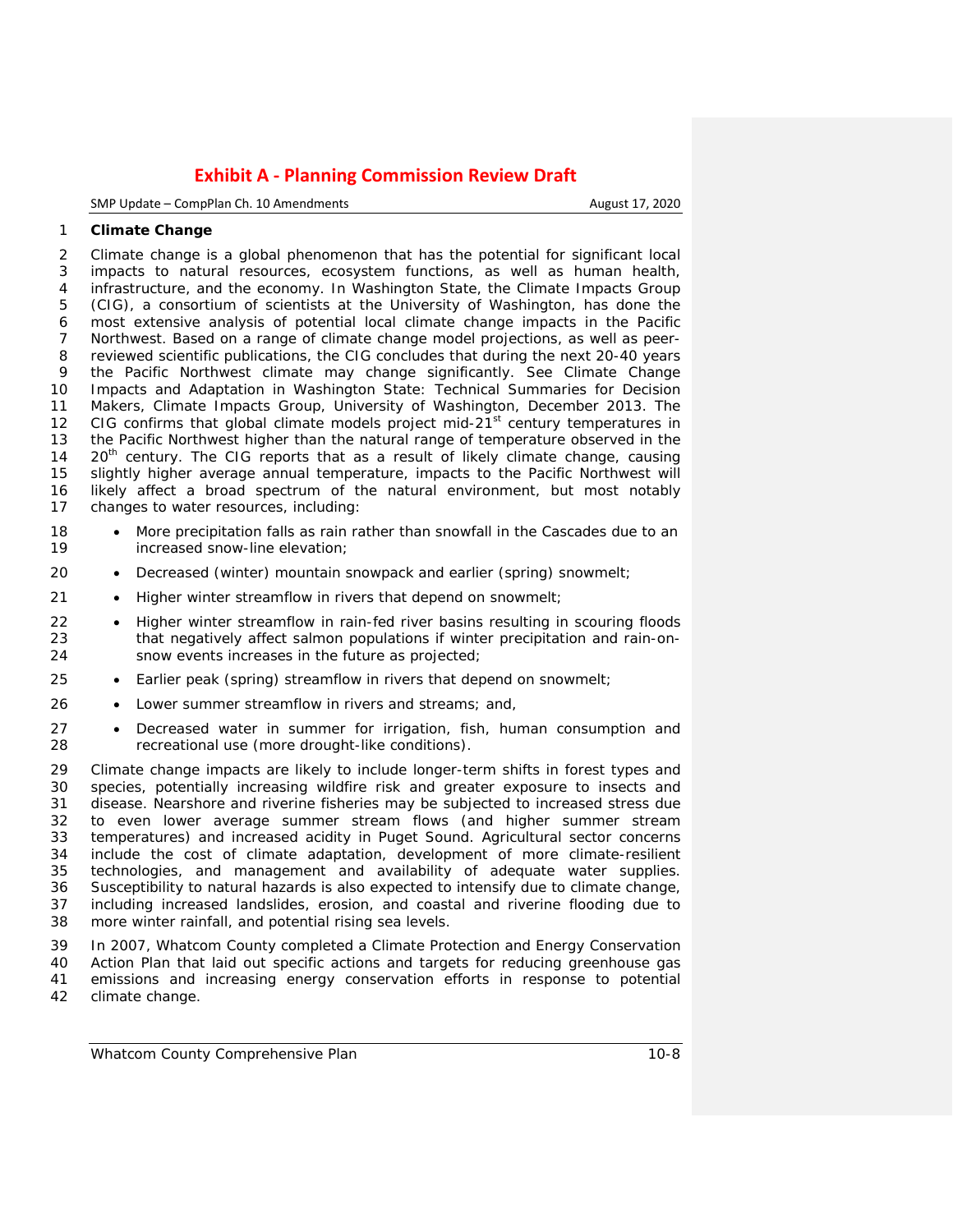SMP Update – CompPlan Ch. 10 Amendments **August 17, 2020** 

 In addition many insurance industry experts are now factoring in the costs of climate change into insurance premiums as the increase in the frequency and 3 severity of extreme weather events around the world results in a corresponding<br>4 increase in claims costs. increase in claims costs.

 Local government, residents and businesses must anticipate that as the climate changes, more frequent and severe damage to private and public infrastructure will occur. Maintenance costs and insurance premiums can be expected to increase accordingly.

- **Goal 10D: Strengthen the sustainability of Whatcom County's economy, natural environment, and built communities by responding and adapting to the impacts of climate change.**
- Policy 10D-1: Whatcom County's natural resource-based economic sectors, ecosystems, water resources, infrastructure, emergency management, and public health all face climate change related **16 risks in the future. The County should consider potential long-range climate change implications into its on-going functional** planning and implementation actions. The County should:
- 1. Study the resilience of its natural and built environments to the potential impacts of climate change;
- 21 2. Identify the relative vulnerability of these sectors to climate change; and,
- 23 3. Examine the adaptive capacity of these sectors to cope with 24 or mitigate climate change and take advantage of any<br>25 complemential opportunities. beneficial opportunities.
- Policy 10D-2: Develop strategies that encourage a diversified and sustainable economy that is resilient to the impacts of climate change.
- Policy 10D-3: Promote the efficient use, conservation, and protection of water resources.
- Policy 10D-4: Pursue strategies to reduce the vehicle miles traveled (VMT) in the county by encouraging expanded availability and use of public transportation, carpooling, and non-vehicular modes of transportation.
- Policy 10D-5: Establish land use patterns that minimize transportation-related greenhouse gas emissions and encourage preservation of natural resource lands and the protection of water resources.
- Policy 10D-6: Convene a climate impact advisory committee by 2017. The advisory committee should consist of (but not be limited to) experts in energy efficiency and carbon emission reduction, representatives from Whatcom County, and interested community members. The committee will be tasked with:
- Evaluating Whatcom County's compliance with meeting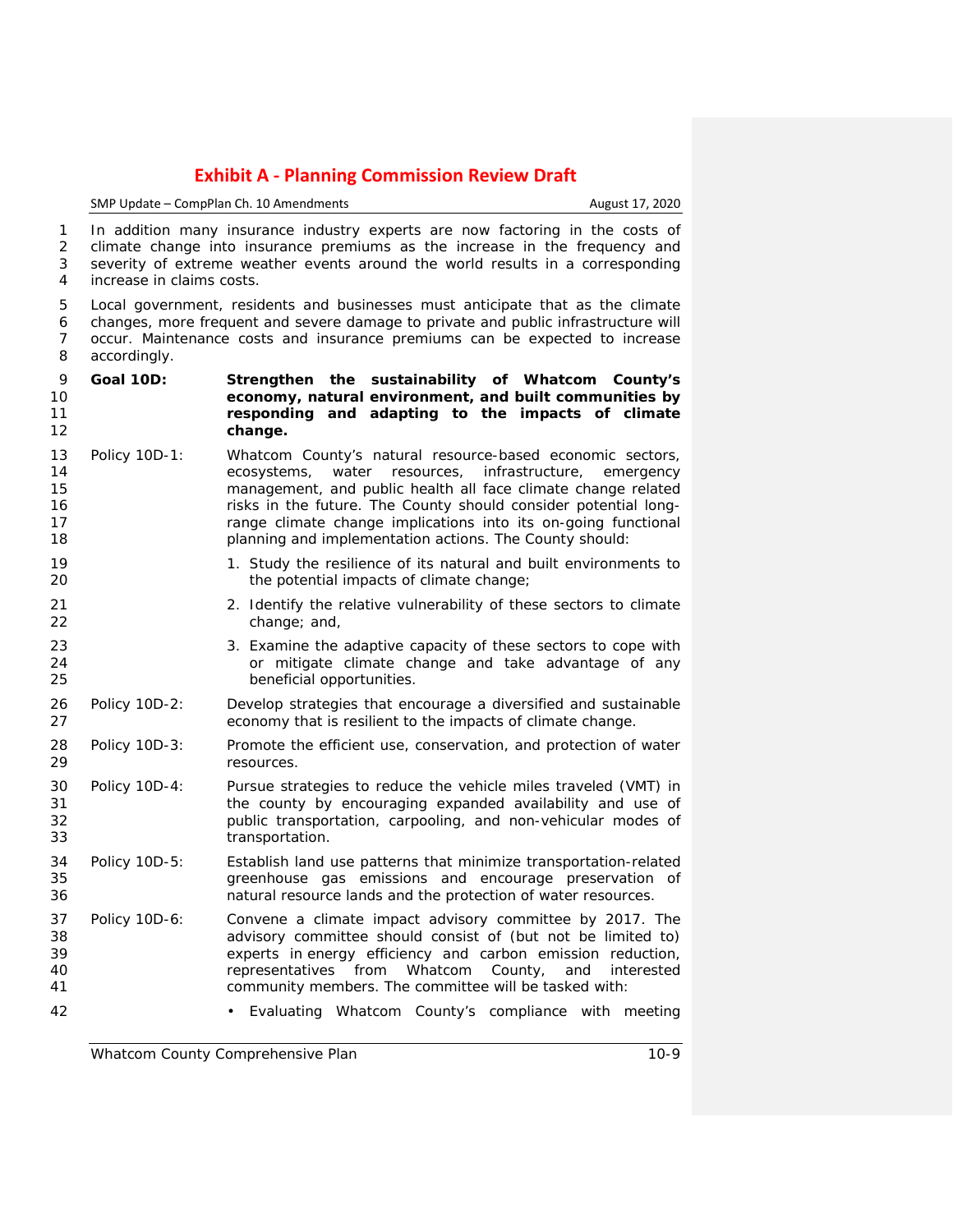|                                           | SMP Update - CompPlan Ch. 10 Amendments<br>August 17, 2020                                                                                                                                                                                       |
|-------------------------------------------|--------------------------------------------------------------------------------------------------------------------------------------------------------------------------------------------------------------------------------------------------|
| $\mathbf{1}$                              | targets set forth in the 2007 Climate Plan;                                                                                                                                                                                                      |
| 2<br>3                                    | Establishing new targets that meet or exceed state and<br>$\bullet$<br>federal climate impact goals;                                                                                                                                             |
| 4<br>5                                    | Updating the Climate Plan, at minimum every five years, or<br>$\bullet$<br>as needed to meet targets;                                                                                                                                            |
| 6<br>$\overline{7}$<br>8                  | the<br>Recommending<br>updates to<br>Whatcom<br>County<br>$\bullet$<br>Comprehensive Plan in accordance with meeting Whatcom<br>County's emission reduction goals;                                                                               |
| 9<br>10<br>11<br>12                       | Ensuring that Whatcom County government facilities and<br>$\bullet$<br>operations are designed to meet or exceed goals and<br>standards resolved in the current Climate Protection and<br>Energy Conservation Action Plan; and                   |
| 13<br>14<br>15                            | Recommend updates to Whatcom County land use policies<br>$\bullet$<br>and development regulations to support renewable energy<br>development goals.                                                                                              |
| 16<br>Policy 10D-7:<br>17<br>18<br>19     | Encourage sustainability by developing strategies and practices<br>to increase the use of renewable, net-neutral carbon energy in<br>Whatcom County facilities and County vehicles, with a goal of<br>net zero man-made carbon emission by 2050. |
| 20<br>Policy 10D-8:<br>21<br>22           | Encourage sustainability by developing strategies and practices<br>to reduce landfill waste from Whatcom County government<br>facilities to near zero.                                                                                           |
| 23<br>Policy 10D-9:<br>24<br>25           | Identify responsible parties and agencies and encourage them<br>to identify and properly seal and/or burn methane that is<br>escaping into the atmosphere from wells.                                                                            |
| 26<br>Policy 10D-10:<br>27<br>28          | Create updates to Whatcom County land use policies and<br>development regulations to<br>support renewable<br>energy<br>development goals.                                                                                                        |
| $\sim$<br>$M = 1, 1, 2, 3, 4, 1, 1, 2, 3$ |                                                                                                                                                                                                                                                  |

## **Natural Hazards**

## **Introduction**

31 The location, climate, and geology of Whatcom County combine to create many<br>32 natural hazards to people and their developments. Earthquakes, volcanoes, natural hazards to people and their developments. Earthquakes, volcanoes, 33 landslides, and flooding are some of the major natural hazards found in our region.<br>34 Additionally, old mines are scattered around the county that could be dangerous to 34 Additionally, old mines are scattered around the county that could be dangerous to state that it are stated to provide the community. Natural Hazards goals and policies are intended to provide 36 guidance to county government as it assists its citizens in effectively managing<br>37 natural hazards in a manner that minimizes the danger to each member of this 37 natural hazards in a manner that minimizes the danger to each member of this community, while continuing to provide for economic opportunities. community, while continuing to provide for economic opportunities.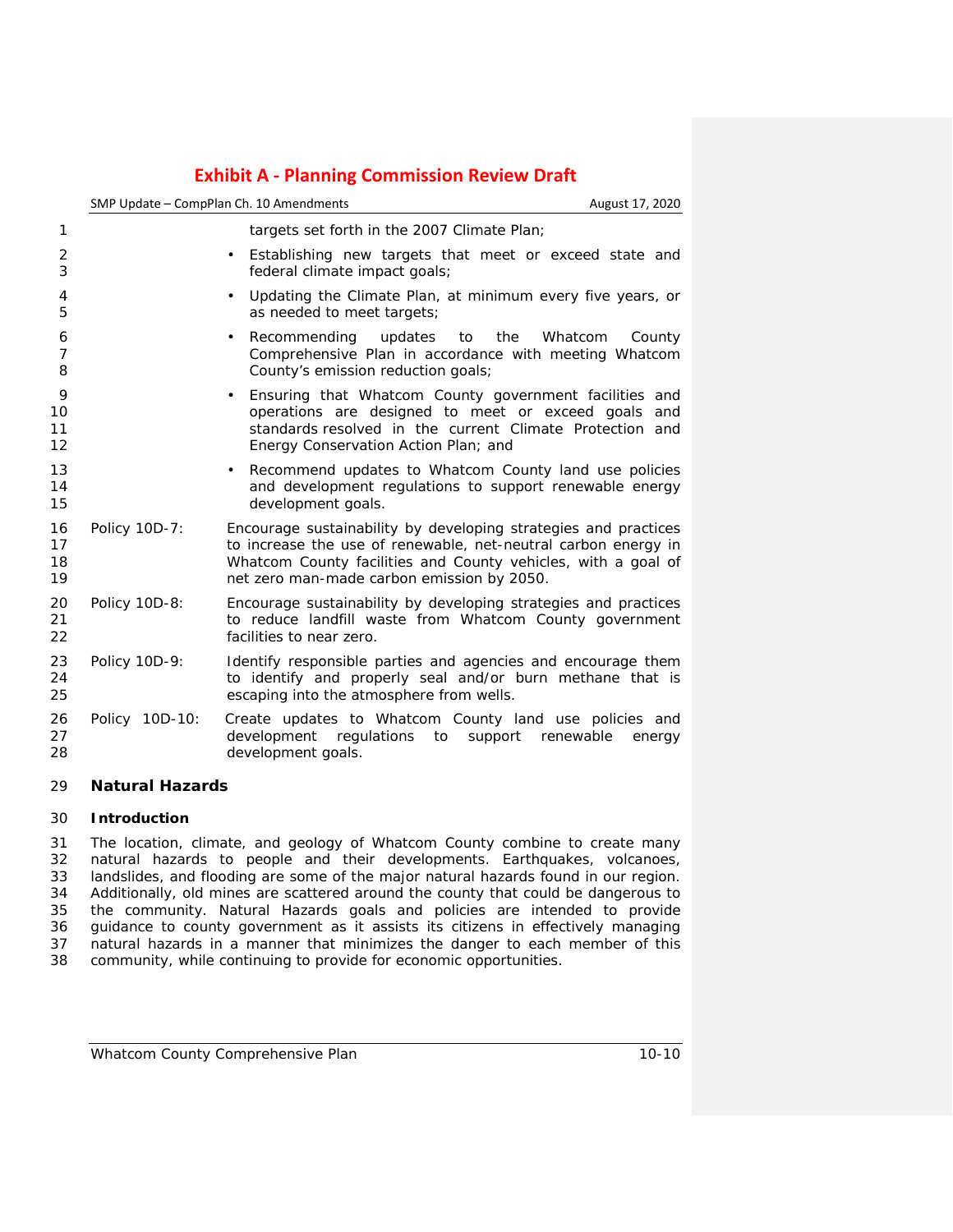SMP Update – CompPlan Ch. 10 Amendments **August 17, 2020** August 17, 2020

#### **Background Summary**

Natural Hazards include the following (**Map 10-4**):

 **Landslide Hazards** – The geologically recent retreat of glaciers from the Whatcom County landscape, succeed by contemporaneous geomorphic processes of erosion, sediment transport, deposition, isostatic rebound and tectonic uplift, has left many hillsides over-steepened and susceptible to naturally occurring and human- triggered slope failure and erosion. Several large, well-known landslides are presently active in Whatcom County, such as the Swift Creek Slide on Sumas 9 Mountain. In addition, numerous large-scale, pre-historic slope failure deposits<br>10 have been mapped by past workers and are readily identified in more recently have been mapped by past workers and are readily identified in more recently available LiDar imagery. Various slope failure processes contribute to the mosaic of landslide hazards present in the county and the potential exists for a multitude of impacts ranging from periodic small- to large-scale rockfall and slides, massive debris slides and avalanches, destructive debris flows, and deep-seated earthflows, slumps and slides. These landslide processes act on large- and small-scale, and though much less catastrophic in nature, smaller landslides occur more frequently and pose a continual hazard to County residents and infrastructure. Certain types of 18 geologic conditions and formations commonly cause landslides, namely the 19 Chuckanut Formation and the Darrington Phyllite, but are also frequently observed 19 Chuckanut Formation and the Darrington Phyllite, but are also frequently observed<br>20 in unconsolidated glacial sediments, in the presence of day-lighting groundwater 20 in unconsolidated glacial sediments, in the presence of day-lighting groundwater<br>21 seams and springs, on slopes in excess of 35 percent, along coastal bluffs, and in 21 seams and springs, on slopes in excess of 35 percent, along coastal bluffs, and in 22 areas of fluvial erosion. areas of fluvial erosion.

 **Alluvial Fan Hazards** – Alluvial fan hazards areas exist where steep mountain streams flow onto floodplains or into lakes and deposit debris and sediment. Because these streams are steep and flow in confined canyons, they can carry more sediment and debris than a similar-sized stream flowing over flat land. During a large storm, streams on alluvial fans can create catastrophic flooding and debris floods, such as were experienced in 1983 in the Lake Whatcom area. During this storm event, the Sudden Valley development on Lake Whatcom incurred significant damage to property from flooding and debris flows on the Austin Creek alluvial fan.

 **Flood Hazards** – Heavy winter rains and a transient snowpack combined with the steep and sometimes unstable slopes of Whatcom County's foothills create conditions ideal for flooding and debris flows along many of our rivers and streams. 34 The Nooksack River floodplain alone covers 38,000 acres in Whatcom County. In<br>35 1989 and 1990, the Nooksack River overflowed and flooded lowland Whatcom 1989 and 1990, the Nooksack River overflowed and flooded lowland Whatcom County causing millions of dollars of damage. During some extreme floods, the Nooksack River overflows near Everson and adversely impacts residents along Johnson Creek in Sumas, and in the Abbotsford area of British Columbia. It is projected that climate change will increase flood risk, due to increased sea level and changes in rainfall patterns. Significant damage may result from such floods. In 41 1991, Whatcom County formed a countywide Flood Control Zone District to address 42 the maior flooding issues in the county. the major flooding issues in the county.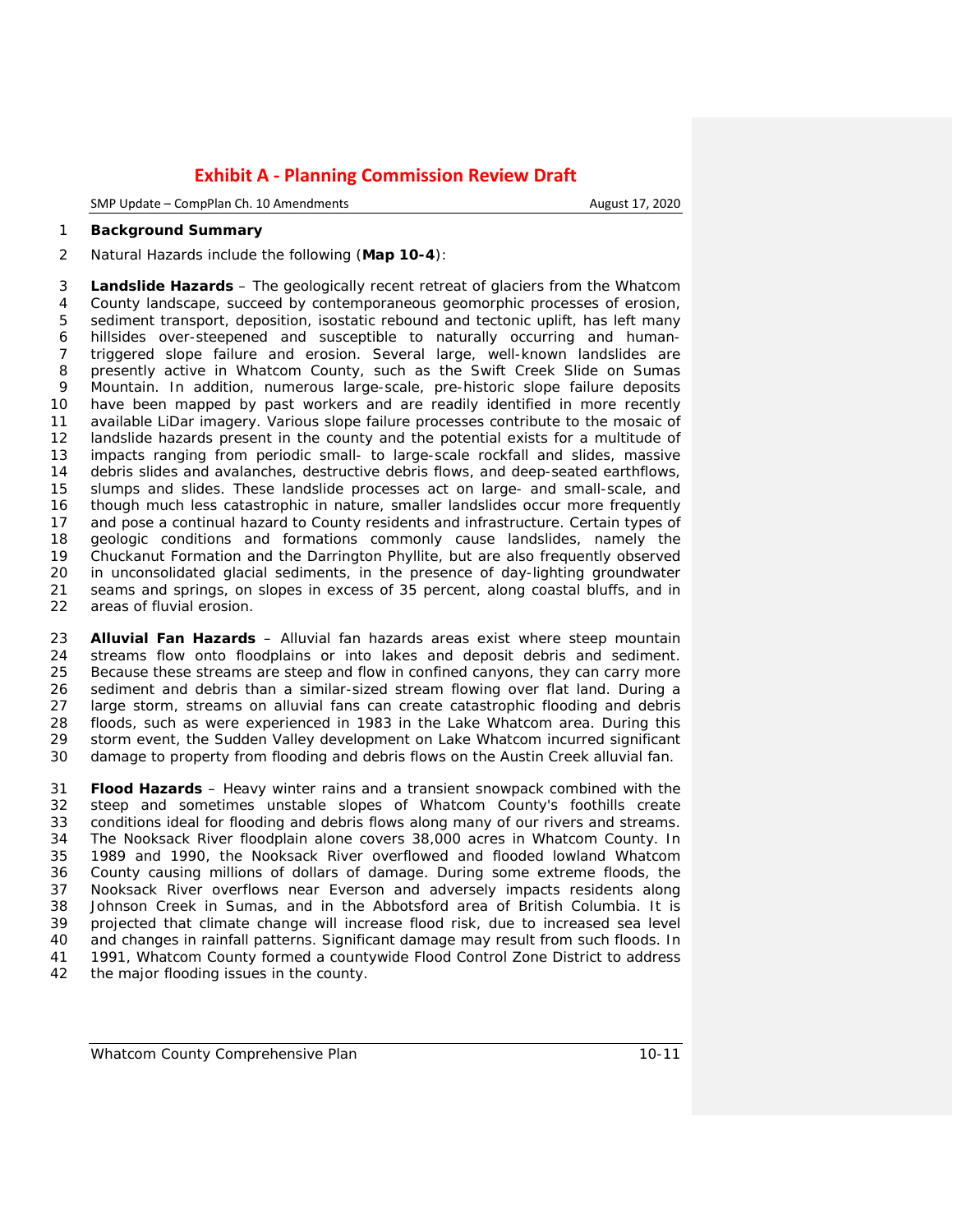SMP Update – CompPlan Ch. 10 Amendments **August 17, 2020** 

 **Volcanic Hazards** – The presence of Mt. Baker is an asset to our region. Its 10,778-foot peak is one of the dominant features of Whatcom County's landscape. However, Mt. Baker is also considered one of the most active volcanoes in the Cascade Range, and of the six major volcanoes in the range, Mt. Baker is considered by geologists to be very hazardous during and after an eruption. Pyroclastic flows, ash flows, and especially volcanic mudflows, also known as lahars, are believed to be the greatest dangers to human life and development in Whatcom County. Geologic evidence indicates that an eruption on Mt. Baker caused a major lahar about 6,600 years ago that inundated the Middle Fork Nooksack Valley from its headwaters downstream past the confluence with the North Fork at Welcome. The same lahar is now known to have been over 300 feet deep in the upper reaches of the Middle Fork and extended as far west as Nugent's Corner. A major lahar along the Nooksack would divert the river from its channel and cause mass flooding. Fortunately, volcanic eruptions are infrequent with periods of hundreds and thousands of years between events, but this infrequency also makes forecasting a volcanic eruption extremely difficult. However, a major eruption of Mt. Baker would pose a serious threat to human life and property. The deeply weathered nature of the rocks forming Mt. Baker may also fail, triggering a mudflow that would travel rapidly down the stream channels ringing the volcano and result in damage similar to that from a volcanic eruption trigger. Mapping over 21 the past decade of other Cascade volcanoes has demonstrated massive mudflows<br>22 extending from the volcanoes to Puget Sound, and from Mount Rainier and Glacier 22 extending from the volcanoes to Puget Sound, and from Mount Rainier and Glacier<br>23 Peak. Peak.

 **Earthquake Hazards** – Whatcom County lies within the influence of the convergent plate margin between the Pacific and North American Plate termed the 26 Cascadia Subduction Zone. Regionally-extensive and damaging earthquakes, 27 termed mega-thrusts, are possible when stress generated between the subducting termed mega-thrusts, are possible when stress generated between the subducting 28 Pacific Plate and over-riding North American Plate is released. A mega-thrust 29 earthauake is capable of generating an earthauake is capable of generating an earthauake is capable of generating an earthauake is capable earthquake is capable of generating an earthquake of magnitude 9, or greater, and research has indicated an approximate recurrence interval of 500-600 years. Associated with the stresses generated at the convergent plate margin are shallow, crustal faults that are mapped throughout Whatcom County. Earthquake activity on these fault systems is much more frequent than that observed at the Cascadia Subduction Zone, and the Deming area is considered one of the most seismically active areas in Washington. Recent research has shown these crustal faults are capable of generating a magnitude 7 earthquake with an average recurrence interval of 30 to 50 years. While all buildings are susceptible to damage from seismic-shaking, structures built on peat soils, large areas of non-structural fill, or liquefiable soils are prone to more severe shaking during an earthquake. If the shaking is strong enough, or of sufficient duration, structures may collapse or become damaged due to building fatigue, ground settlement/liquefaction, and/or lateral spreading. In addition to seismic hazards posed by the Cascadia Subduction Zone, a significant mega-thrust earthquake has the potential to generate a large and destructive tsunami that has the potential to affect most low-bank areas of the County.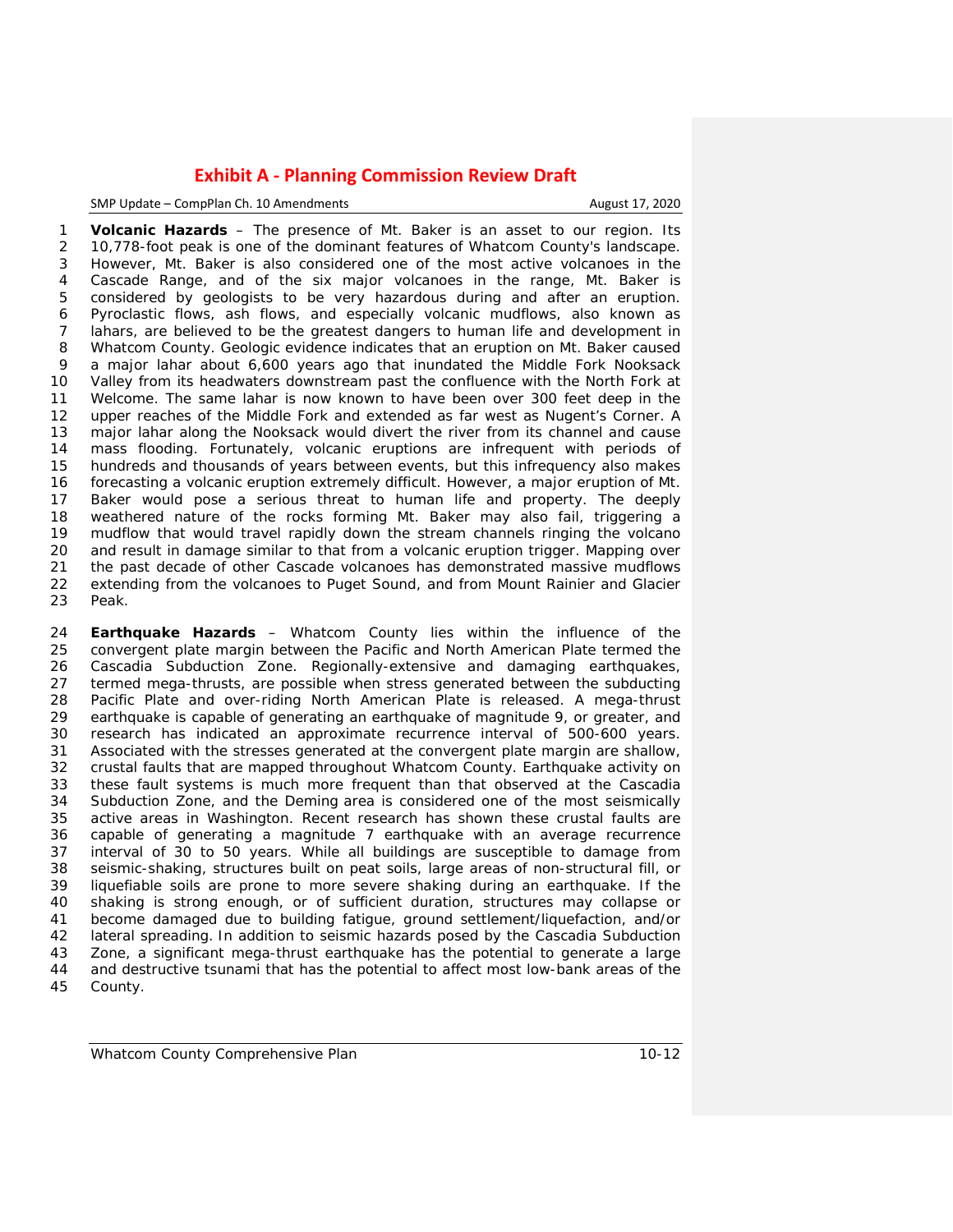SMP Update – CompPlan Ch. 10 Amendments **August 17, 2020** 

 **Mine Hazards** – Mine hazard areas are sites of abandoned underground mine shafts, adits, and mine tailings. Coal mining was a major industry in Whatcom 3 County in the early part of the  $20<sup>th</sup>$  century, and several major mines were developed in various parts of the county. All of the formerly active mines are now no longer worked and are abandoned. For the most part these mine locations are known and mapped, such as the extensive coal mines under the northern part of the City of Bellingham and in the Blue Canyon area of South Lake Whatcom.

#### **Issues, Goals, and Policies**

 **Landslides** – Siting human development on or adjacent to known landslide hazard areas can create health and safety risks. The risks can be elevated due to extreme weather events and earthquakes, but may also occur with little or no warning. In the case of the Swift Creek Landslide, the release of asbestos-laden sediment poses an additional risk to public health. Development activity can de-stabilize naturally unstable slopes and impact ecosystems. However, predicting the exact timing, location, or extent of a damaging landslide is difficult, and in particular areas of the county landslide hazards are not possible to completely mitigate or avoid. In some circumstances, the development of upland properties may place downslope 18 neighbors and ecosystems at risk from rockfall or landslides. A similar relationship<br>19 holds true for development at the toe of a potentially unstable slope. In either 19 holds true for development at the toe of a potentially unstable slope. In either 20 event, development in proximity to landslide hazards must proceed in consideration 20 event, development in proximity to landslide hazards must proceed in consideration<br>21 of potential impacts in order to ensure life safety and preserve and protect public 21 of potential impacts in order to ensure life safety and preserve and protect public<br>22 and private infrastructure. and private infrastructure.

 **Alluvial Fans** – Because alluvial fan areas are associated with streams, are generally gently sloping and elevated above the adjacent floodplain, and are located at the base of mountains, they have historically been popular places to develop. However, once every 10-25 years, a large storm event occurs in our area and streams flood homes and developments, causing damage to property, ecosystems, and sometimes loss of lives.

 **Flooding** – Floodwaters from the Nooksack River can damage homes, agricultural areas, businesses, and industries in the small cities situated along the river; fish and wildlife habitat and other ecosystems; and disrupt transportation and utility corridors. Storm tides can flood homes and roads along low, exposed marine shorelines in the Birch Bay, Sandy Point, Point Roberts, and Gooseberry Point areas. Homes along Lake Whatcom, Lake Samish, and Cain/Reed Lakes have also been impacted by flooding during extreme storm events. Property and public safety are also impacted by rapid channel morphology events.

 **Volcanos** – A volcanic eruption or mudflow at Mount Baker could potentially severely affect river flow on the Nooksack River or Baker River and cause severe property damage near the volcanoes or along lahar routes. A lahar is an extremely rare and unpredictable occurrence. Evacuation routes should be planned and made public. Development should be regulated according to the Critical Areas Ordinance.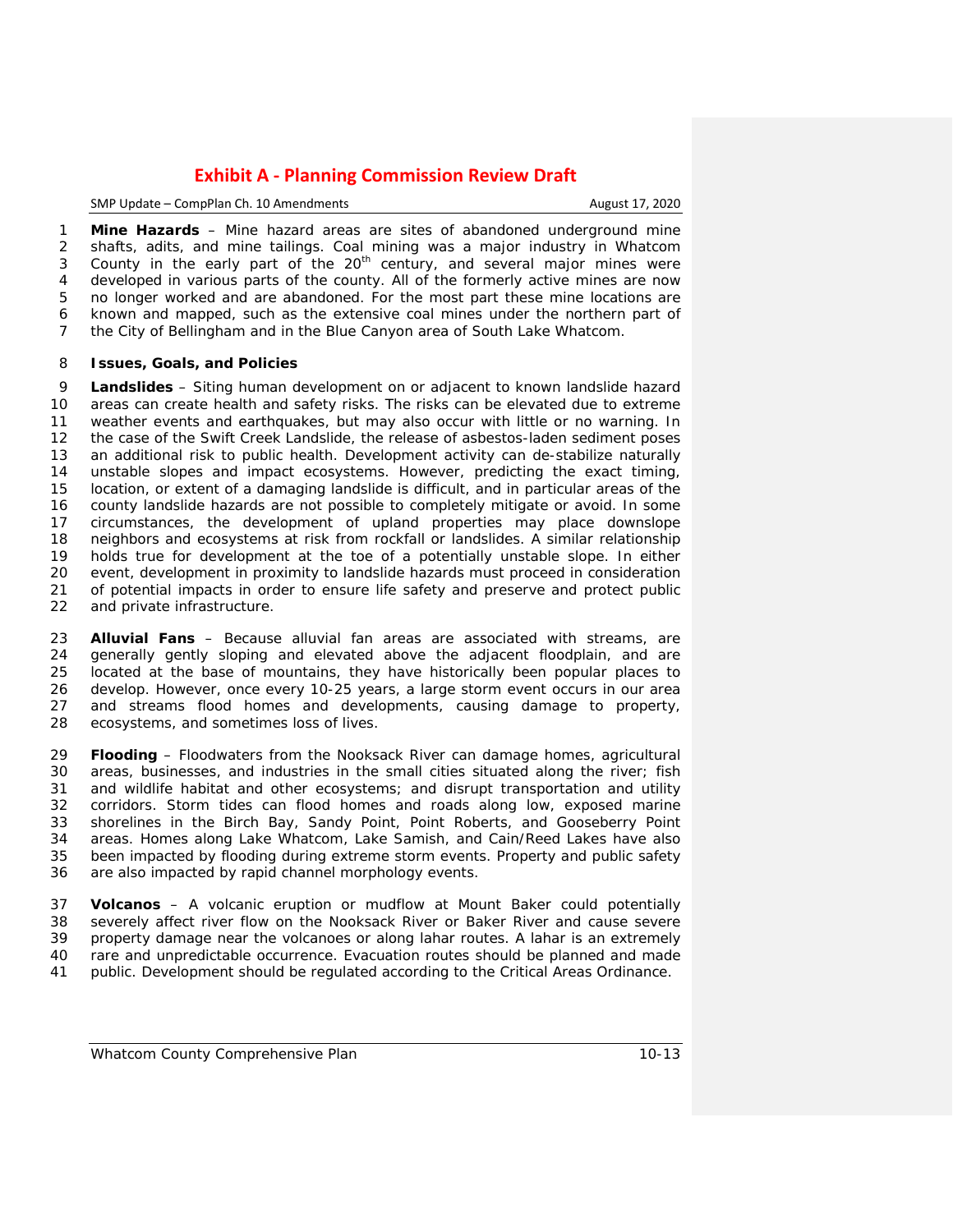SMP Update – CompPlan Ch. 10 Amendments August 17, 2020

 **Earthquakes** – A major earthquake may likely and significantly affect Whatcom County. If the shaking is strong enough, buildings may collapse, roads could be damaged, and/or communications, power, and utilities could be severely disrupted, mud and rock slides could occur on unstable slopes, and local sea levels may change as shorelines assume altered post-quake elevations.

 **Mines** – Some abandoned mine areas may pose a risk of ground subsidence from the collapse of abandoned mine shafts. Air and water pollution may also be hazards associated with abandoned mine tailings and trapped toxic gases. Development on or near mine hazards could be adversely impacted.

 **Gas wells** – Several exploratory oil & gas wells have been drilled around the county over the last 70+years. Some of these present potential environmental hazards due to ongoing leakage of gas.

 **Old Landfills** – There are known abandoned landfills in the County and possibly some that are unknown. There are also several sites around the County that contain large numbers of abandoned vehicles and other debris. As with most landfills these locations pose some degree of risk of hazardous substances leaking into local aquifers.

 **Balanced Management** – A central issue common to all development in natural hazard areas is the need for Whatcom County to balance the responsibility of local government to protect the public interest and provide for a safe and healthy environment while safeguarding the rights of private property owners.

 **Economic Impact** – Damage to private and public property resulting from the siting of human development in areas of natural hazards is significant to the people of Whatcom County. The 1990 Nooksack River floods caused over \$20 million dollars in damage to roads, bridges, buildings, and farmland. Disaster relief efforts are expensive and dangerous to conduct during an emergency. Public efforts to reduce hazards, such as the establishment of the Flood Control Zone District, are also expensive.

- **Goal 10E: Minimize potential loss of life, damage to property, the expenditure of public funds, and degradation of ecosystems resulting from development in hazardous areas such as floodplains, landslide-prone areas, seismic hazards areas, volcanic impact areas, abandoned mine and exploratory gas well locations, potentially dangerous alluvial fans, and other known natural hazards by advocating the use of land acquisition, open space**  taxation, conservation easements, growth planning, **regulations, and other options to discourage or minimize development, or prohibit inappropriate development in such areas.**
- Policy 10E-1: Avoid or minimize public investments for future infrastructure development on known natural hazard areas.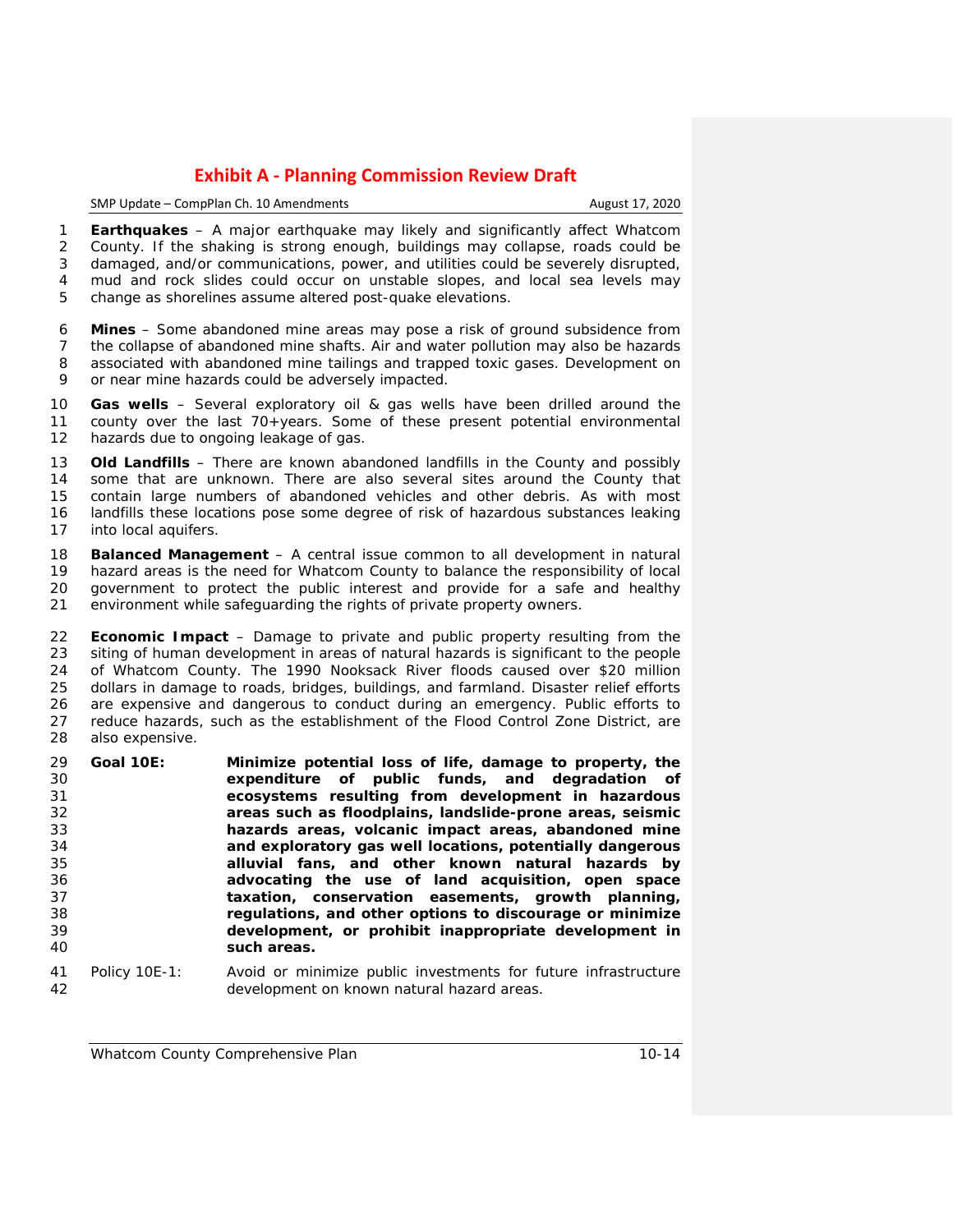|                                                                | SMP Update - CompPlan Ch. 10 Amendments |                                                                                                                                                                                                                                                                                                                                                                                                                                                                                                                                                                                                                                                                                                                   | August 17, 2020 |
|----------------------------------------------------------------|-----------------------------------------|-------------------------------------------------------------------------------------------------------------------------------------------------------------------------------------------------------------------------------------------------------------------------------------------------------------------------------------------------------------------------------------------------------------------------------------------------------------------------------------------------------------------------------------------------------------------------------------------------------------------------------------------------------------------------------------------------------------------|-----------------|
| 1<br>$\overline{2}$<br>3<br>4                                  | Policy 10E-2:                           | Use Best Available Science and data to research and investigate<br>the nature and extent of known natural hazards in the county<br>and make this information available to the general public and<br>policy makers in an accessible and understandable form.                                                                                                                                                                                                                                                                                                                                                                                                                                                       |                 |
| 5<br>6<br>$\overline{7}$<br>8                                  | Policy 10E-3:                           | Broadly inform the people of Whatcom County of the locations<br>of known natural hazards, and the potential for adverse impacts<br>of such natural hazards to the health, safety, and welfare of<br>people and their properties.                                                                                                                                                                                                                                                                                                                                                                                                                                                                                  |                 |
| 9<br>10<br>11<br>12<br>13                                      | Policy 10E-4:                           | Establish acceptable levels of public risk for development in<br>known natural hazard areas based upon the nature of the<br>natural hazard and levels of public risk, and maintain regulatory<br>criteria for approving, disapproving, conditioning, or mitigating<br>development activity.                                                                                                                                                                                                                                                                                                                                                                                                                       |                 |
| 14<br>15<br>16<br>17                                           | Policy 10E-5:                           | Prohibit the siting of critical public facilities in known natural<br>hazard areas unless the siting of the facility can be shown to<br>have a public benefit that outweighs the risk of siting in the<br>particular hazard area.                                                                                                                                                                                                                                                                                                                                                                                                                                                                                 |                 |
| 18<br>19<br>20<br>21<br>22<br>23                               | Policy 10E-6:                           | Maintain a comprehensive program of regulatory and non-<br>regulatory mechanisms to achieve Natural Hazard goals and<br>policies. This program should include such mechanisms as<br>education, tax incentives, zoning, land use regulations,<br>conservation easements, purchase of development rights,<br>transfer of development rights, and public acquisition.                                                                                                                                                                                                                                                                                                                                                |                 |
| 24<br>25<br>26                                                 | Policy 10E-7:                           | Be consistent with the Natural Hazard goals and policies and<br>consider the locations of Natural Hazard Areas when establishing<br>or changing zoning patterns and densities.                                                                                                                                                                                                                                                                                                                                                                                                                                                                                                                                    |                 |
| 27<br>28<br>29                                                 | Policy 10E-8:                           | To address the causes of flooding and avoid expensive and<br>maintenance-intensive bank protection measures, the County<br>should prioritize its floodplain property acquisition program.                                                                                                                                                                                                                                                                                                                                                                                                                                                                                                                         |                 |
| 30                                                             | Policy 10E-9:                           | Discourage new development in the floodplain.                                                                                                                                                                                                                                                                                                                                                                                                                                                                                                                                                                                                                                                                     |                 |
| 31<br>32<br>33<br>34<br>35<br>36<br>37<br>38<br>39<br>40<br>41 | Policy 10E-10:                          | Require applicants for development permits located in natural<br>hazard areas to provide development plans designed to<br>minimize the potential to exacerbate the natural hazard as well<br>as the risk of damage to property or threats to human health<br>and safety. In natural hazard areas where engineering solutions<br>cannot be designed to withstand the forces expected to occur<br>under the design event of a particular natural hazard, or off-site<br>adverse impacts to adjacent properties or ecosystems cannot be<br>adequately mitigated, Whatcom County may deny development<br>permits intended for permanent or seasonal human habitation<br>as described in the Critical Areas Ordinance. |                 |
| 42<br>43                                                       | Policy 10E-11:                          | Consider conducting a public process with affected citizens,<br>technical<br>decision-makers<br>experts,<br>and                                                                                                                                                                                                                                                                                                                                                                                                                                                                                                                                                                                                   | establish<br>to |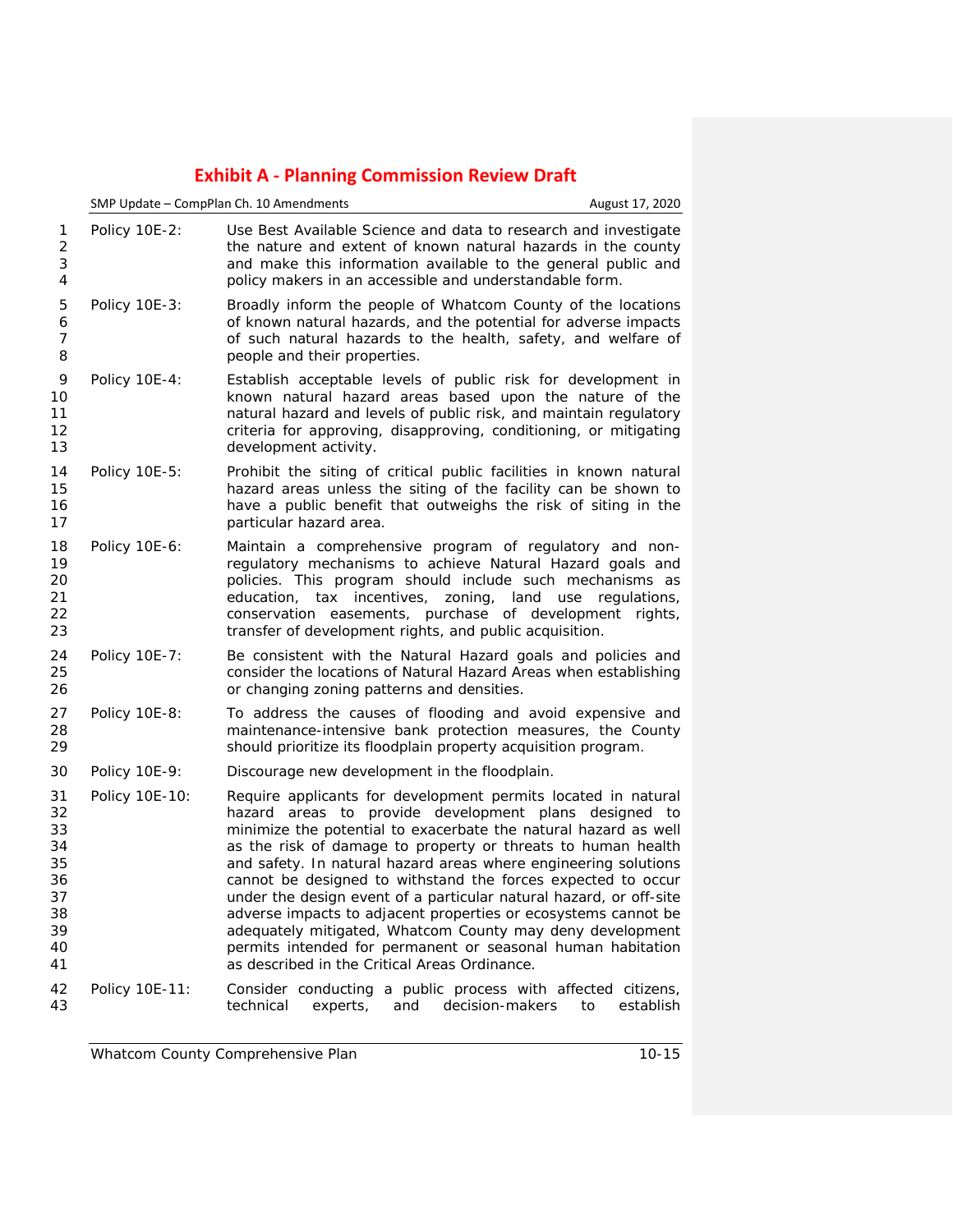|                                  |                | SMP Update - CompPlan Ch. 10 Amendments                                                                                                                                                                                                                                                                                                                                            | August 17, 2020                  |
|----------------------------------|----------------|------------------------------------------------------------------------------------------------------------------------------------------------------------------------------------------------------------------------------------------------------------------------------------------------------------------------------------------------------------------------------------|----------------------------------|
| 1<br>2<br>3<br>4<br>5            |                | recommended levels of public risk for each of the identified<br>natural hazards. In developing recommended levels of public<br>risk for natural hazards, consider the appropriate variables<br>affecting developments in hazardous areas. These variables may<br>include:                                                                                                          |                                  |
| 6<br>7                           |                | Specific types of risk associated with the particular hazard<br>$\bullet$<br>area:                                                                                                                                                                                                                                                                                                 |                                  |
| 8<br>9                           |                | The gradation of hazards associated with a particular geo-<br>$\bullet$<br>hazard;                                                                                                                                                                                                                                                                                                 |                                  |
| 10                               |                | Level of detail necessary to map hazard areas;<br>$\bullet$                                                                                                                                                                                                                                                                                                                        |                                  |
| 11<br>12                         |                | Different levels of risk associated with different ownership<br>$\bullet$<br>classes (e.g. public ownership versus private ownership);                                                                                                                                                                                                                                             |                                  |
| 13<br>14                         |                | Different levels of risk associated with different types of land<br>uses; and,                                                                                                                                                                                                                                                                                                     |                                  |
| 15<br>16                         |                | Mitigation measures related to specific adverse impacts of<br>development in hazard areas.                                                                                                                                                                                                                                                                                         |                                  |
| 17<br>18<br>19                   |                | Once a set of risk levels has been identified, propose these risk<br>levels for adoption of legislation by the County Council as the<br>level to which future development must be designed.                                                                                                                                                                                        |                                  |
| 20<br>21<br>22<br>23<br>24<br>25 | Policy 10E-12: | Consider establishing acceptable levels of public risk for use in<br>approving and conditioning development activity in known<br>natural hazard areas. The established level of risk may be<br>expressed as the potential hazard posed as determined by<br>scientific and historical methods applicable to each specific<br>natural hazard.                                        |                                  |
| 26<br>27<br>28<br>29<br>30<br>31 | Policy 10E-13: | Review the findings and recommendations of alluvial fan hazard<br>evaluations and make appropriate recommendations for land<br>use and zoning regulations to the County Council to assist in<br>reducing the hazards posed on these fans. Whatcom County has<br>completed or nearly completed alluvial fan evaluations of<br>Canyon Creek, Jones Creek, and Glacier-Gallop Creeks. |                                  |
| 32<br>33<br>34<br>35<br>36       | Policy 10E-14: | Review<br>the<br>findings<br>and<br>recommendations<br>Comprehensive Flood Hazard Management Plan (CFHMP) and<br>make appropriate recommendations for land use and zoning<br>regulations<br>to<br>the<br>County<br>Council<br>to<br>implementation of the CFHMP.                                                                                                                   | Οf<br>the<br>assist<br>in<br>the |
| 37<br>38<br>39<br>40<br>41       | Policy 10-15E: | Identify known locations of abandoned wells that could produce<br>methane and/or other hazardous substances and where<br>immediate danger of methane and hazardous substance leaking<br>exists, condition development approvals on affected parcels to<br>mitigate those impacts.                                                                                                  |                                  |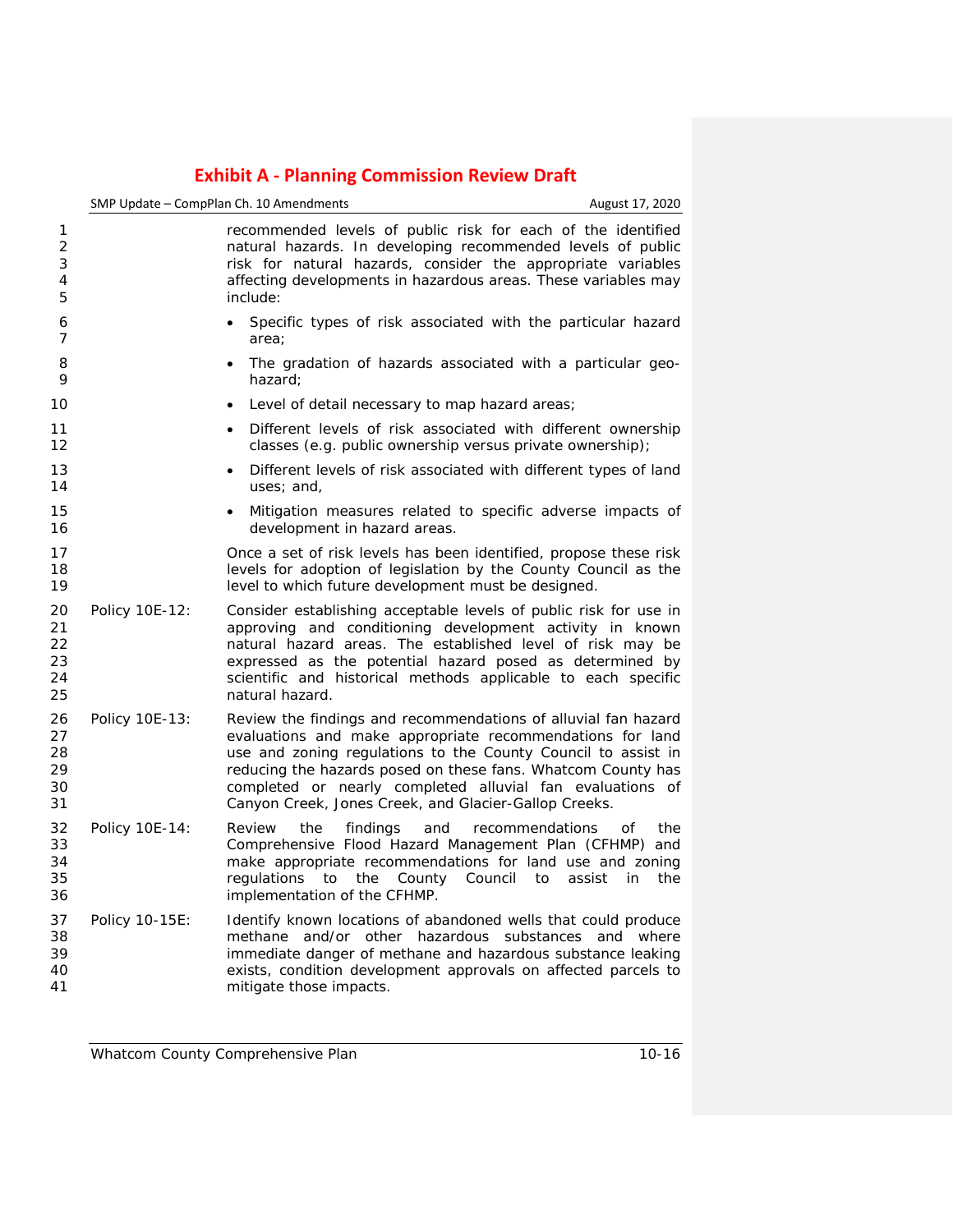SMP Update – CompPlan Ch. 10 Amendments **August 17, 2020** 

#### **Water Resources**

#### **Introduction**

 Water resources refer to the numerous surface waters such as lakes, streams, wetlands; groundwater; estuaries; and marine waterbodies within Whatcom County (**Map 10-1**). These waterbodies are often integrally linked through the complex network referred to as the water cycle. The water cycle describes the series of transformations that occur in the circulation of water from the atmosphere onto the surface and into the subsurface regions of the earth, and then back from the surface to the atmosphere. Water resources of Whatcom County provide: natural beauty; recreation; habitat for fish and wildlife; water for drinking, agriculture, and industry; and other benefits essential to the quality of life and economic health of the community. The quality of life and economic health of our county's communities depend on the maintenance of a safe and reliable water supply. Decisions affecting any element of the water environment must be based on consideration of the effects on other elements.

#### **Background Summary**

 Whatcom County has 16 major freshwater lakes, 3,012 miles of rivers and streams, over 37,000 acres of wetlands, 134 miles of marine shoreline, and aquifers containing an undetermined amount of groundwater. These water resources serve multiple uses, including providing a source of drinking water for the people of Whatcom County. Surface water sources such as Lake Whatcom, the Nooksack 22 River, and Lake Samish provide water to more than half the county residents, with 23 the remainder relying on groundwater, either from individual wells or from about the remainder relying on groundwater, either from individual wells or from about 24 300 public water systems. Agriculture relies on both ground and surface water for a<br>25 variety of uses, including irrigation and drinking water for livestock. Businesses and variety of uses, including irrigation and drinking water for livestock. Businesses and industries may also require water, sometimes in substantial quantities, from non- potable and potable supplies. Water is also essential to meet many of what are referred to as "instream" uses, such as recreation, shellfish growing and harvesting, fish and wildlife habitat, aesthetics, and other uses and benefits.

 Groundwater is contained in aquifers, which are subterranean layers of porous rock 31 or soil. Most of the surficial aquifers in Whatcom County are replenished by<br>32 rainwater. Aquifers are often integrally linked with surface water systems and are 32 rainwater. Aquifers are often integrally linked with surface water systems and are<br>33 essential for meeting instream and out-of-stream water needs such as for drinking essential for meeting instream and out-of-stream water needs such as for drinking water, agriculture, industry, and other uses.

 Rainfall that runs into drainage courses such as ditches, streams, wetlands, rivers, lakes, and the Strait of Georgia supports local surface and marine waters. Natural drainage systems have many important functions, including storing excess water flow, purifying surface water, recharging groundwater, conveying water, and 39 supporting important biological activities. As more areas in Whatcom County are<br>40 being urbanized, natural water resource systems are being replaced with built being urbanized, natural water resource systems are being replaced with built systems, leading to permanent changes in hydrology.

 Whatcom County government has a major role in helping to maintain these benefits through its many responsibilities and programs, particularly in the areas of health,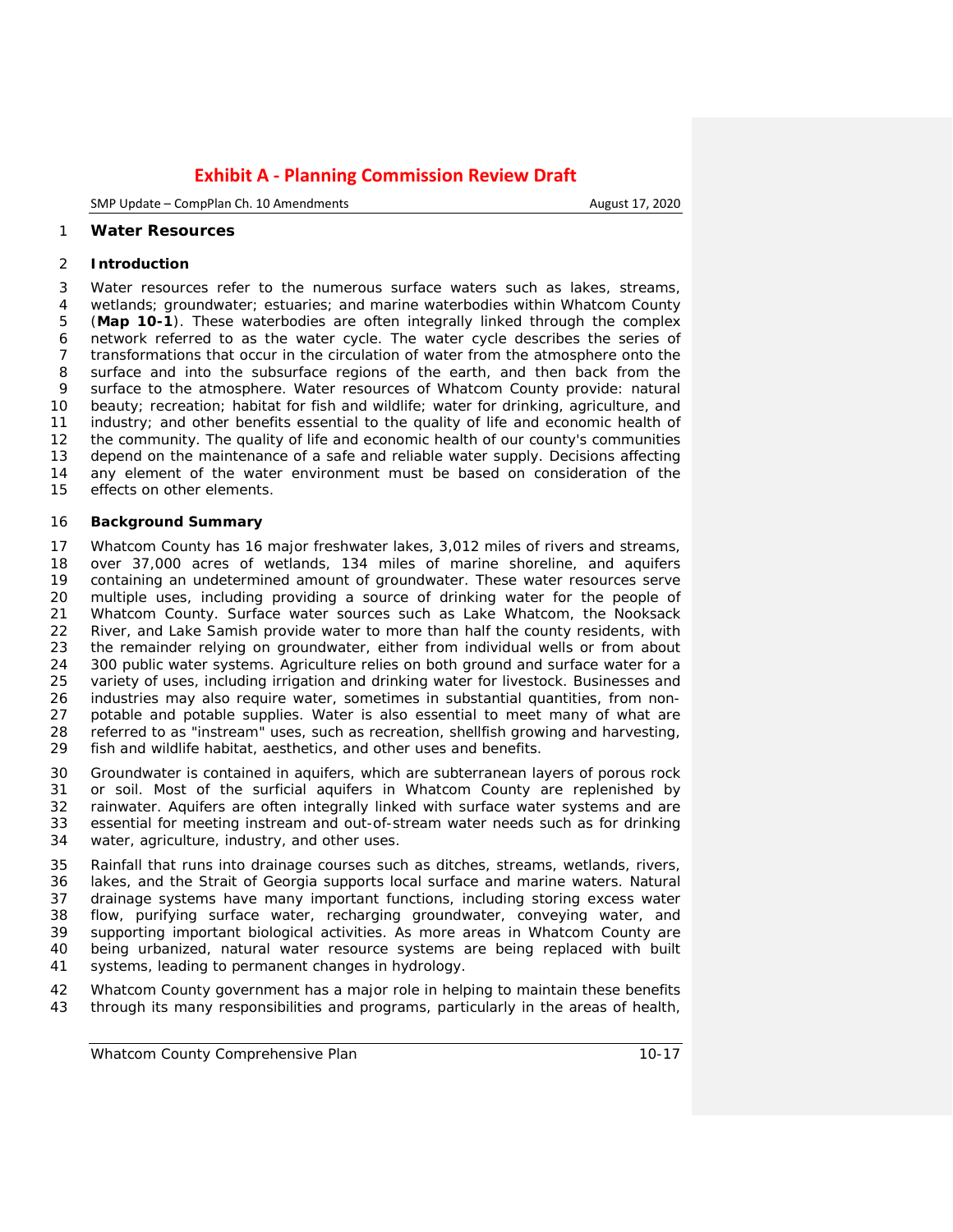### SMP Update – CompPlan Ch. 10 Amendments **August 17, 2020**

 safety, land use, and development. The intent of the following goals and policies is to provide guidance to Whatcom County government as it assists its citizens in effectively managing our water resources in a manner that ensures that the benefits of those resources are maintained far into the future. The water resource section focuses primarily on groundwater and surface water management. Surface water management relates generally to watershed protection and stormwater/ drainage systems. However, some policy direction may indirectly be provided for areas such as wetlands, estuaries, streams, and marine waterbodies within the Water Resource section. Some of these areas are covered in more detail in other sections within the Environment Chapter.

#### **Whatcom County Water Resource Programs**

 Whatcom County has and/or participates in numerous water resource programs aimed at protecting and enhancing water quality and quantity, including:

- 14 WRIA 1 Watershed Management Project;
- 15 Lake Whatcom Watershed Management;
- 16 Groundwater Protection & Management;
- 17 Flood Hazard Management; and,
- 18 Stormwater Management.

## **WRIA 1 Watershed Management Project**

 The WRIA 1 Watershed Management Project is the result of the 1998 Washington 21 State Watershed Management Act, which required all participating local<br>22 governments to address water quantity, with the option of addressing water governments to address water quantity, with the option of addressing water quality, instream flows, and fish habitat. The WRIA 1 Watershed Management 24 Project has brought together citizens, local governments, tribes, and state and 25 federal agencies to address these issues. federal agencies to address these issues.

 The framework for watershed management in the state is based on geographic areas known as Water Resource Inventory Areas (WRIAs). WRIA 1 includes the Nooksack River basin and several adjoining smaller watersheds, such as the coastal drainages of Dakota and California Creeks, as well as Lake Whatcom.

 Watershed planning in WRIA 1 started in 1998 with the signing of a Memorandum of Agreement (MOA) between the *Initiating Governments*. In the WRIA 1 the Initiating Governments are Whatcom County, City of Bellingham, Public Utility District No. 1, Lummi Nation, and Nooksack Tribe (the latter joining slightly later through a Letter of Agreement). The role of the Initiating Governments was to review a recommended Watershed Plan and take it to their governments' councils for adoption.

- *Historical Organization (1999-2016)*
- *WRIA 1 Joint Board*
- In 1999, an Interlocal Agreement further formalized the government-to-government relationship essential to the tribes' participation in the process by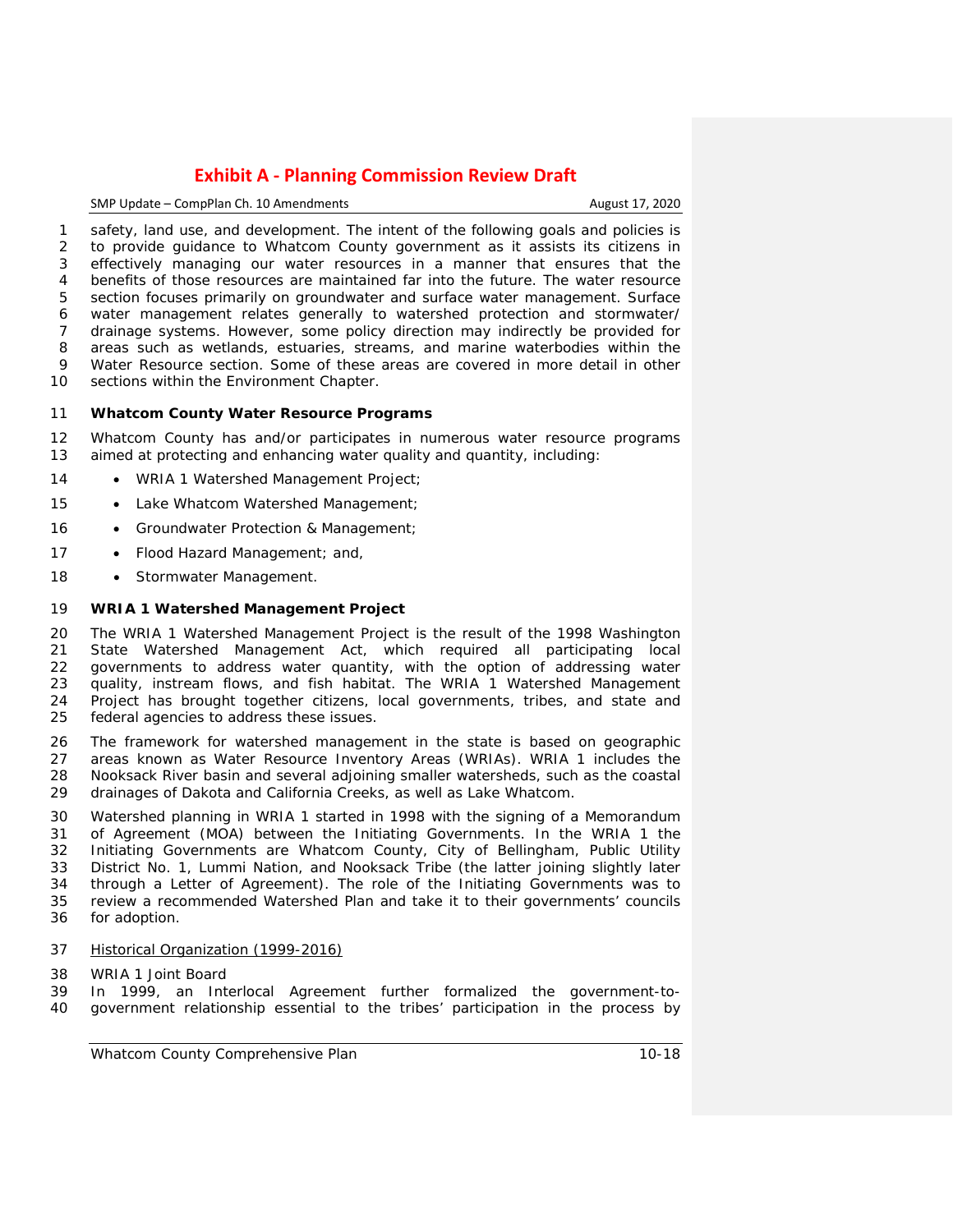#### SMP Update – CompPlan Ch. 10 Amendments August 17, 2020

 creating a *Joint Board*. The Joint Board is comprised of the Initiating Governments, including the mayor of the City of Bellingham, executive for Whatcom County, manager of Public Utility District No. 1, and designated policy representatives of Lummi Nation and Nooksack Tribe. The Board manages the project's administrative functions such as contracts and budgets. Members of the Joint Board also sit on the Joint Policy Boards.

#### *WRIA 1 Joint Policy Boards*

 The WRIA 1 Joint Policy Boards are comprised of members of the WRIA 1 Joint Board and Salmon Recovery Board. This organizational level interacts with federal, 10 state, and regional organizations at a policy-level to coordinate the implementation<br>11 and management of the WRIA 1 Watershed Management Plan – Phase 1, the WRIA and management of the WRIA 1 Watershed Management Plan – Phase 1, the WRIA 12 1 Salmonid Recovery Plan and other related activities.

## *Local Integrating Organization (LIO)*

 The Whatcom Local Integrating Organization (LIO) is a function of the WRIA 1 Watershed Joint Board and WRIA 1 Salmon Recovery Board (Joint Policy Boards). Local integrating organizations are designated by the Puget Sound Partnership. The two WRIA 1 Boards accepted the function of the Whatcom LIO in October 2010 under the integrated program structure, and was officially recognized by the Puget Sound Partnership's Leadership Council in November 2010. The purpose of the Whatcom LIO is to coordinate implementation of Puget Sound Action Agenda 21 priorities that are consistent with or complement local priorities. One of its functions 22 is to provide a local update to the Action Agenda for Puget Sound. Local updates is to provide a local update to the Action Agenda for Puget Sound. Local updates are intended to identify local priorities in the form of near-term actions (NTAs), which are priority actions with measurable outcomes that can be implemented in the next two years and that align with strategies in the Action Agenda for Puget Sound.

## *WRIA 1 Planning Unit*

 The Initiating Governments established the Planning Unit to ensure representation of a broad range of water resource interests. The Planning Unit's role is to recommend actions for a Watershed Plan and to contribute knowledge, interests, technical expertise, and other resources to its development. The Planning Unit is made up of representatives from the Initiating Governments, other governments, and various caucuses. There are 16 total caucuses on the WRIA 1 Planning Unit.

## *Organizational Update (2016)*

 Through an interlocal agreement entered into in 2016, the Watershed Management Project Joint Board and the WRIA 1 Salmon Recovery Board were dissolved and the duties and functions of those boards were assumed by the new WRIA 1 Watershed Management Board, consisting of one representative from the Lummi Nation, the Nooksack Tribe, the Washington State Department of Fish and Wildlife, Whatcom County, Whatcom County PUD No. 1, and the cities of Bellingham, Blaine, Everson, Ferndale, Lynden, Nooksack, and Sumas.

The primary functions of the WRIA 1 Watershed Management Board are to: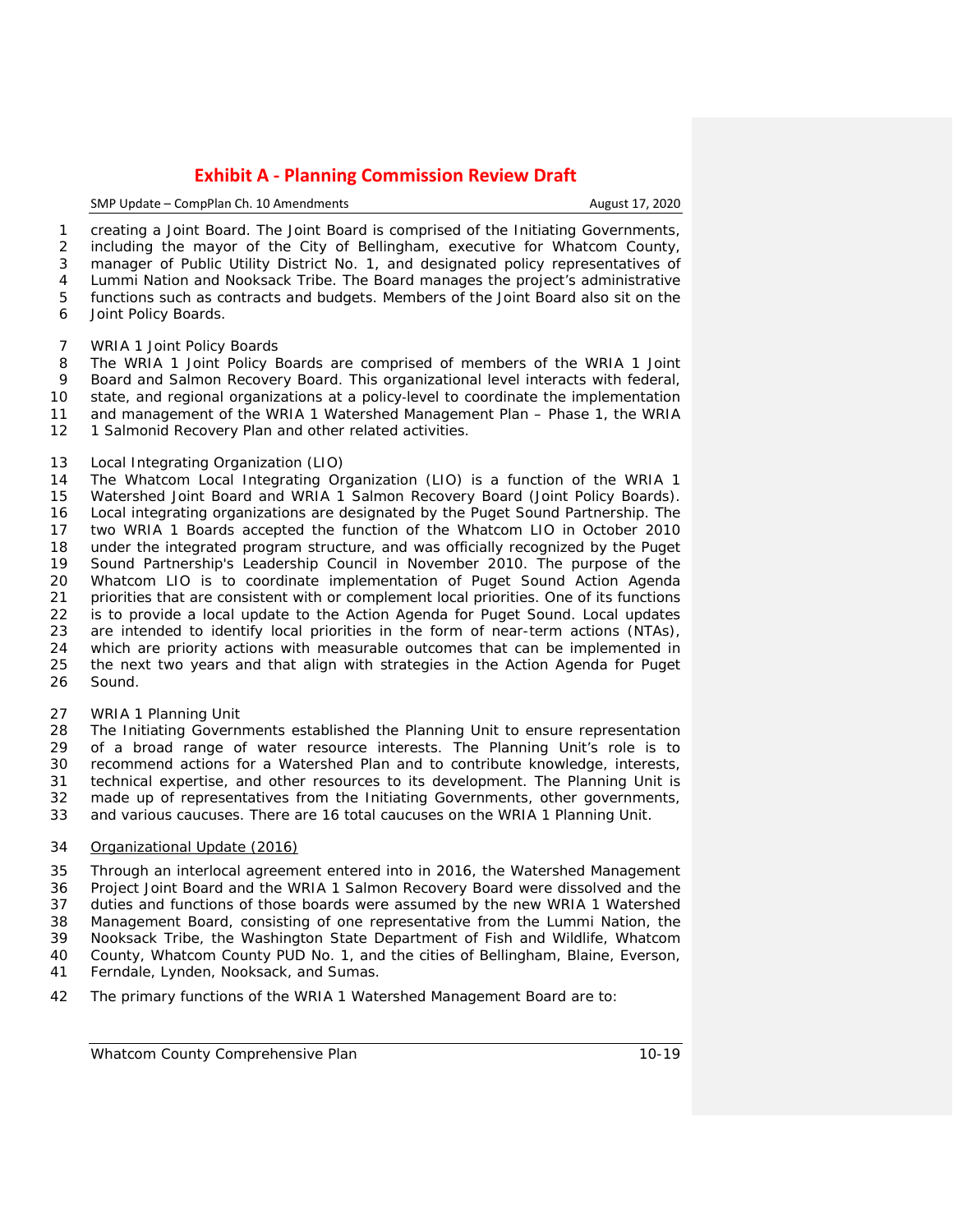|   | SMP Update – CompPlan Ch. 10 Amendments                           | August 17, 2020 |
|---|-------------------------------------------------------------------|-----------------|
|   | • Facilitate implementation and adaptive management of the WRIA 1 |                 |
| 2 | Watershed Management Plan-Phase 1 as currently constituted or     |                 |

- subsequently amended;
- Coordinate the implementation and adaptive management of the WRIA 1 Salmonid Recovery Plan and associated implementation documents,
- Serve as the WRIA 1 Salmon Recovery Lead Entity pursuant to RCW 77.85,
- Coordinate participation in Puget Sound salmon recovery efforts,
- Coordinate the development, implementation and adaptive management of WRIA 1 watershed chapters of recovery plans for ESA listed salmonids and 10 other salmonid species as warranted;
- Coordinate planning, implementation, monitoring and adaptive management of ecosystem recovery actions in WRIA 1 consistent with agreed local goals and objectives,
- Serve as the WRIA 1 Local Integrating Organization and a partner in the Puget Sound Partnership in representing WRIA 1 goals and priorities; and
- 16 Participate in other related activities as agreed to by the Board.
- The roles of the Local Integrating Organization and Planning Unit did not change.
- *2005 WRIA 1 Watershed Management Plan – Phase 1*

 The 2005 WRIA 1 [Watershed Management Plan](http://wria1project.whatcomcounty.org/64.aspx#wmp) was approved in 2005 by the Joint Administrative Board, Planning Unit (by consensus), and the County Council. Pursuant to subsequent state requirements, a WRIA 1 Watershed Detailed Implementation Plan was approved by the Joint Administrative Board, Planning Unit, and County Council in 2007. It provides a roadmap for addressing water quantity, water quality, instream flow, and fish habitat challenges. The goals of the WRIA 1 Watershed Management Project are: water of sufficient quantity and quality to meet the needs of current and future human generations; restoration of salmon, 27 steelhead, and trout populations to healthy harvestable levels; and the 28 improvement of habitats on which fish and shellfish rely. These goals are addressed 28 improvement of habitats on which fish and shellfish rely. These goals are addressed 29 more specifically below: more specifically below:

- **Water Quantity** To assess water supply and use, and develop strategies to meet current and future needs. The strategies should retain or provide adequate amounts of water to protect and restore fish habitat, provide water for future out-of-stream-uses, and ensure adequate water supplies are available for agriculture, energy production, and population and economic growth under the requirements of the state's Growth Management Act.
- **Water Quality** To ensure the quality of our water is sufficient for current and future uses, including restoring and protecting water quality to meet the needs of salmon and shellfish, recreational uses, cultural uses, protection of wildlife, providing affordable and safe domestic water supplies, and other beneficial uses. The initial objectives of the water quality management strategy will be to meet the water quality standards.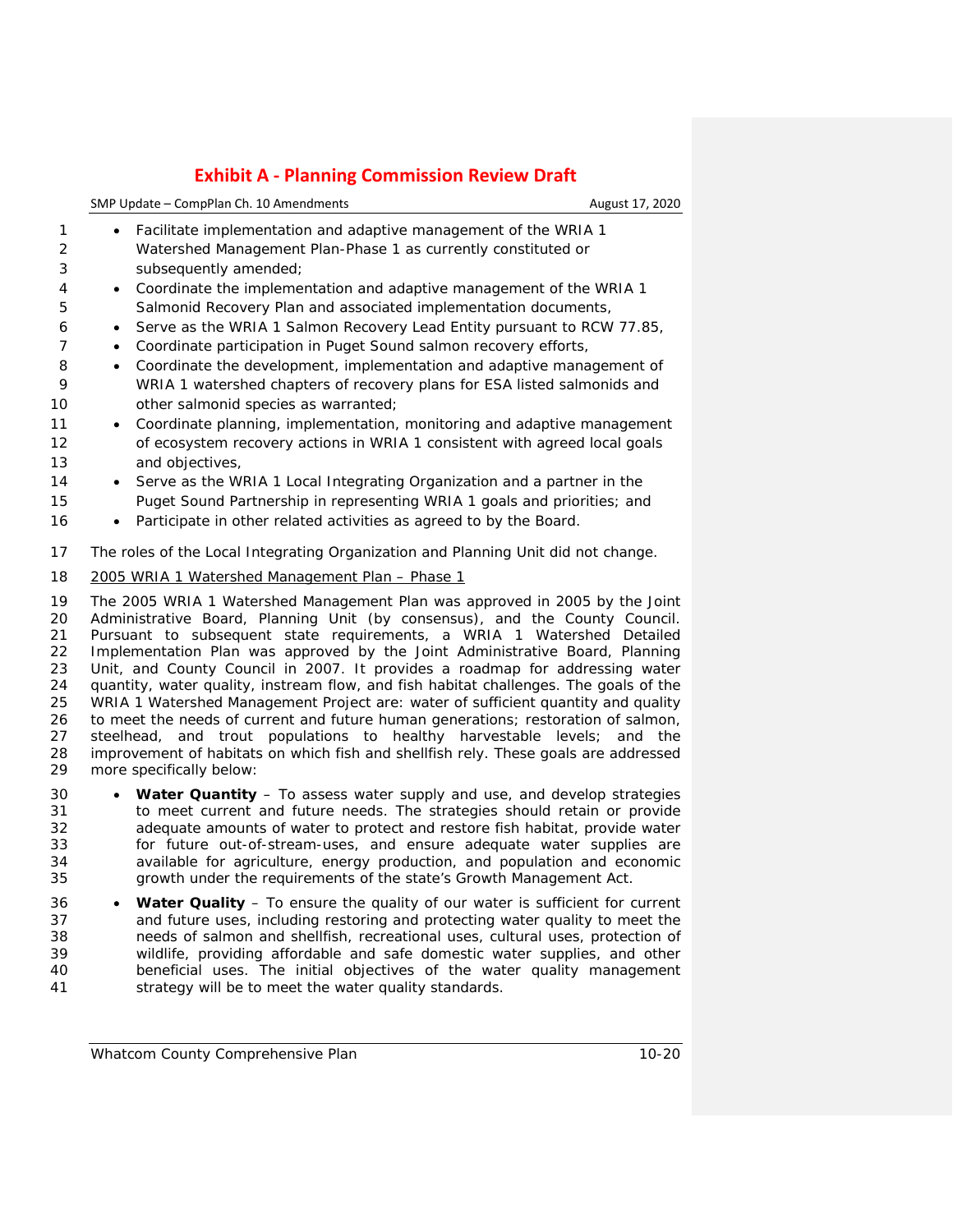# **Exhibit A - Planning Commission Review Draft** SMP Update – CompPlan Ch. 10 Amendments **August 17, 2020** August 17, 2020

| 1<br>2<br>3                      | Instream Flow - To supply water in sufficient quantities to restore salmon,<br>$\bullet$<br>steelhead, and trout populations to healthy and harvestable levels and<br>improve habitats on which fish rely.                                                                                                                                                                                                                                                                                             |
|----------------------------------|--------------------------------------------------------------------------------------------------------------------------------------------------------------------------------------------------------------------------------------------------------------------------------------------------------------------------------------------------------------------------------------------------------------------------------------------------------------------------------------------------------|
| 4<br>5<br>6                      | <b>Fish Habitat</b> – To protect or enhance fish habitat in the management area<br>and to restore salmon, steelhead, and trout populations to healthy and<br>harvestable levels and improve habitats on which fish rely.                                                                                                                                                                                                                                                                               |
| 7<br>8<br>9<br>10<br>11<br>12    | In 2010, the WRIA 1 Joint Board adopted a work plan, budget, and financing<br>strategy, called the Lower Nooksack Strategy, to advance a negotiated settlement<br>of Tribal and state instream flow water rights on the mainstem of the Nooksack<br>River, while maximizing the economic and environmental benefits of out-of-stream<br>water use in the Lower Nooksack sub-basin. The Joint Board adopted the Lower<br>Nooksack Strategy consistent with WRIA 1 Watershed Management Plan priorities. |
| 13                               | Lower Nooksack Strategy Objectives:                                                                                                                                                                                                                                                                                                                                                                                                                                                                    |
| 14<br>15                         | Develop and implement a process for negotiating settlement of water rights<br>on the Mainstem Nooksack River.                                                                                                                                                                                                                                                                                                                                                                                          |
| 16<br>17                         | Update and verify the Lower Nooksack River sub-basin water budget and<br>$\bullet$<br>develop a groundwater model.                                                                                                                                                                                                                                                                                                                                                                                     |
| 18                               | Determine out-of-stream water user needs:                                                                                                                                                                                                                                                                                                                                                                                                                                                              |
| 19<br>20                         | Public water system needs determined by updated the Whatcom County<br>$\circ$<br>Coordinated Water System Plan (CWSP).                                                                                                                                                                                                                                                                                                                                                                                 |
| 21<br>22<br>23                   | Other out-of-stream user needs (e.g., agriculture, private domestic wells,<br>$\circ$<br>industrial, etc.) determined through a regional water supply planning<br>process.                                                                                                                                                                                                                                                                                                                             |
| 24<br>25                         | Continue and, if appropriate, enhance targeted streamflow and water quality<br>$\bullet$<br>sampling.                                                                                                                                                                                                                                                                                                                                                                                                  |
| 26<br>27<br>28                   | Advance work on tools that foster water resource allocations consistent with<br>long-term economic and environmental land-use goals for implementation in<br>five years.                                                                                                                                                                                                                                                                                                                               |
| 29                               | <b>Streamflow Restoration Act (ESSB 6091)</b>                                                                                                                                                                                                                                                                                                                                                                                                                                                          |
| 30<br>31<br>32<br>33<br>34<br>35 | The Streamflow Restoration Act (ESSB 6091), enacted by the Washington State<br>Legislature on January 18, 2018 and effective on January 19, 2018, directs the<br>Department of Ecology to work with the initiation governments (i.e., the WRIA I<br>Watershed Management Board), in collaboration with the planning unit established<br>pursuant to chapter 90.82 RCW, on updating the WRIA 1 Watershed Management<br>Plan for approval by the Whatcom County Council by February 1, 2019.             |

 The Act requires that the updated plan include recommendations for projects and actions that will measure, protect, and enhance instream resources and improve watershed functions that support the recovery of threatened and endangered salmonids. Such recommendations may include, but are not limited to, acquiring senior water rights, water conservation, water reuse, stream gaging, groundwater monitoring, and developing natural and constructed infrastructure, which includes,

Plan for approval by the Whatcom County Council by February 1, 2019.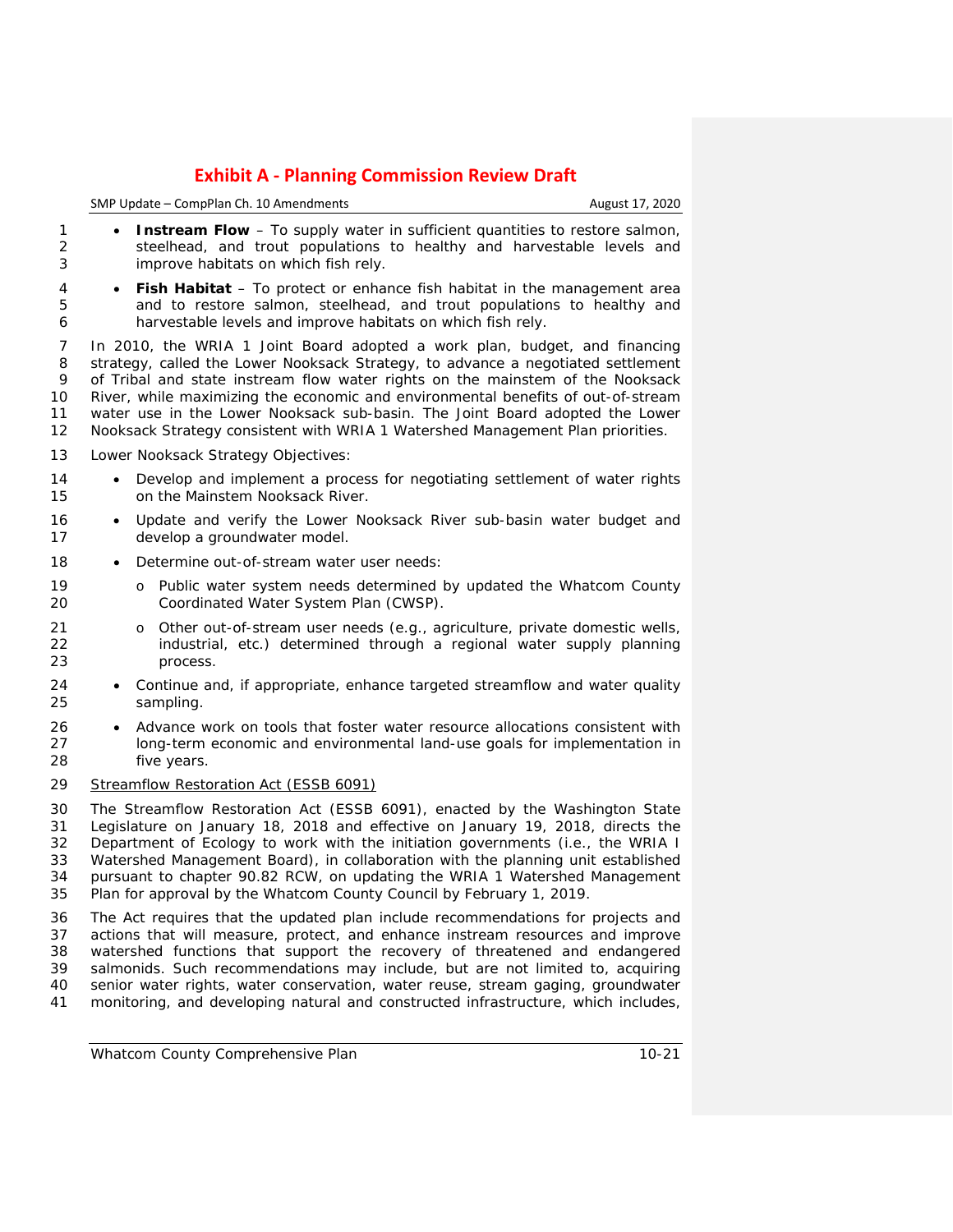SMP Update – CompPlan Ch. 10 Amendments **August 17, 2020** 

 but is not limited to, such projects as floodplain restoration, off-channel storage, and aquifer recharge. Qualifying projects must be specifically designed to enhance streamflows and not result in negative impacts to ecological functions or critical habitat.

 At a minimum, the watershed plan must include those actions determined to be necessary to offset potential impacts to instream flows associated with permit- exempt domestic water use. The highest priority recommendations must include replacing the quantity of consumptive water use during the same time as the impact and in the same basin or tributary. Lower priority projects include projects not in the same basin or tributary and projects that replace consumptive water supply impacts only during critical flow periods. The watershed plan may include projects that protect or improve instream resources without replacing the consumptive quantity of water where such projects are in addition to those actions determined to be necessary to offset potential consumptive impacts to instream flows associated with permit-exempt domestic water use.

 Until the updated watershed plan is approved and rules are adopted by the Department of Ecology, the County, in issuing building permits under RCW 18 19.27.097(1)(c) or approving subdivisions under chapter 58.17 RCW in WRIA 1, will comply with all of the specific requirements of ESSB 6091. comply with all of the specific requirements of ESSB 6091.

### **Lake Whatcom Watershed Management**

 Lake Whatcom is a large multi-purpose reservoir that is the source of drinking water for the City of Bellingham, Lake Whatcom Water and Sewer District, several other smaller water districts/associations, and about 250 homes that draw water directly from the lake. The lake provides water to about half the population of Whatcom County.

 Lake Whatcom is a multiple use lake and watershed. In addition to providing water 27 for drinking, commercial, and industrial uses, the lake is used for boating,<br>28 swimming, and fishing. The maiority of the watershed is forested, mainly swimming, and fishing. The majority of the watershed is forested, mainly surrounding the large southernmost portion of the lake. Other land uses include residential development (approximately 5,300 homes are located within the watershed), limited agriculture and commercial development, parks, and other public facilities. The on-going management challenge is trying to determine the extent to which these practices can occur while maintaining safe, clean drinking 34 water. The challenge is further complicated by possible requirements related to the<br>35 Endangered Species Act, tribal water rights, and the potential impact these issues Endangered Species Act, tribal water rights, and the potential impact these issues may have on how the City's diversion from the Nooksack River is operated.

 The watershed contains four developed areas: the City of Bellingham, which straddles the upper portion of the northern-most basin of the lake; Geneva, which is immediately south and east of Bellingham's city limits and is part of the city's urban growth area; Hillsdale, which is immediately north and east of Bellingham's city limits and is also part of the city's urban growth areas; and the Sudden Valley Rural Community. In addition, it includes a variety of other zones, including resource, rural, and residential rural zones. Outside the Bellingham City limits,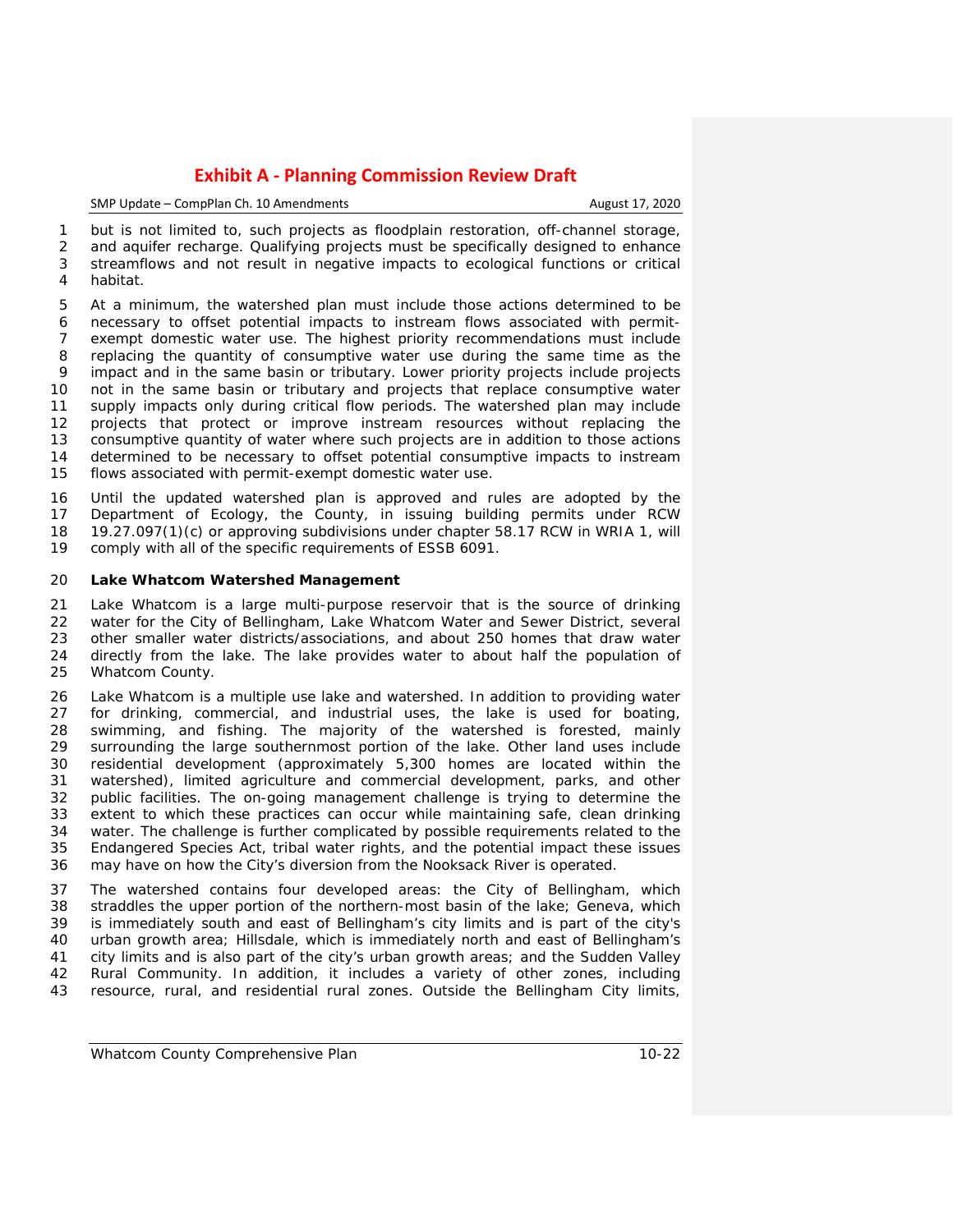| SMP Update – CompPlan Ch. 10 Amendments | August 17, 2020 |
|-----------------------------------------|-----------------|
|                                         |                 |

 approximately 70% of the watershed is in Forestry zoning and more than 75% of the current land use is forestry.

 Water and sewer service are provided by the Lake Whatcom Water and Sewer District. Capacity problems in the district's sewer line, which serves Geneva and Sudden Valley, have caused overflows into the lake in the past. An aggressive program to preclude stormwater infiltration has reduced the overflow problems to a large extent. In addition, the district has a contractually limited flow capacity to Bellingham. The Lake Louise Road sewage interceptor was constructed in January 2003 to carry waste water from Sudden Valley and Geneva and serves as a complement to the Lake Whatcom Boulevard trunk line. The interceptor was designed to service full build-out of Sudden Valley and Geneva.

 The City of Bellingham and Lake Whatcom Water and Sewer District are responsible for ensuring drinking water standards are met for their customers. To date water supplies have consistently met standards. The ability to continue to economically meet drinking water standards requires maintaining source water that requires minimal treatment. For this reason the City of Bellingham maintains an on-going source water-monitoring program. Other agencies including Western Washington 18 University, Department of Natural Resources, Department of Fish and Wildlife,<br>19 Department of Ecology, Lake Whatcom Water and Sewer District, and Whatcom 19 Department of Ecology, Lake Whatcom Water and Sewer District, and Whatcom<br>20 County, have also conducted monitoring, studies, and/or evaluations of the lake 20 County, have also conducted monitoring, studies, and/or evaluations of the lake 21 and watershed. and watershed.

 Studies on Lake Whatcom conducted over a number of years indicate water quality in the lake has declined. In 1998, the Washington State Department of Ecology listed Lake Whatcom as an impaired water body and placed Lake Whatcom on the Federal Clean Water Act 303(d) list because of low oxygen levels in the Lake and high bacteria levels in streams that flow into the Lake. The 303(d) listing requires the establishment of a Total Maximum Daily Loads (TMDLs). The Department of Ecology issued the "Lake Whatcom Watershed Total Phosphorus and Bacteria Total Maximum Daily Loads: Volume 1, Water Quality Study Findings" in 2008. This study documented Lake Whatcom is impaired for dissolved oxygen due to phosphorus loading and that streams flowing into Lake Whatcom do not meet fecal coliform bacteria standards. Loading capacities for total phosphorus and bacteria reduction targets were set forth in this document. In 2013 The Department of Ecology issued a draft "Lake Whatcom Watershed Total Phosphorus and Bacteria Total Maximum Daily Loads: Volume 2, Water Quality Improvement Report and Implementation Strategy." This report identifies how much phosphorus can be discharged to the Lake and identifies how the bacteria load should be allocated between the County and City of Bellingham, in order to meet water quality standards.

 A significant cause of declining oxygen levels has been from residential development in the watershed. Past development permitted by the City of Bellingham and Whatcom County has led to increased phosphorus loading into the 42 lake, which stimulates algae growth. Bacteria that consume the dying algae deplete<br>43 the dissolved oxygen, leading to lower oxygen levels in the lake. Past poorly the dissolved oxygen, leading to lower oxygen levels in the lake. Past poorly managed forest practices may have led to significant increases in phosphorus loading to the lake.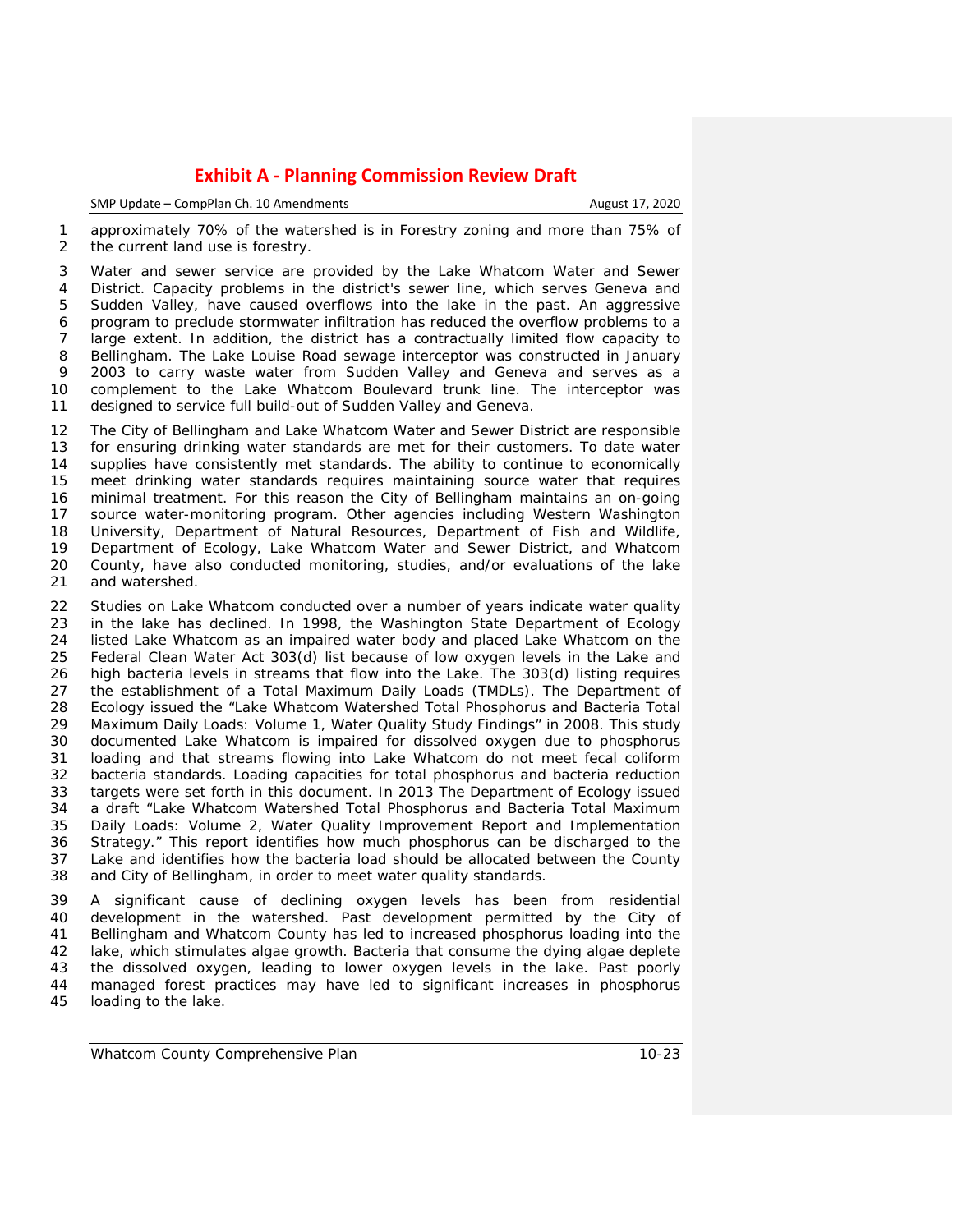## SMP Update – CompPlan Ch. 10 Amendments August 17, 2020

 Whatcom County has taken a number of actions to reduce phosphorus and otherwise address Lake Whatcom water quality. These include rezoning land to allow less development in the watershed, adoption of the Lake Whatcom Comprehensive Stormwater Management Plan, revising stormwater management standards for private development to significantly reduce potential phosphorus runoff, construction of stormwater capital improvement projects and adoption of regulations that restrict the application of commercial fertilizers.

 In 2014, approximately 8,800 acres of forest lands around Lake Whatcom were transferred to Whatcom County from the Washington Department of Natural Resources through reconveyance. These lands will provide passive recreation opportunities with hiking and biking trails connecting various communities, neighborhoods, and parks throughout the watershed. Under County ownership, the forests will be allowed to mature to an older growth environment benefiting the watershed and helping to stabilize steep slopes that surround the lake.

 In 2004, the Department of Natural Resources (DNR) Board on Natural Resources adopted the Lake Whatcom Landscape Plan. This plan provides additional protections on remaining state managed lands within the Lake Whatcom watershed. 18 The plan provides additional protections on streams and potentially unstable slopes<br>19 not normally included in forest practices in Washington State. not normally included in forest practices in Washington State.

## *Lake Whatcom Watershed Management Program*

 A variety of agencies, organizations, and individuals play a role in managing and protecting Lake Whatcom. In an effort to coordinate efforts of these various players, in 1990, the City of Bellingham, Whatcom County, and Water District 10 (now known as the Lake Whatcom Water and Sewer District) began meeting to develop a joint management strategy for the Lake Whatcom watershed.

26 In November/December 1992, a joint resolution was passed by the Bellingham City<br>27 Council, Whatcom County Council, and the Lake Whatcom Water and Sewer District 27 Council, Whatcom County Council, and the Lake Whatcom Water and Sewer District 28 (formerly Water District 10) Commissioners, which reaffirmed this position with six (formerly Water District 10) Commissioners, which reaffirmed this position with six general goal statements and a set of specific goal statements in various categories. The specific goal statements for urbanization were the following:

- Prevent water quality degradation associated with development within the watershed.
- Review and recommend changes in zoning and development potential that are compatible with a drinking-water reservoir environment.
- In addition to zoning, identify and promote other actions to minimize potential for increased development in the watershed (i.e. land trust, development rights, cost incentives, etc.).
- Develop specific standards which reduce the impacts of urbanization, such as minimal lot clearing; clustered development to reduce infrastructure; collection and treatment of stormwater before entering the lake.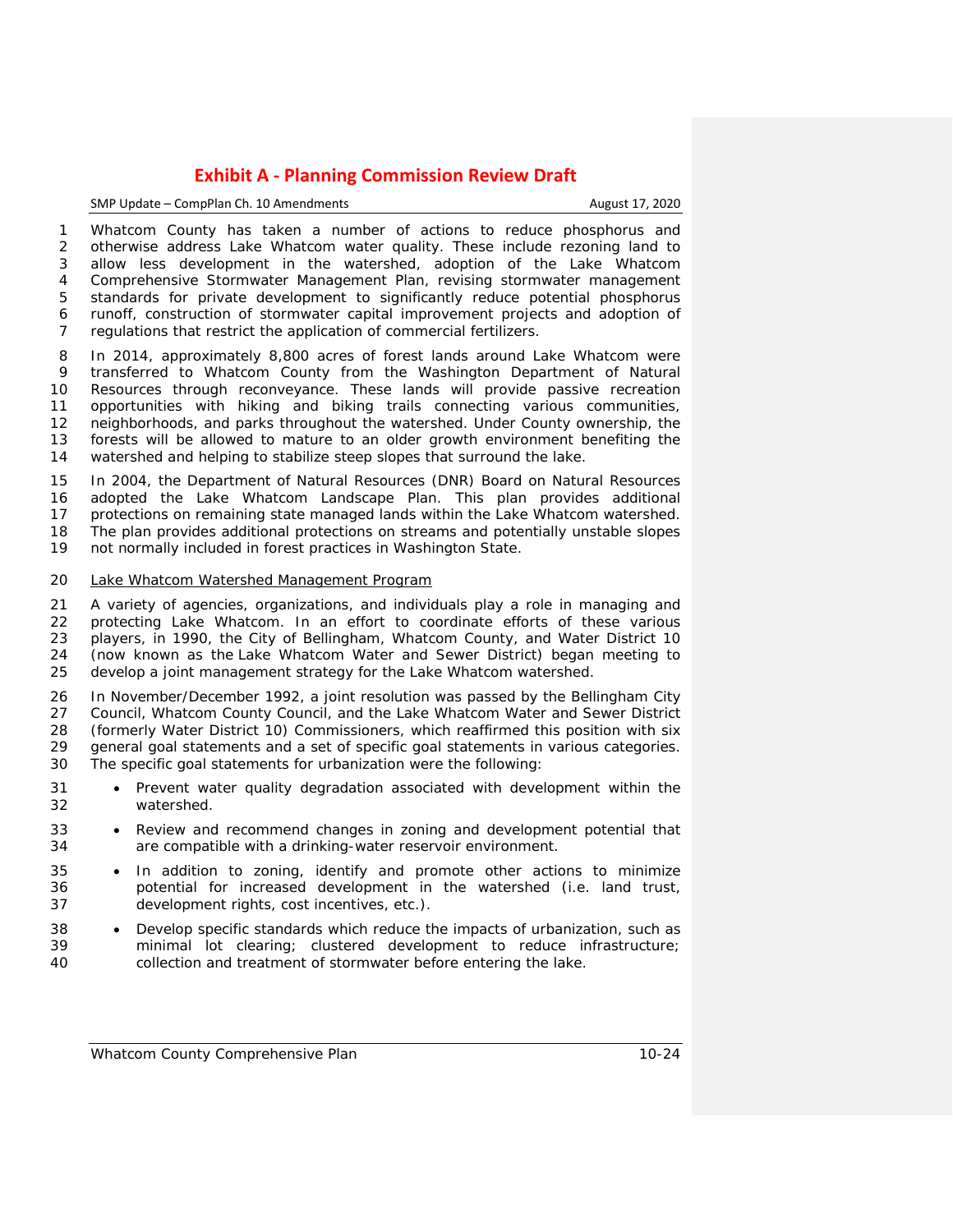| SMP Update - CompPlan Ch. 10 Amendments | August 17, 2020 |
|-----------------------------------------|-----------------|
|-----------------------------------------|-----------------|

1 • Develop appropriate interlocal agreements with governing agencies to<br>2 **by a propriments of the potential for additional development once an agreed upon level is**  prohibit the potential for additional development once an agreed upon level is set.

 The joint resolution included goals for watershed management that extended beyond urbanization. Goals were included for stormwater management, on-site waste systems, conservation, forest management, spill response, hazardous materials transport and handling, data/information management, education/public involvement, and other topics. A joint strategy was approved for developing specific plans to meet the adopted goals. Eight high priority goals were selected first and plans have been completed and jointly adopted for each of the goals.

 In 1998, the City, County, and District 10 formalized their joint commitment to protect and manage the lake through the joint adoption of an interlocal agreement and allocation of funding toward protection and management efforts in the watershed. A five-year program plan was developed for ten program areas. Specific priority was placed on activities related to watershed ownership, stormwater management, and urbanization/land development.

 The resulting Lake Whatcom Management Program guides actions to protect Lake 18 Whatcom as a long-term supply of drinking water for the City of Bellingham and<br>19 portions of Whatcom County. The program emphasizes protection over treatment in 19 portions of Whatcom County. The program emphasizes protection over treatment in<br>20 managing Lake Whatcom and its watershed. The structure of the Lake Whatcom 20 managing Lake Whatcom and its watershed. The structure of the Lake Whatcom<br>21 Management Program includes legislative bodies, a management team, an 21 Management Program includes legislative bodies, a management team, an<br>22 interjurisdictional coordinating team, agency staff, and advisory committees. interjurisdictional coordinating team, agency staff, and advisory committees.

 The Lake Whatcom Watershed Management Program website [\(http://www.lakewhatcom.whatcomcounty.org/resources\)](http://www.lakewhatcom.whatcomcounty.org/resources) contains the management plans, reports, and work programs, as well as the jurisdictions' pertinent regulations and brochures on the different programs aimed at the various efforts to improve water quality.

## *Sudden Valley*

 Sudden Valley is a community within the Lake Whatcom Watershed. It was established in the early 1970s as a recreation/resort area but over the last thirty years has developed into a significant residential area.

 Since 1985, Sudden Valley has mandated the use of appropriate stormwater best 33 management practices through standards for individual stormwater detention for all<br>34 new construction. Any new building permits on existing lots must be able to new construction. Any new building permits on existing lots must be able to 35 demonstrate that stormwater detention is included in the plan as a precondition to 36 issuance of a permit. Sudden Valley is also subject to additional requlatory issuance of a permit. Sudden Valley is also subject to additional regulatory protections that apply to the Lake Whatcom Watershed under the Water Resource Protection Overlay District, Stormwater Special District, and Water Resource Special Management Area requirements. Under the provisions of these special districts, potential impacts from impervious surfaces, stormwater runoff, and clearing activities are required to be addressed either on-site or through a community-wide process.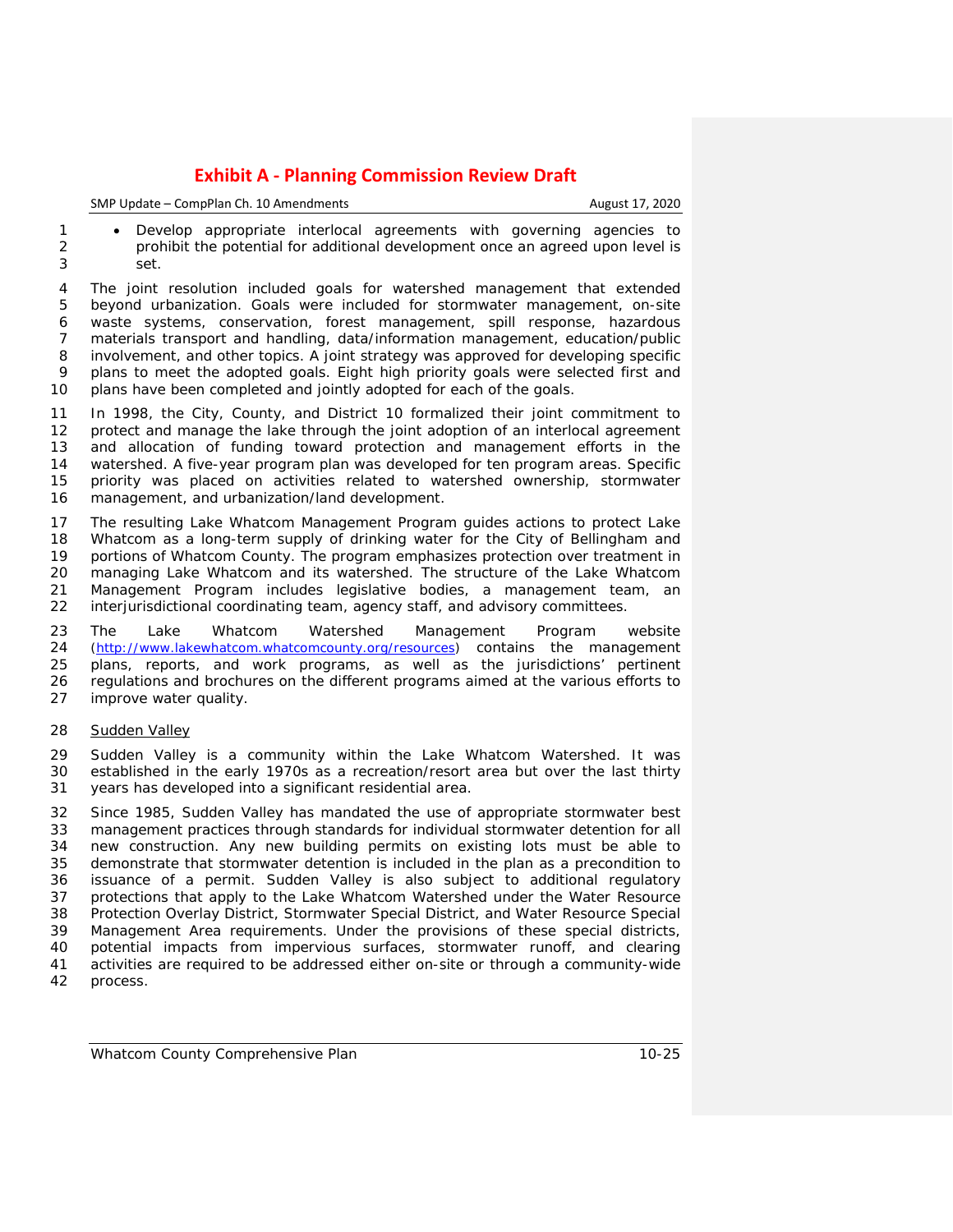| SMP Update – CompPlan Ch. 10 Amendments |  |
|-----------------------------------------|--|
|-----------------------------------------|--|

August 17, 2020

## **Groundwater Protection & Management**

 Groundwater is contained in aquifers, which are subterranean layers of porous rock or soil. Most aquifers are replenished by rainwater, though some may contain water trapped during glacial periods. Aquifers are often integrally linked with surface water systems and are essential for meeting instream and out-of-stream water needs, such as for drinking water, agriculture, and industry. Whatcom County residents rely heavily on groundwater for drinking water, agriculture, and commercial and industrial needs. Groundwater also plays an important role in maintaining stream flows.

 Many studies have been conducted related to groundwater quality in Whatcom County documenting water quality issues, such as exceedances of standards for nitrate, ethylene dibromide (EDB) and 1,2-dichloropropane (1,2-D), pesticides, iron and other agricultural-related contaminates, particularly in the northern portion of the County. In general, groundwater in Whatcom County is very vulnerable to contamination because much of the County's groundwater lies within a shallow unconfined aquifer. Activities that occur on the surface of the ground directly affect groundwater quality. Shallow wells that draw water from unconfined water table aquifers are at highest risk.

19 Whatcom County's Critical Areas Regulations protect Critical Aquifer Recharge Areas<br>20 (CARAs) during the development process by precluding certain uses in CARAs 20 (CARAs) during the development process, by precluding certain uses in CARAs 21 and/or requiring certain precautions be taken in handling certain chemicals. and/or requiring certain precautions be taken in handling certain chemicals.

### **Flood Hazard Management**

 A comprehensive approach to flood hazard management planning provides a better 24 understanding of the river and floodplain system. It also ensures flooding and<br>25 channel morphology problems are not simply transferred to another location within 25 channel morphology problems are not simply transferred to another location within 26 the basin, but are addressed in a comprehensive, basinwide manner. This approach 26 the basin, but are addressed in a comprehensive, basinwide manner. This approach<br>27 directs future flood hazard management expenditures in the most efficient and cost directs future flood hazard management expenditures in the most efficient and cost effective manner.

 Whatcom County Public Works coordinates with the Flood Control Zone District Advisory Committee (FCZDAC) to identify and characterize flooding problems and provide recommendations for achieving consistent, long-term flood hazard reduction strategies. Some activities typically involved in developing a Comprehensive Flood Hazard Management Plan (CFHMP) include data collection, 34 hydraulic modeling, alternatives analysis, floodplain mapping, and meander limit 35 identification. In addition to the technical components in comprehensive flood identification. In addition to the technical components in comprehensive flood planning, extensive coordination with the public and other agencies is required throughout the planning process.

Other County flood management programs include:

 **Early Flood Warning** –Work with the United States Geological Survey (USGS) to maintain a network of early flood warning stations to help citizens prepare and take appropriate measures to protect lives and property from flood damages.

 **Flood Hazard Reduction Program** – Implement projects to reduce future flood damages and public expenditures to repair damaged areas. Examples include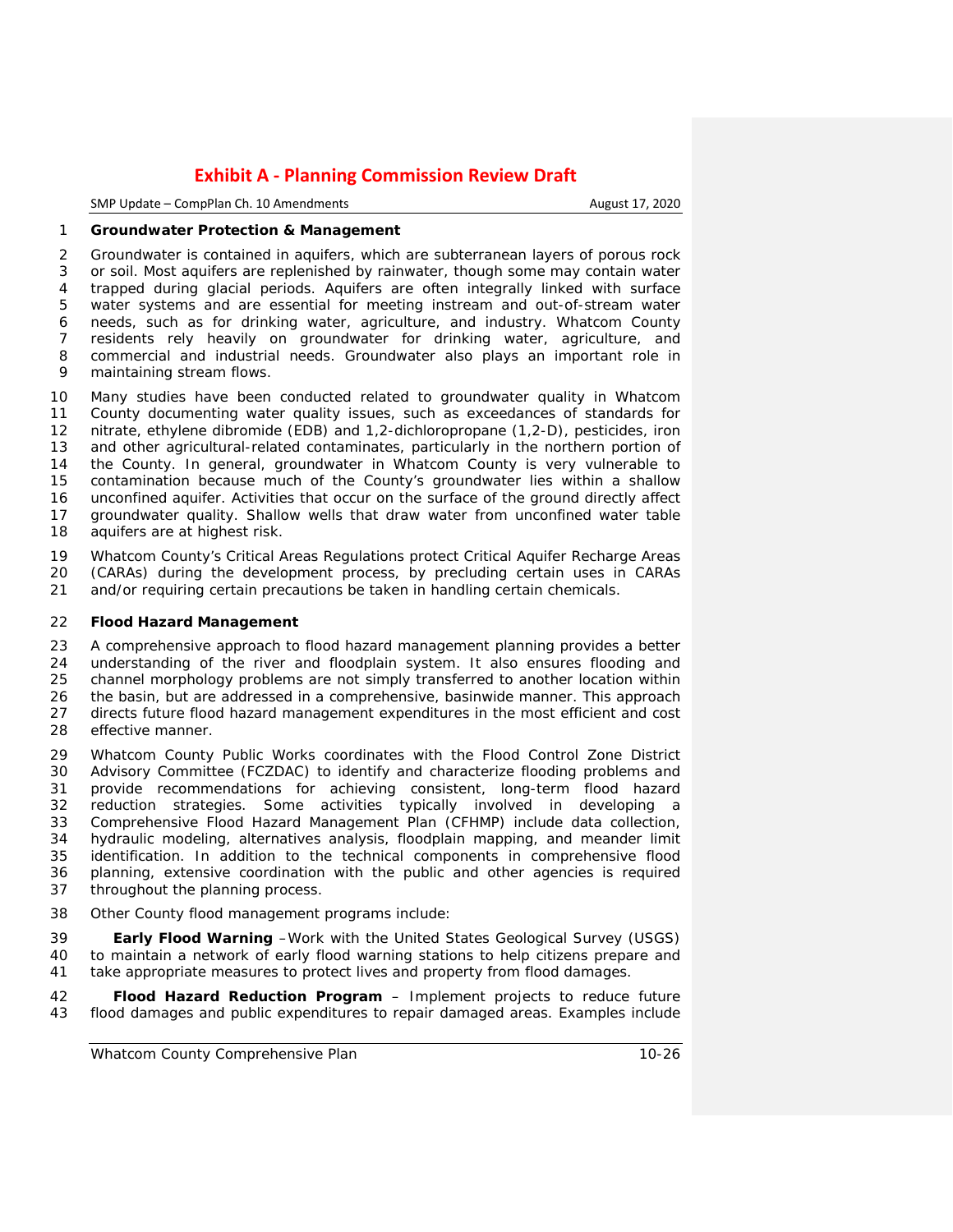#### SMP Update – CompPlan Ch. 10 Amendments **August 17, 2020**

 construction of setback levees and overflow spillways, and designation of overflow corridors in overbank areas. Two alluvial fan studies have been completed for Jones Creek and Canyon Creek. For Jones Creek, review of potential mitigation measures 4 and concept design of a preferred approach has also been completed.

 **Comprehensive Flood Hazard Management Planning** – Identify flooding problems and provide recommendations for achieving long-term flood hazard reduction strategies. The Lower Nooksack River Comprehensive Flood Hazard Management Plan was adopted in 1999. Implementation of the plan is ongoing.

 **Preparedness and Response** – Plan for and implement a coordinated response during flood events to ensure public safety and minimize flood damages.

 **National Flood Insurance Program** – Participate in the Congress-initiated National Flood Insurance Program (NFIP) of 1968, to make affordable flood insurance available to citizens of communities that adopt approved flood management regulations.

 **Repair and Maintenance Program** – Address problem areas with rivers, streams, and coastlines of Whatcom County, and mitigate future flood damages in a proactive and cost-effective manner.

 **Technical Assistance** – Provide technical assistance regarding drainage and flood issues to private citizens and businesses located along the many waterbodies within Whatcom County.

## **Organization**

## *Flood Control Zone District (FCZD)*

 Following the severe floods of 1989 and 1990, in 1992 Whatcom County created the countywide Flood Control Zone District (FCZD), including both incorporated and unincorporated areas of the County. The FCZD is a quasi-municipal corporation that is a separate legal entity from Whatcom County government. Even though this legal 27 separation exists, the Whatcom County Council and the County Executive (Board of 28 Supervisors) and the Public Works Department (staff) perform the governance and 28 Supervisors) and the Public Works Department (staff) perform the governance and 29 administrative support for the district. administrative support for the district.

 The primary purpose of the FCZD is flood hazard management. Revenue generated to for this purpose is accomplished in two ways: (1) a county-wide uniformly applied tax; and, (2) supplemental revenue generated within localized Diking Districts and Sub-Flood Districts where specific local project activity is planned.

 While the primary purpose of the FCZD is flood hazard management, the district is allowed to address a wide variety of water resource issues. Due to this ability, revenue generated by the district is currently used to finance additional water supply and water quality related improvement projects.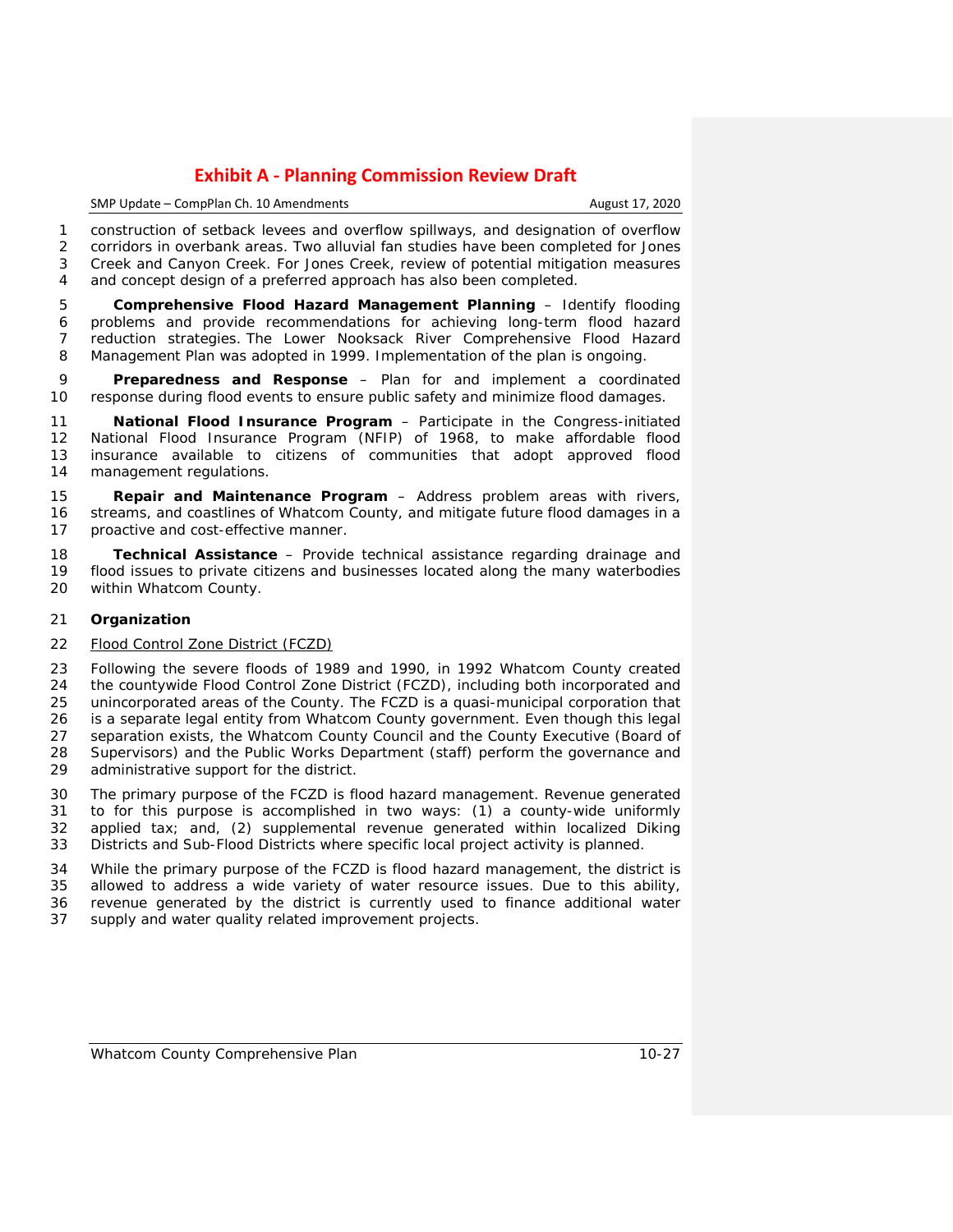SMP Update – CompPlan Ch. 10 Amendments **August 17, 2020** 

#### **Pertinent Documents**

#### *Lower Nooksack River Comprehensive Flood Hazard Management Plan (CFHMP)*

In 1999, the county adopted the Lower Nooksack River Comprehensive Flood

 Hazard Management Plan (CFHMP). The CFHMP identifies projects, programs, and other recommendations aimed at reducing future flood damages along the Lower Nooksack River.

## *Critical Areas Regulations (WCC 16.16)*

 Whatcom County's Critical Areas Regulations aim to protect people and property in Frequently Flooded Area (FFAs) by requiring development in these areas conforms to WCC Title 17, Flood Damage Prevention.

## **Stormwater Management**

 Stormwater runoff occurs when precipitation from rain or snowmelt flows over the land surface. The addition of roads, driveways, parking lots, rooftops, and other surfaces that prevent water from soaking into the ground greatly increases the runoff volume created during storms. This runoff is swiftly carried to our local streams, lakes, wetlands and rivers and can cause flooding and erosion. Stormwater runoff also picks up and carries with it many different pollutants that are found on paved surfaces, such as sediment, nitrogen, phosphorus, bacteria, oil and grease, trash, pesticides, and metals.

## **County Stormwater Management Programs**

## *National Pollutant Discharge and Elimination System (NPDES) Phase II Permit*

22 Stormwater runoff picks up pollutants as it travels over our developed landscapes<br>23 and is a maior source of water quality problems. In 1987, the Federal Clean Water and is a major source of water quality problems. In 1987, the Federal Clean Water Act was amended to address stormwater pollution. As a result, the United States Environmental Protection Agency (EPA) created the National Pollutant Discharge Elimination System (NPDES) to address stormwater runoff. States are required to administer permits to local jurisdictions to regulate runoff as part of the NPDES Program. The Permit is referred to as the "NPDES Phase II Permit" or "Phase II Municipal Stormwater Permit".

 In February of 2007, the Washington State Department of Ecology issued Whatcom County's Phase II Municipal Stormwater Permit. This permit regulates discharges from Small Municipal Separate Storm Sewers, and is part of the National Pollutant Discharge and Elimination System (NPDES) and State Waste Discharge General Permit. It sets forth requirements of municipalities to address stormwater runoff in areas determined to have population densities reaching urban standards. Whatcom County is required to implement various stormwater management strategies to comply with this State permit.

- The current Permit boundary covers approximately 15,000 acres and generally includes the following areas [\(Figure 1\)](#page-29-0):
- Bellingham Urban Growth Area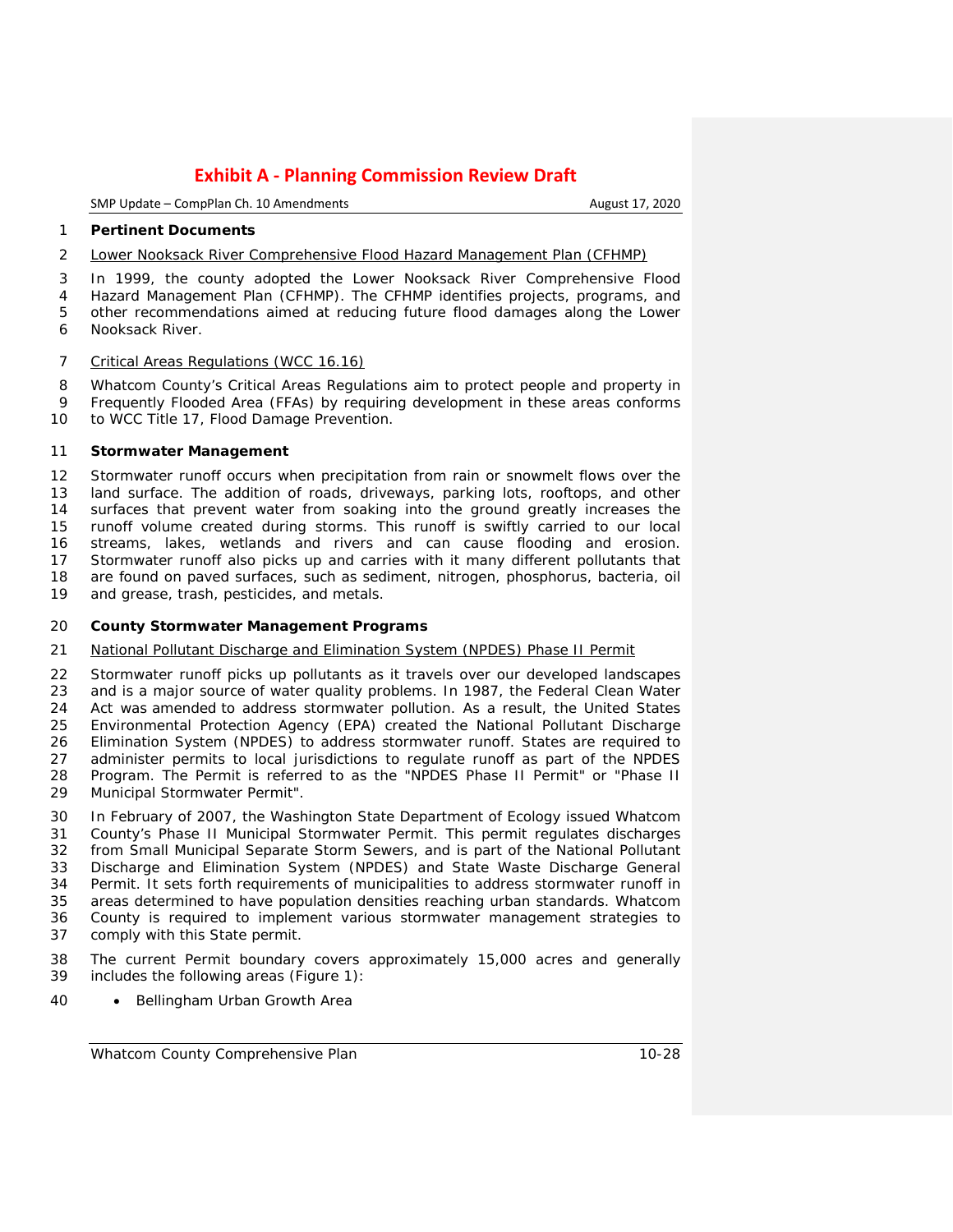SMP Update – CompPlan Ch. 10 Amendments **August 17, 2020** August 17, 2020

- 1 Sudden Valley
- Portions of the Hillsdale and Emerald Lake area
- Portions along North Shore Drive on Lake Whatcom and Lake Whatcom Boulevard
- Ferndale Urban Growth Area
- Portions along Chuckanut Drive and Chuckanut Bay
- 7 Birch Bay Urban Growth Area

 Additionally, though not within the NPEDES permit area, the County has made the entire Lake Whatcom watershed is subject to the illicit discharge detection and elimination requirements of the Permit through ordinance and agreement with the Department of Ecology.

 Jurisdictions are allowed to discharge runoff into waterbodies of the State (such as rivers, lakes, and streams) as long as they implement programs that protect water quality by reducing pollutants to the maximum extent possible through requirements of the NPDES Phase II Permit. Those requirements are reported and submitted to the Department of Ecology through the Stormwater Management Program (SWMP) and the Annual Compliance Report.

The Western Washington Phase II Municipal Stormwater Permit is required by the

State of Washington Water Pollution Control Law Chapter 90.48 RCW, and the

Federal Water Pollution Control Act Title 33 United States Code (Clean Water Act).

The Permit is administered by the Washington State Department of Ecology.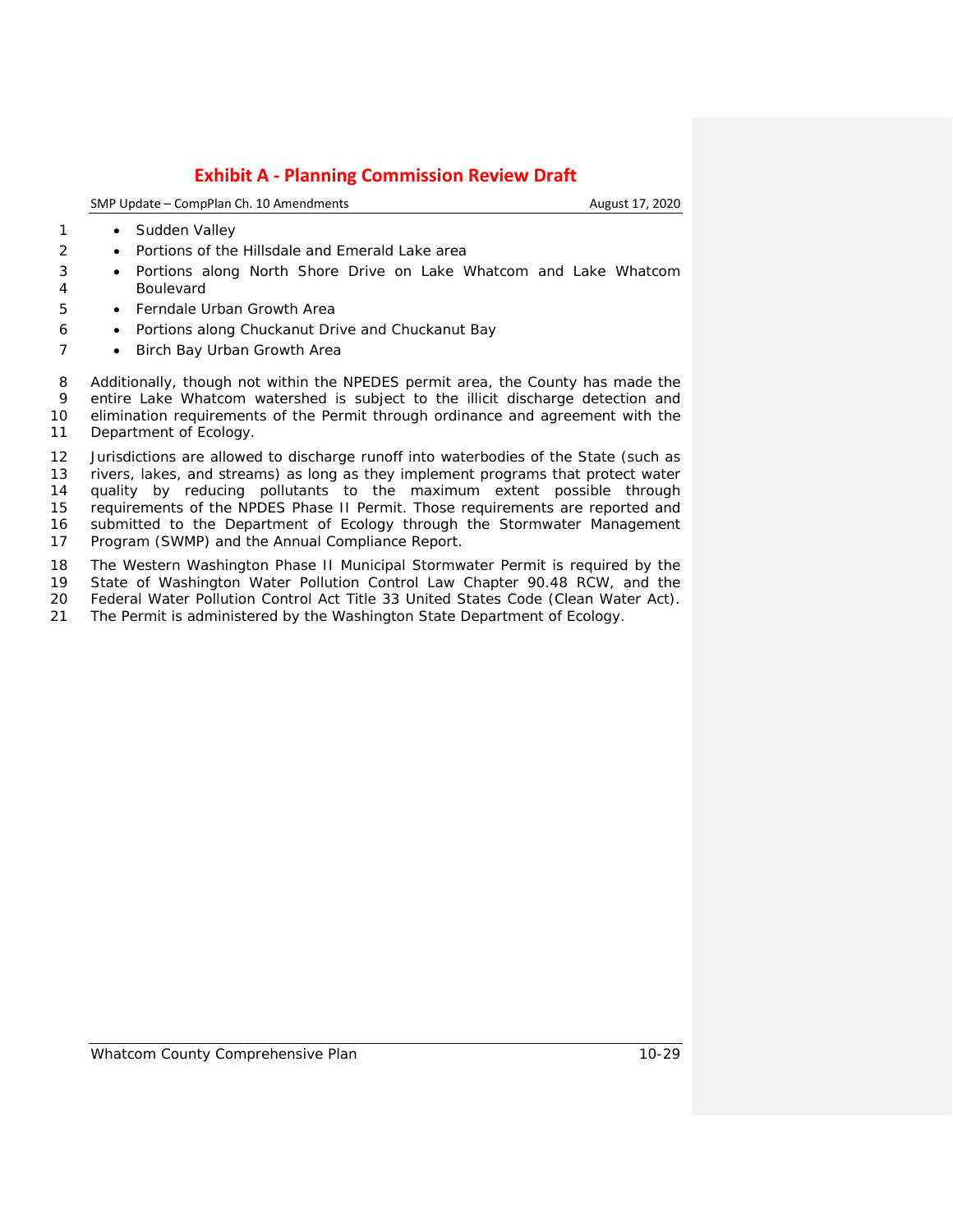

SMP Update – CompPlan Ch. 10 Amendments August 17, 2020



 $\frac{1}{2}$ 

## 3 *Pollution Identification and Correction (PIC) Program*

4 Clean water supports healthy drinking water, safe recreational uses, quality water<br>5 for irrigation and livestock, healthy fish, and shellfish that are safe to consume. for irrigation and livestock, healthy fish, and shellfish that are safe to consume. Currently, many streams in Whatcom County do not meet water quality standards for fecal coliform bacteria. Fecal coliform bacteria are found in the intestinal tract of warm-blooded animals and when found in streams are an indicator of human or animal waste in the water. The higher the bacteria level, the greater the public

<span id="page-29-0"></span><sup>2</sup> **Figure 1. NPDES Phase II Boundaries**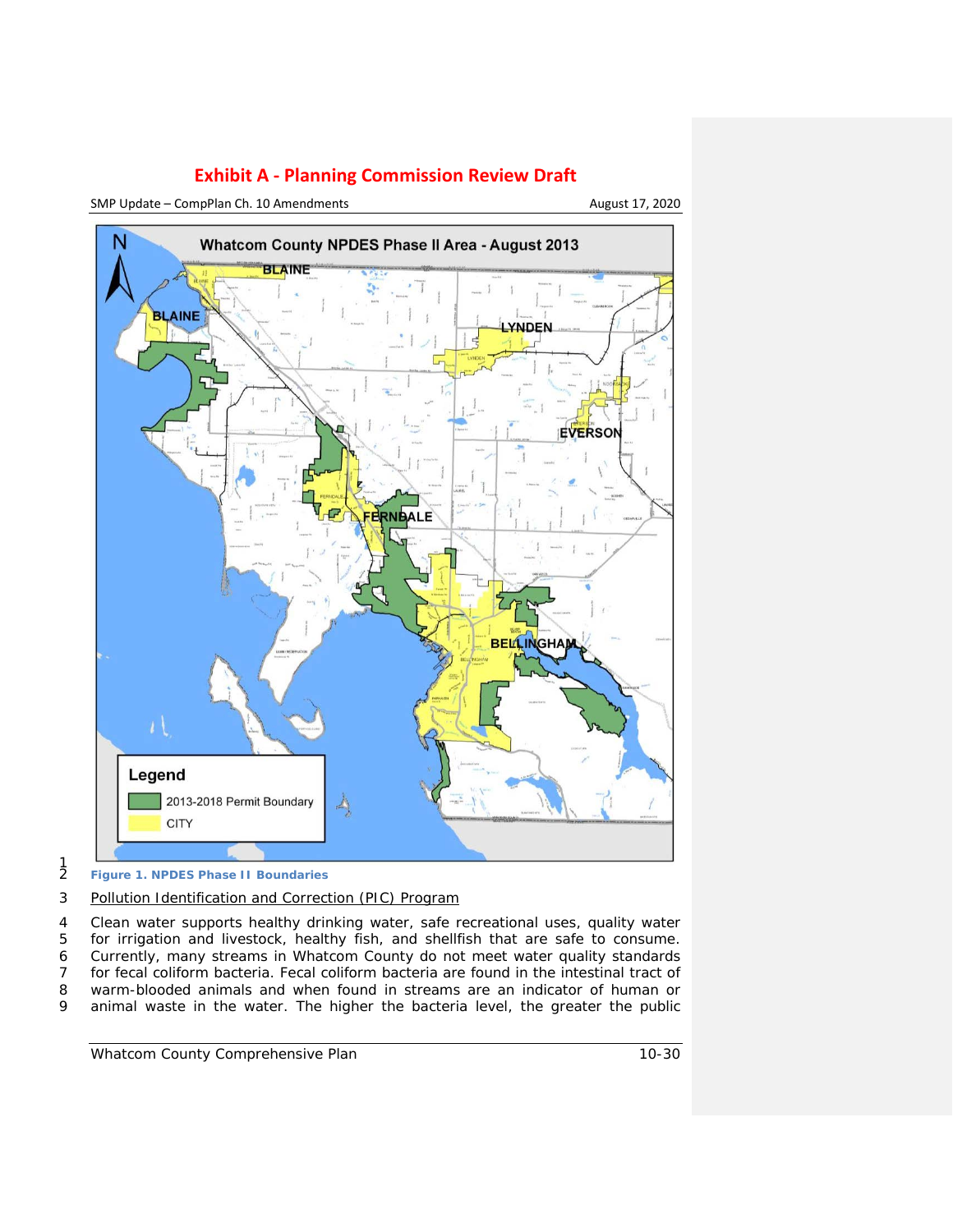| SMP Update – CompPlan Ch. 10 Amendments | August 17, 2020 |
|-----------------------------------------|-----------------|
|                                         |                 |

 health risk to people drinking water, wading, fishing, or consuming shellfish. The Pollution Identification and Correction (PIC) Program was created to help implement community solutions to clean water.

 **Pollution** – The key potential sources of bacteria that have been identified in Whatcom County coastal drainages are (1) **animal waste** from agricultural operations, domestic pets, waterfowl, and wildlife, and (2) **human sewage** from failing on-site sewage systems (OSS), leaking sewers, or cross-connections.

 **Identification** – Whatcom County coordinates a routine water quality monitoring program at approximately 90 stations in watersheds that discharge to marine waters. Samples are collected on at least a monthly basis and analyzed for fecal coliform bacteria. Results are evaluated annually to identify focus areas with the largest bacteria problems. Within the focus areas, stream segments are monitored and potential bacteria sources are identified.

 **Correction** – Technical and financial resources are offered to landowners to identify and implement solutions on their property. Residents can help improve the community's water quality by inspecting and maintaining septic systems and by fencing animals out of streams, ditches and swales. By actively managing pastures, 18 creating protected heavy use areas, and covering manure storage areas, residents<br>19 can prevent manure-contaminated mud from polluting surface water. Planting 19 can prevent manure-contaminated mud from polluting surface water. Planting 20 shrubs and trees along stream banks and picking up after dogs also contributes to 20 shrubs and trees along stream banks and picking up after dogs also contributes to<br>21 better water quality. better water quality.

**Issues, Goals, and Policies**

## **Watershed Planning and Management**

- **Goal 10F: Protect and enhance water quantity and quality and promote sustainable and efficient use of water resources.**
- Policy 10F-1: Maintain as a high priority the protection of water quality and quantity.
- Policy 10F-2: Actively participate in and support efforts to coordinate local, 29 **120 Federal, tribal, and state agencies to achieve integration and/or**<br>20 **120 CONSTAGE AGENCIES** CONSISTING A CONSIDENT AND CONSISTENCY between the various levels of environmental consistency between the various levels of environmental regulations relating to the County.
- Policy 10F-3: Work cooperatively with Federal, State, and local jurisdictions, Tribal governments, municipal corporations, and the public to implement the goals and policies of the Comprehensive Plan as well as state water resources and water quality laws.
- Policy 10F-4: Participate in the coordination of all local water and land management efforts, plans, and data to ensure adequate oversight of water quantity and quality issues.
- Policy 10F-5: Manage water resources for multiple instream and out-of- stream beneficial uses, including instream flows set by the State Department of Ecology.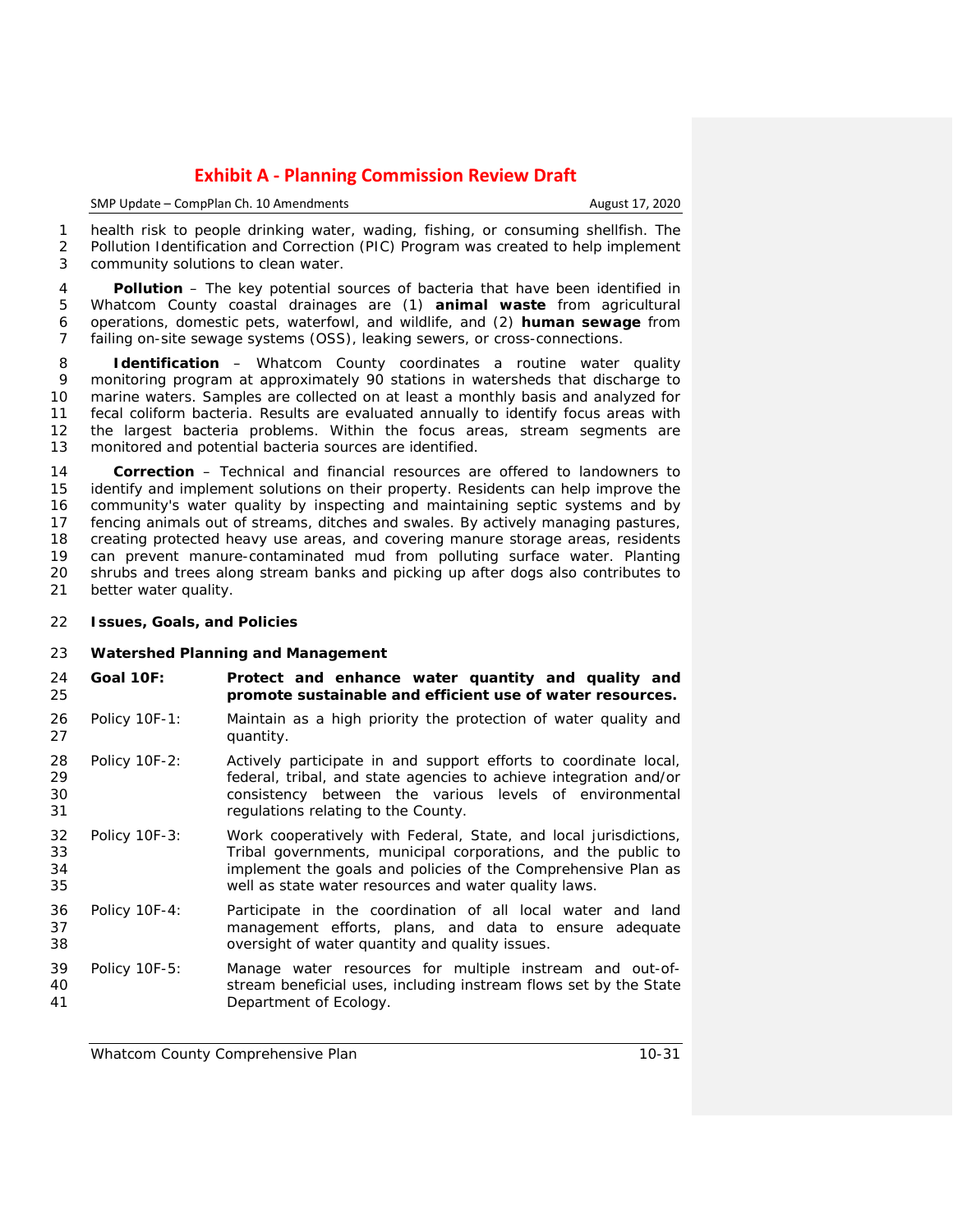|                                                                                  |                | SMP Update - CompPlan Ch. 10 Amendments                                                                                                                                                                                                                                                                                                                                                                                                                                                                                                                                                                                                                                                                                                                                                                                                                                                                             | August 17, 2020                         |
|----------------------------------------------------------------------------------|----------------|---------------------------------------------------------------------------------------------------------------------------------------------------------------------------------------------------------------------------------------------------------------------------------------------------------------------------------------------------------------------------------------------------------------------------------------------------------------------------------------------------------------------------------------------------------------------------------------------------------------------------------------------------------------------------------------------------------------------------------------------------------------------------------------------------------------------------------------------------------------------------------------------------------------------|-----------------------------------------|
| 1<br>$\overline{2}$<br>3<br>4<br>5                                               | Policy 10F-6:  | Actively promote and participate in education, research, and<br>information opportunities that improve our understanding of the<br>county's complex water resource systems. New information<br>should be considered in the development and evaluation of<br>management actions.                                                                                                                                                                                                                                                                                                                                                                                                                                                                                                                                                                                                                                     |                                         |
| 6<br>$\overline{7}$<br>8<br>9<br>10                                              | Policy 10F-7:  | Pursue the most effective methods for protecting water quantity<br>and quality, through both regulatory (e.g. zoning, enforcement,<br>fines) and non-regulatory approaches (education, incentives,<br>and technical/financial assistance). Emphasis shall be placed on<br>non-regulatory approaches where possible and effective.                                                                                                                                                                                                                                                                                                                                                                                                                                                                                                                                                                                   |                                         |
| 11<br>12<br>13<br>14                                                             | Policy 10F-8:  | Track the development of policies and regulations at the local,<br>state, and federal level. Provide input to those regulations and<br>policies as necessary to ensure that the interests of Whatcom<br>County are considered.                                                                                                                                                                                                                                                                                                                                                                                                                                                                                                                                                                                                                                                                                      |                                         |
| 15<br>16<br>17<br>18                                                             | Policy 10F-9:  | In conjunction with all jurisdictions,<br>programs to protect water quality and quantity<br>watersheds, aquifers, and marine waterbodies that<br>jurisdictional boundaries.                                                                                                                                                                                                                                                                                                                                                                                                                                                                                                                                                                                                                                                                                                                                         | develop and<br>adopt<br>within<br>cross |
| 19<br>20<br>21                                                                   | Policy 10F-10: | Promote awareness and participation in management and<br>protection efforts by individual citizens and the community as a<br>whole.                                                                                                                                                                                                                                                                                                                                                                                                                                                                                                                                                                                                                                                                                                                                                                                 |                                         |
| 22<br>23<br>24<br>25<br>26<br>27<br>28<br>29<br>30                               | Policy 10F-11  | Pursuant to ESSB 6091, Whatcom County will work through the<br>Planning Unit and WRIA 1 Watershed Management Board and its<br>established processes to update the WRIA 1 Watershed<br>Management Plan, consistent with ESSB 6091, for approval by<br>the Whatcom County Council by February 1, 2019. The updated<br>plan shall include recommendations for projects and actions that<br>will measure, protect, and enhance instream resources and<br>improve watershed functions that support the recovery of<br>threatened and endangered salmonids.                                                                                                                                                                                                                                                                                                                                                               |                                         |
| 31<br>32<br>33<br>34<br>35<br>36<br>37<br>38<br>39<br>40<br>41<br>42<br>43<br>44 |                | At a minimum, the watershed plan must include those actions<br>determined to be necessary to offset potential impacts to<br>instream flows associated with permit-exempt domestic water<br>use. The highest priority recommendations must include<br>replacing the quantity of consumptive water use during the<br>same time as the impact and in the same basin or tributary.<br>Lower priority projects include projects not in the same basin or<br>tributary and projects that replace consumptive water supply<br>impacts only during critical flow periods. The watershed plan<br>may include projects that protect or improve instream resources<br>without replacing the consumptive quantity of water where such<br>projects are in addition to those actions determined to be<br>necessary to offset potential consumptive impacts to instream<br>flows associated with permit-exempt domestic water use. |                                         |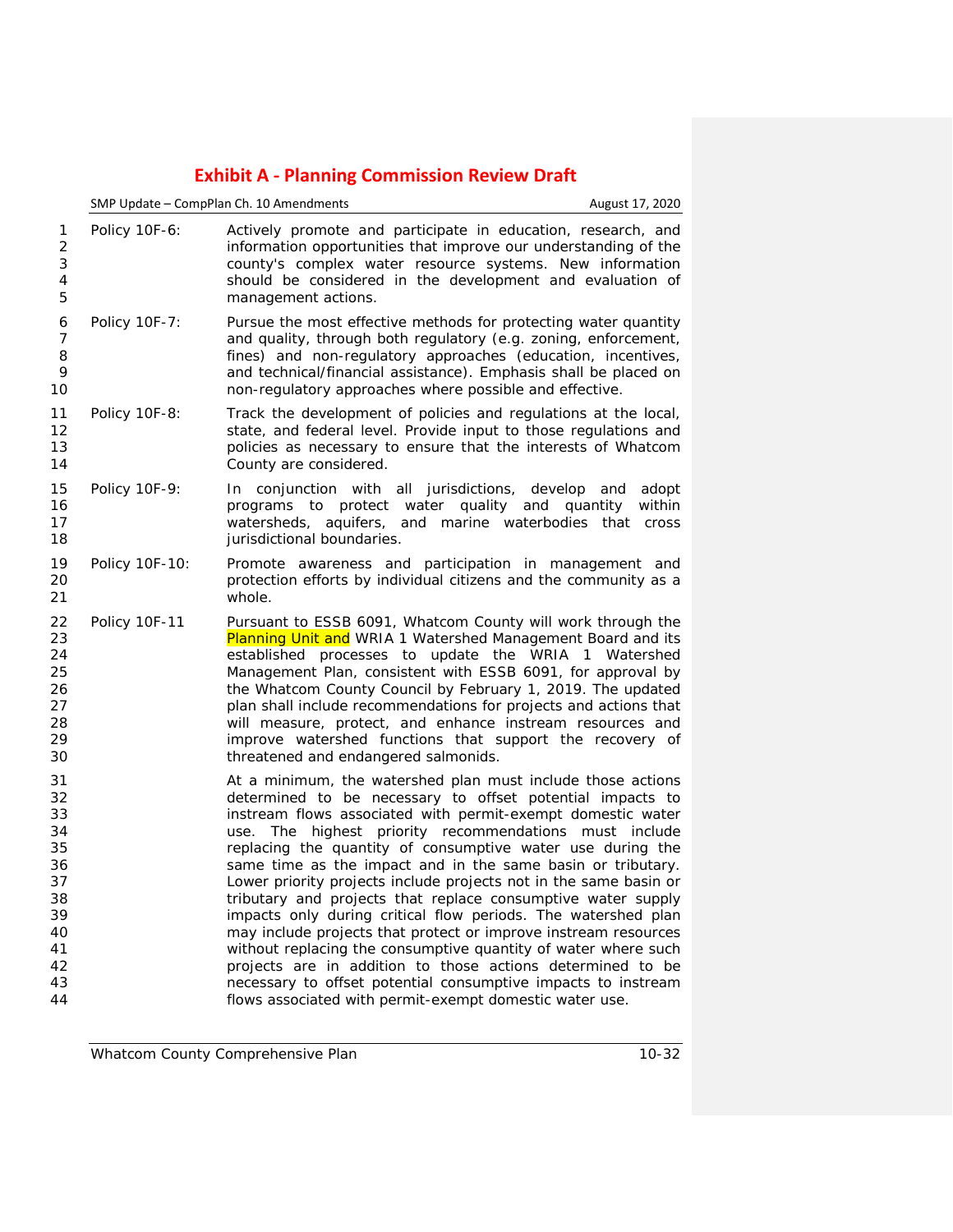|                                                                                  | SMP Update - CompPlan Ch. 10 Amendments<br>August 17, 2020 |                                                                                                                                                                                                                                                                                                                                                                                                                                                                                                                                                                                                                                                                                                                   |     |
|----------------------------------------------------------------------------------|------------------------------------------------------------|-------------------------------------------------------------------------------------------------------------------------------------------------------------------------------------------------------------------------------------------------------------------------------------------------------------------------------------------------------------------------------------------------------------------------------------------------------------------------------------------------------------------------------------------------------------------------------------------------------------------------------------------------------------------------------------------------------------------|-----|
| 1<br>$\overline{2}$<br>3<br>$\overline{4}$<br>5<br>6<br>$\overline{7}$<br>8<br>9 |                                                            | Watershed plan recommendations may include, but are not<br>limited to, acquiring senior water rights, water conservation,<br>water reuse, stream gaging, groundwater monitoring, and<br>developing natural and constructed infrastructure, which<br>includes, but is not limited to, such projects as floodplain<br>restoration, off-channel storage, and aquifer recharge.<br>Qualifying projects must be specifically designed to enhance<br>streamflows and not result in negative impacts to ecological<br>functions or critical habitat.                                                                                                                                                                     |     |
| 10<br>11<br>12<br>13<br>14                                                       |                                                            | Until the updated watershed plan is approved and rules are<br>adopted, the County, in issuing building permits under RCW<br>19.27.097(1)(c) or approving subdivisions under chapter 58.17<br>RCW in WRIA 1 will comply with all of the specific requirements<br>of ESSB 6091.                                                                                                                                                                                                                                                                                                                                                                                                                                     |     |
| 15                                                                               | <b>Surface Water and Groundwater</b>                       |                                                                                                                                                                                                                                                                                                                                                                                                                                                                                                                                                                                                                                                                                                                   |     |
| 16<br>17<br>18                                                                   | <b>Goal 10G:</b>                                           | Protect and enhance Whatcom County's surface water<br>and groundwater quality and quantity for current and<br>future generations.                                                                                                                                                                                                                                                                                                                                                                                                                                                                                                                                                                                 |     |
| 19                                                                               | Policy 10G-1:                                              | Manage surface water systems on a watershed basis.                                                                                                                                                                                                                                                                                                                                                                                                                                                                                                                                                                                                                                                                |     |
| 20<br>21<br>22<br>23<br>24                                                       | Policy 10-2G:                                              | Coordinate efforts to bring all water users in Whatcom County<br>into compliance with state and federal water laws in a way that<br>enhances stream flows, water quality, and fish and wildlife<br>habitat while advocating for adequate water for existing<br>agriculture.                                                                                                                                                                                                                                                                                                                                                                                                                                       |     |
| 25<br>26<br>27<br>28<br>29<br>30<br>31<br>32<br>33<br>34<br>35<br>36             | Policy 10G-3:                                              | In conjunction with the public and appropriate local, state,<br>Tribal, and federal jurisdictions, define, identify, and develop<br>management strategies for watershed basins and subbasins that<br>may require special protection. These areas may include<br>aquifers, critical aquifer recharge areas as defined under the<br>Growth Management Act, Groundwater Management Areas,<br>wellhead protection areas, and high priority watersheds such as<br>those specified under WAC 400 (Local Planning<br>Management of Non-point Source Pollution), WRIA Watershed<br>Management Planning, and under legislative policy direction<br>(e.g. Nooksack Basin, Lake Whatcom, Lake Samish and Drayton<br>Harbor). | and |
| 37<br>38<br>39<br>40<br>41<br>42                                                 | Policy 10G-4:                                              | Management efforts should consider both water quality and<br>quantity. Water quality efforts should help reduce the likelihood<br>that potential contaminant sources will pollute water supplies.<br>Water quantity efforts should include consideration and<br>protection of recharge areas and potential effects on stream<br>flow.                                                                                                                                                                                                                                                                                                                                                                             |     |
| 43<br>44                                                                         | Policy 10G-5:                                              | Support the implementation of local and state Watershed<br>Management Plans, the Lower Nooksack Strategy, the Lake                                                                                                                                                                                                                                                                                                                                                                                                                                                                                                                                                                                                |     |

*Whatcom County Comprehensive Plan 10-33*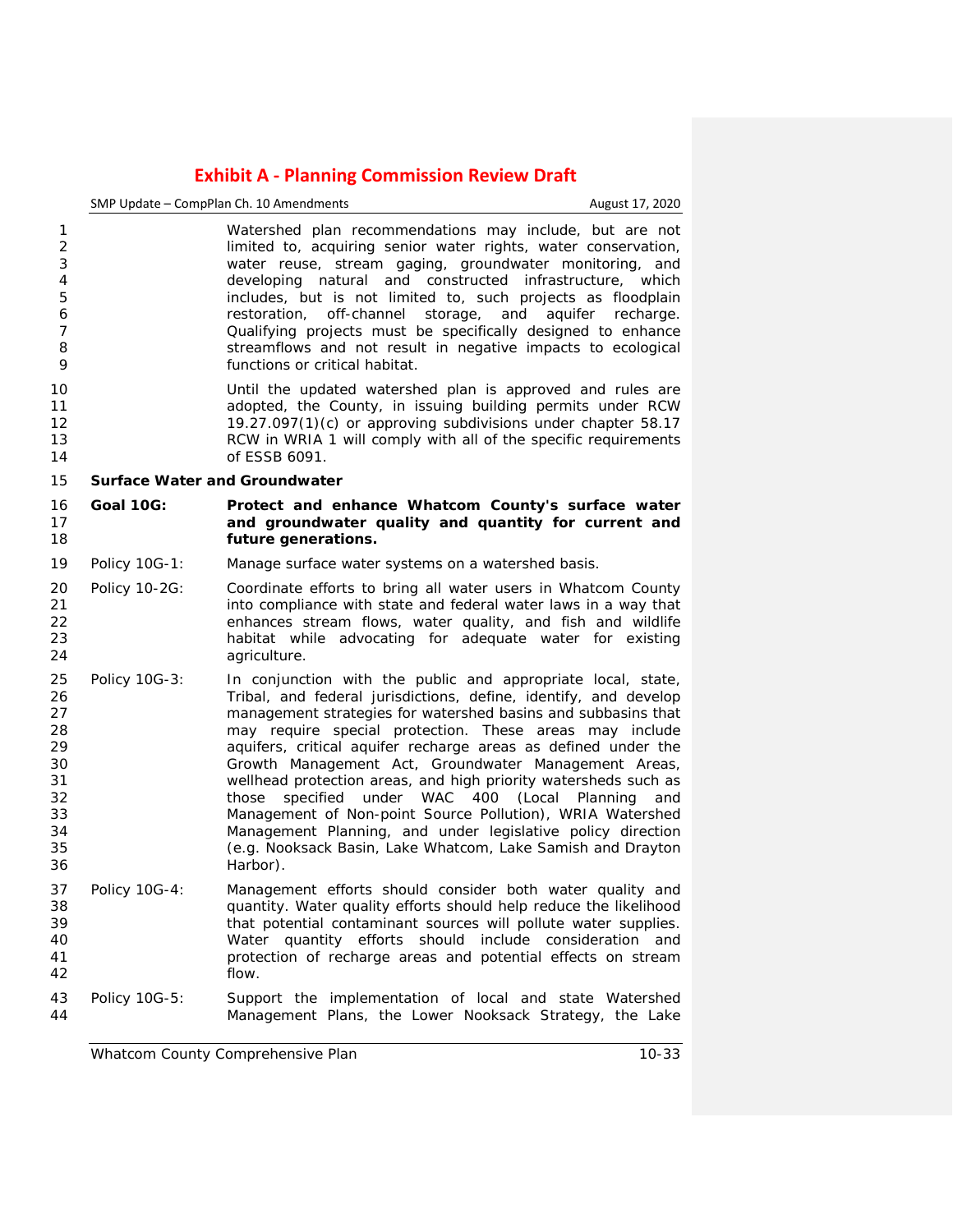|                            | SMP Update - CompPlan Ch. 10 Amendments |                                                                                                                                                                                                                                                                                                                     | August 17, 2020       |
|----------------------------|-----------------------------------------|---------------------------------------------------------------------------------------------------------------------------------------------------------------------------------------------------------------------------------------------------------------------------------------------------------------------|-----------------------|
| 1<br>2                     |                                         | Whatcom Management Program, NPDES Phase II Permitting,<br>and the WRIA Watershed Management Projects.                                                                                                                                                                                                               |                       |
| 3<br>4<br>5<br>6           | Policy 10G-6:                           | Pursue the adoption and implementation of ground and/or<br>surface water management plans and their integration into local<br>comprehensive plans. Designate the Lake Whatcom and Lake<br>Samish Watersheds as high priorities in this effort.                                                                      |                       |
| 7<br>8<br>9                | Policy 10G-7:                           | Oppose the use of hydraulic fracturing in oil and gas wells (also<br>known as "fracking") to avoid the potential degradation of water<br>quality in aquifers and other groundwater.                                                                                                                                 |                       |
| 10<br>11                   | Policy 10G-8:                           | Monitor, prevent, and reduce the establishment of invasive<br>species in Whatcom County waterbodies.                                                                                                                                                                                                                |                       |
| 12<br>13<br>14             | Policy 10G-9:                           | Identify and/or update wellhead protection areas and critical<br>aquifer recharge areas and incorporate into the Critical Areas<br>Ordinance. This information should be available to the public.                                                                                                                   |                       |
| 15                         | <b>Stormwater and Drainage</b>          |                                                                                                                                                                                                                                                                                                                     |                       |
| 16<br>17                   | <b>Goal 10H:</b>                        | Protect water resources and natural drainage systems by<br>controlling the quality and quantity of stormwater runoff.                                                                                                                                                                                               |                       |
| 18<br>19<br>20             | Policy 10H-1:                           | Manage stormwater runoff to minimize surface water quality and<br>quantity impacts<br>and<br>downstream<br>impacts<br>morphology, property owners, and aquatic species and habitats.                                                                                                                                | on<br>channel         |
| 21<br>22<br>23<br>24       | Policy 10H-2:                           | Maintain or enhance, when appropriate, natural drainage<br>systems and natural water storage sites in order to better<br>protect water quality, moderate water quantity, minimize<br>environmental degradation, and reduce public costs.                                                                            |                       |
| 25<br>26<br>27<br>28       | <b>Policy 10H-3:</b>                    | Limit the alteration of natural drainage systems and natural<br>storage sites<br>without<br>mitigating measures.<br>water<br>measures should not degrade water quality or fish and wildlife<br>habitat and should not increase hazards to the community.                                                            | Such                  |
| 29<br>30<br>31<br>32       | Policy 10H-4:                           | Support the use by resource industries-such as agriculture,<br>forestry, and mineral resource extraction-of management<br>minimize erosion<br>practices<br>that<br>and<br>significantly reduce pollutants.                                                                                                          | sedimentation,<br>and |
| 33<br>34<br>35             | Policy 10H-5:                           | Evaluate the role of watersheds in the maintenance of water<br>quality and quantity and determine what cumulative impacts<br>development activity may have on watershed hydrology.                                                                                                                                  |                       |
| 36<br>37<br>38<br>39<br>40 | Policy 10H-6:                           | Develop specific stormwater management programs for each<br>drainage basin within the county's jurisdiction that may be<br>impacted by urban levels of development. Recognize the Lake<br>Whatcom Watershed, Lake Samish, and Drayton Harbor as high<br>priorities in this effort. Coordinate efforts with the Lake |                       |

*Whatcom County Comprehensive Plan 10-34*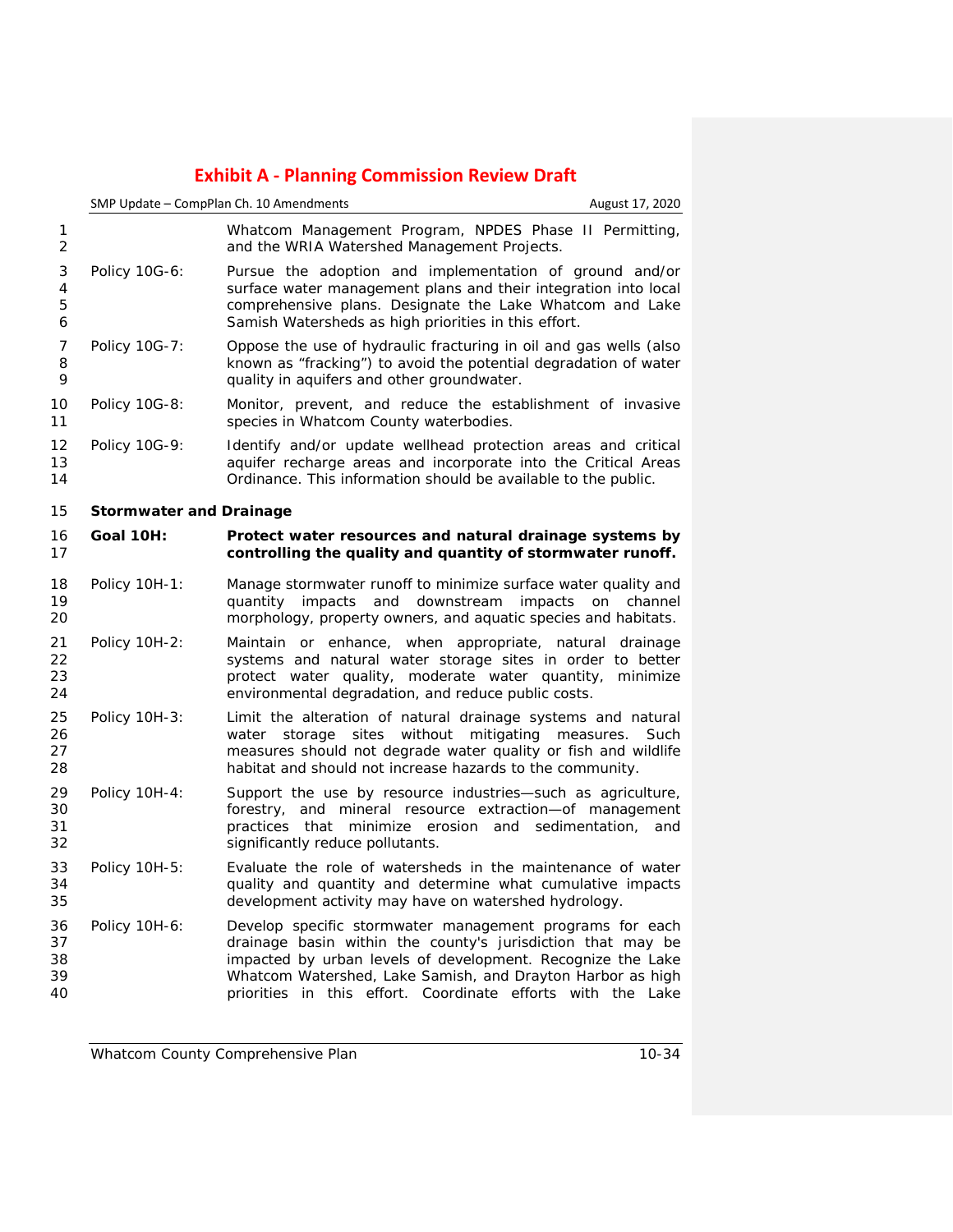|                                        |                | SMP Update - CompPlan Ch. 10 Amendments<br>August 17, 2020                                                                                                                                                                                                                                                                                                                                                                                   |
|----------------------------------------|----------------|----------------------------------------------------------------------------------------------------------------------------------------------------------------------------------------------------------------------------------------------------------------------------------------------------------------------------------------------------------------------------------------------------------------------------------------------|
| 1<br>$\overline{2}$                    |                | Whatcom Policy Group, the various shellfish protection districts,<br>and other watershed management entities.                                                                                                                                                                                                                                                                                                                                |
| 3<br>4<br>5                            | Policy 10H-7:  | Establish, as a high priority, a stormwater maintenance program<br>that ensures that stormwater systems<br>are<br>adequately<br>maintained and function at or near design capacity.                                                                                                                                                                                                                                                          |
| 6<br>7<br>8<br>9<br>10<br>11<br>12     | Policy 10H-8:  | Strongly incentivize the use of low impact development<br>strategies. Minimize the amount of impervious surface whenever<br>practicable by using natural engineering design methods such as<br>the use of open, grassed, street swales and rain gardens instead<br>of curbs and gutters. Where feasible, encourage alternate<br>surfacing options and other techniques associated with low<br>impact development (see Glossary).             |
| 13<br>14                               | Policy 10H-9:  | Develop and administer stormwater management standards as<br>required by the NPDES Phase II Permit.                                                                                                                                                                                                                                                                                                                                          |
| 15<br>16<br>17                         | Policy 10H-10: | Develop and administer regulations and incentives such that<br>there is no net loss of ecological functions and values of<br>regulated wetlands and fish and wildlife habitats.                                                                                                                                                                                                                                                              |
| 18<br>19                               | Policy 10H-11: | Place a high priority on integrating impervious surface reduction<br>incentives into policies, regulations, and standards.                                                                                                                                                                                                                                                                                                                   |
| 20<br>21<br>22<br>23                   | Policy 10H-12: | implement<br>Develop<br>and<br>comprehensive<br>stormwater<br>management programs and strategies designed to address<br>runoff from all private and public developments and facilities<br>within regulated and sensitive watersheds.                                                                                                                                                                                                         |
| 24<br>25<br>26<br>27<br>28<br>29       |                | 1. Implement the Western Washington Phase II Municipal<br>Stormwater Permit as part of the National Pollutant<br>Discharge Elimination System (NPDES) Program. Incorporate<br>watershed considerations into the<br>development of a<br>comprehensive<br>stormwater<br>management<br>strategy for<br>designated areas.                                                                                                                        |
| 30<br>31<br>32<br>33<br>34<br>35<br>36 |                | 2. Review Stormwater Special Districts Standards, Watershed<br>Protection Districts, and other related codes that address<br>runoff treatment from potentially polluting surfaces for their<br>applicability to other sensitive watersheds with the Technical<br>and other<br>Advisory Committee<br>appropriate<br>agencies.<br>Coordinate efforts for ongoing monitoring and evaluation<br>within the sensitive watersheds and NPDES areas. |
| 37<br>38<br>39                         |                | 3. Amend subdivision, zoning, and other land use regulations<br>and design standards to encourage that land use activities<br>minimize the amount of impervious surface.                                                                                                                                                                                                                                                                     |
| 40<br>41                               |                | 4. Identify and implement a long-term funding source to<br>provide for water resource protection services, including non-                                                                                                                                                                                                                                                                                                                    |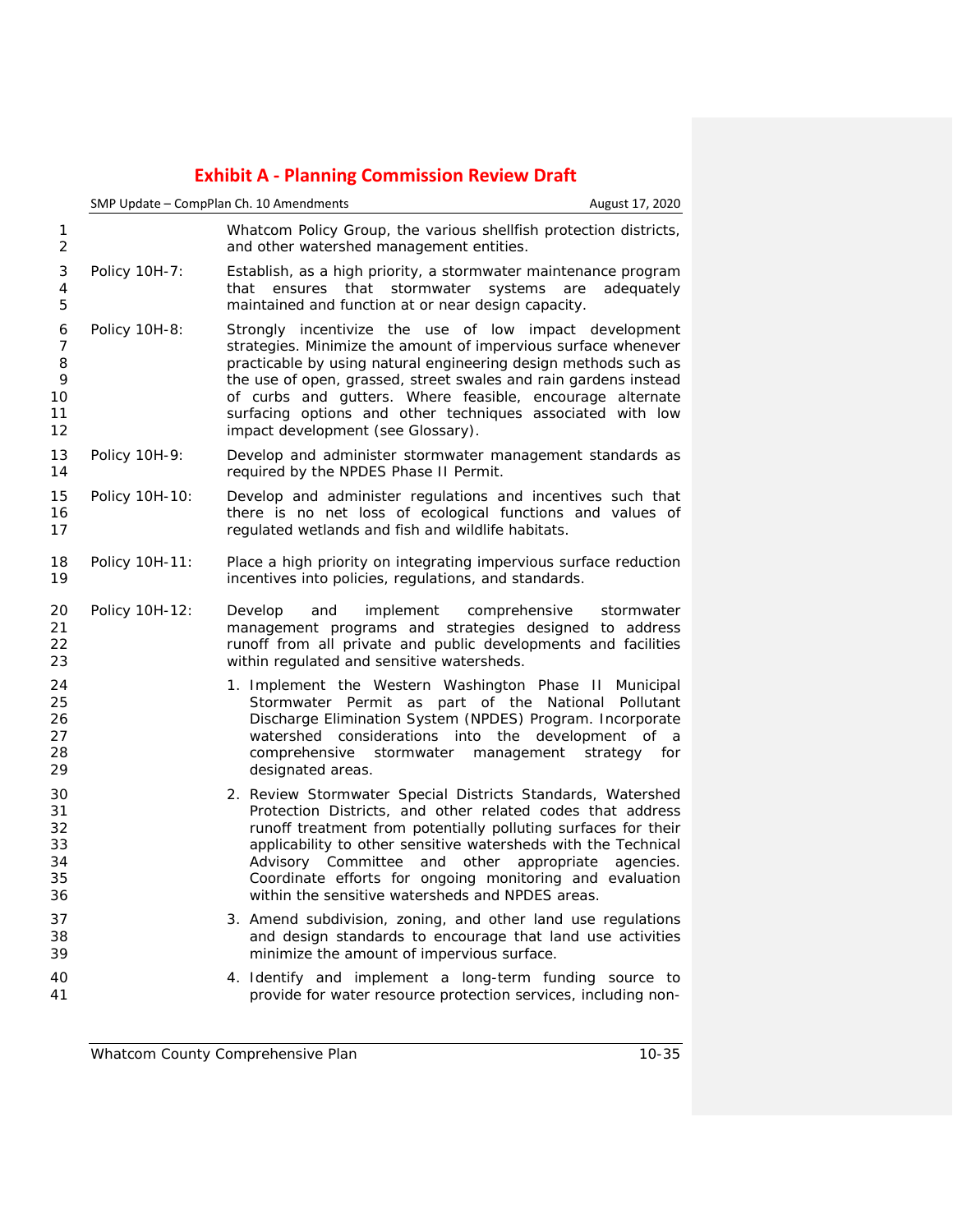|                                                    | SMP Update - CompPlan Ch. 10 Amendments | August 17, 2020                                                                                                                                                                                                                                                                                                                                                                                                                                                 |
|----------------------------------------------------|-----------------------------------------|-----------------------------------------------------------------------------------------------------------------------------------------------------------------------------------------------------------------------------------------------------------------------------------------------------------------------------------------------------------------------------------------------------------------------------------------------------------------|
| 1<br>$\overline{2}$                                |                                         | point source identification and enforcement of applicable<br>county regulations.                                                                                                                                                                                                                                                                                                                                                                                |
| 3<br>4<br>5<br>6<br>$\overline{7}$<br>8<br>9<br>10 |                                         | 5. Focus on the Lake Whatcom watershed as a high priority in<br>developing a stormwater management program. Develop a<br>stormwater management plan that achieves a uniform level<br>of protection throughout the Lake Whatcom watershed.<br>Ensure coordination and communication with the public and<br>affected jurisdictions, such as the Lake Whatcom Water and<br>Sewer District, the Sudden Valley Community Association,<br>and the City of Bellingham. |
| 11<br>12<br>13                                     |                                         | 6. Ensure existing stormwater standards are<br>adequately<br>enforced within Stormwater Special Districts, Watershed<br>Protection Districts, and the NPDES areas.                                                                                                                                                                                                                                                                                              |
| 14<br>15                                           |                                         | 7. Prioritize stormwater polluting areas and develop retrofits for<br>areas most likely to impact sensitive waters.                                                                                                                                                                                                                                                                                                                                             |
| 16                                                 | <b>Water Conservation</b>               |                                                                                                                                                                                                                                                                                                                                                                                                                                                                 |
| 17<br>18<br>19                                     | <b>Goal 10-1:</b>                       | Support<br>water<br>conservation,<br>reclamation,<br>reuse<br>measures, and education as a means to ensure sufficient<br>water supplies in the future.                                                                                                                                                                                                                                                                                                          |
| 20<br>21                                           | Policy 10I-1:                           | Support and assist water users in the development of cost-<br>effective means of improving efficiency of water use.                                                                                                                                                                                                                                                                                                                                             |
| 22<br>23<br>24                                     | Policy 101-2:                           | Support efforts to establish and protect sustainable water<br>supplies to meet existing and future demands for water in the<br>county.                                                                                                                                                                                                                                                                                                                          |
| 25<br>26<br>27                                     | Policy 101-3:                           | Develop and implement plans to comply with the Department of<br>Ecology's instream flow and water management rules and water<br>resources management programs.                                                                                                                                                                                                                                                                                                  |
| 28<br>29<br>30                                     | Policy 10I-4:                           | Coordinate local water and land management efforts, plans,<br>and data to ensure adequate oversight of water quality and<br>quantity issues.                                                                                                                                                                                                                                                                                                                    |
| 31                                                 | Policy 101-5:                           | Quantify water use to promote conservation.                                                                                                                                                                                                                                                                                                                                                                                                                     |
| 32<br>33                                           | Policy 101-6:                           | Use water use data to encourage conservation and maintain<br>availability of water for agriculture and instream flow.                                                                                                                                                                                                                                                                                                                                           |
| 34<br>35<br>36<br>37                               | Policy 101-7:                           | Encourage the Department of Ecology to provide flexibility in the<br>application of the water relinquishment rule simultaneous with<br>establishing a water bank/water exchange program in Whatcom<br>County in cooperation with stakeholders.                                                                                                                                                                                                                  |
| 38                                                 | <b>Lake Whatcom Watershed</b>           |                                                                                                                                                                                                                                                                                                                                                                                                                                                                 |
| 39<br>40                                           | <b>Goal 10-J:</b>                       | Prioritize the Lake Whatcom watershed as an area in<br>which<br>minimize<br>development,<br>to<br>repair<br>existing                                                                                                                                                                                                                                                                                                                                            |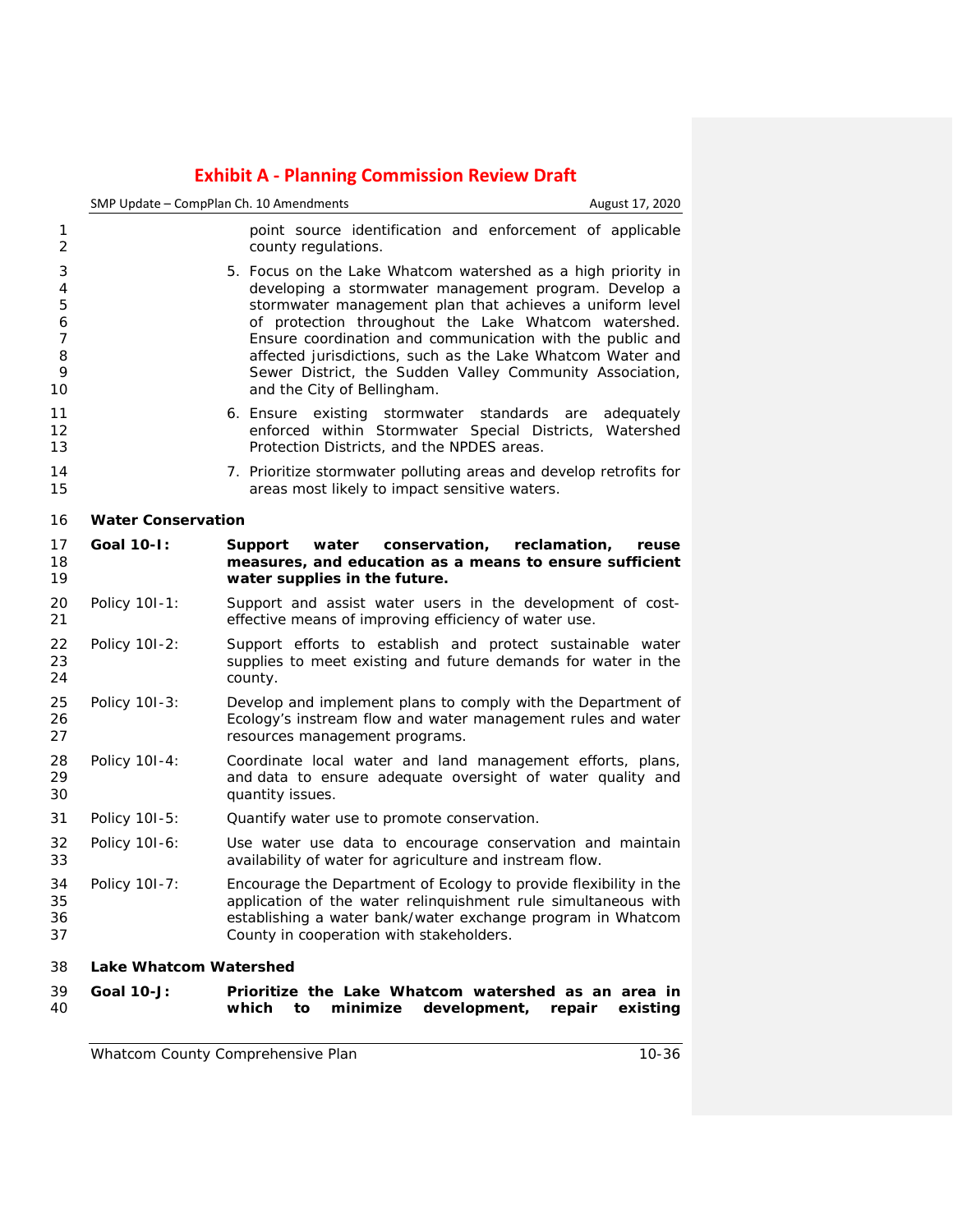|                                  | SMP Update - CompPlan Ch. 10 Amendments<br>August 17, 2020 |                                                                                                                                                                                                                                                                                                                                              |  |
|----------------------------------|------------------------------------------------------------|----------------------------------------------------------------------------------------------------------------------------------------------------------------------------------------------------------------------------------------------------------------------------------------------------------------------------------------------|--|
| 1<br>$\overline{2}$<br>3<br>4    |                                                            | stormwater problems (specifically for phosphorus), and<br>ensure forestry practices do not negatively impact water<br>quality. Provide sufficient funding and support to be<br>successful.                                                                                                                                                   |  |
| 5<br>6<br>7                      | Policy 10J-1:                                              | Work with property owners to find acceptable development<br>solutions at lower overall densities than the present zoning<br>allows.                                                                                                                                                                                                          |  |
| 8<br>9<br>10<br>11               | Policy 10J-2:                                              | Develop and implement the fair<br>and equitable funding<br>mechanisms<br>called<br>for<br>in<br>the<br>2008<br>Lake<br>Whatcom<br>Comprehensive Stormwater Plan to support lake water quality<br>protections by 2018.                                                                                                                        |  |
| 12<br>13<br>14                   | Policy 10J-3:                                              | Recognize that all users of Lake Whatcom water have an<br>interest in the resource and should share in the cost of its<br>protection.                                                                                                                                                                                                        |  |
| 15<br>16<br>17<br>18<br>19       | Policy 10J-4:                                              | Work cooperatively with the City of Bellingham, the Lake<br>Whatcom Water and Sewer District, and applicable associations<br>and organizations to identify, review, and, as appropriate,<br>recommend changes to existing monitoring programs to better<br>improve lake water quality.                                                       |  |
| 20<br>21<br>22<br>23             | Policy 10J-5:                                              | Evaluate and pursue, as appropriate, the use of incentives to<br>encourage voluntary lot consolidation, transfer or purchase of<br>development rights, current use taxation, and participation in<br>open space conservation programs.                                                                                                       |  |
| 24<br>25                         | Policy 10J-6:                                              | Do not allow density bonuses within the Lake Whatcom<br>Watershed.                                                                                                                                                                                                                                                                           |  |
| 26<br>27<br>28<br>29<br>30       | Policy 10J-7:                                              | Work cooperatively with the City of Bellingham and the Lake<br>Whatcom Water and Sewer District to develop and track<br>benchmarks to determine: the effectiveness of management<br>options; when goals have been achieved;<br>and/or when<br>additional actions are necessary.                                                              |  |
| 31<br>32<br>33<br>34             | Policy 10J-8:                                              | Continue to develop and refine structural and non-structural<br>management practices (BMPs), both voluntary and<br>best<br>required, to minimize development impacts within the Lake<br>Whatcom watershed.                                                                                                                                   |  |
| 35<br>36<br>37<br>38<br>39<br>40 | Policy 10J-9:                                              | Work to keep publicly-owned forest lands within the Lake<br>Whatcom watershed in public ownership, and support managing<br>forestry on these lands in a manner that minimizes sediment<br>and phosphorus yields from streams, and is consistent with Best<br>Available Science (BAS) data, in order to protect and enhance<br>water quality. |  |
| 41<br>42                         | Policy 10J-10:                                             | Encourage the location of public services, such as schools,<br>libraries, parks/open space, and post offices within Sudden                                                                                                                                                                                                                   |  |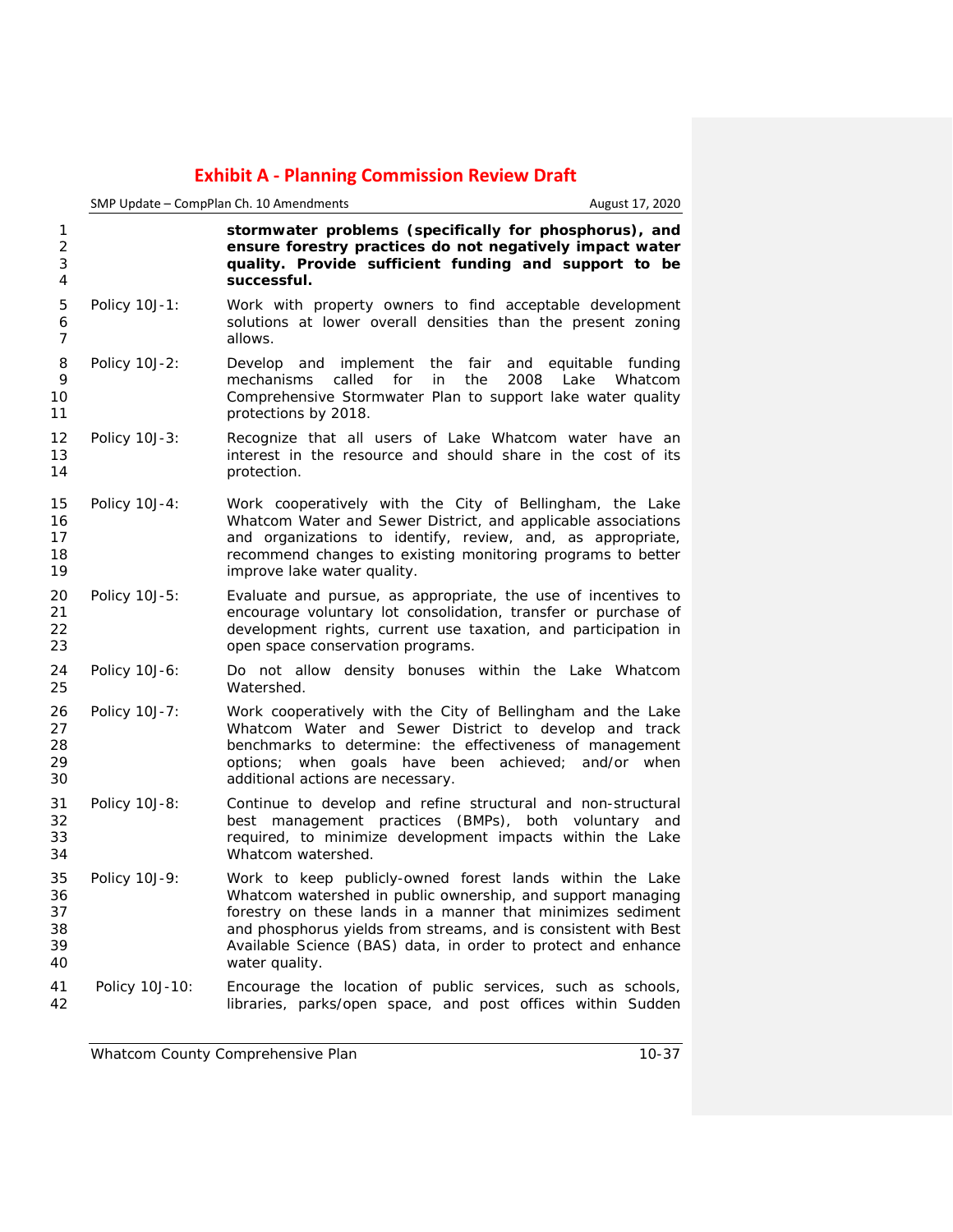|                                     | SMP Update - CompPlan Ch. 10 Amendments | August 17, 2020                                                                                                                                                                                                                                                                                                                                                                                                                              |  |
|-------------------------------------|-----------------------------------------|----------------------------------------------------------------------------------------------------------------------------------------------------------------------------------------------------------------------------------------------------------------------------------------------------------------------------------------------------------------------------------------------------------------------------------------------|--|
| 2                                   |                                         | Valley in an attempt to reduce the vehicle miles traveled within<br>the watershed.                                                                                                                                                                                                                                                                                                                                                           |  |
| 3<br>4<br>5<br>6<br>7<br>8<br>9     | Policy 10J-11:                          | Continue to work with Bellingham and Lake Whatcom Water and<br>Sewer District to protect and manage the Lake Whatcom<br>watershed in accordance with the 1998 jointly adopted interlocal<br>agreement. Focus on continued implementation of the 5-Year<br>Work Plans of the Lake Whatcom Management Program. In<br>addition, work with the affected jurisdictions and secure funding<br>for programs that protect and enhance water quality. |  |
| 10<br>11<br>$12 \overline{ }$<br>13 | Policy 10J-12:                          | Review and modify (as needed) the current development review<br>process for projects in the Lake Whatcom Watershed to ensure<br>coordination with other jurisdictions to streamline regulations<br>that improve and protect water quality.                                                                                                                                                                                                   |  |
| 14<br>15<br>16<br>17                | Policy 10J-13:                          | The existence of sewer lines in the Rural and Rural Forestry<br>comprehensive plan designations will not be used to justify<br>rezoning property in the Lake Whatcom watershed to allow<br>higher density land uses.                                                                                                                                                                                                                         |  |
| 18<br>19<br>20<br>21                | Policy 10J-14:                          | Existing Urban Growth Areas shall not be designated or<br>expanded nor new Urban Growth Areas designated within the<br>Lake Whatcom Watershed, and rezones that allow greater<br>residential densities will not be allowed.                                                                                                                                                                                                                  |  |

## **Ecosystems**

## **Introduction**

24 Ecological systems, or ecosystems, refer to the natural systems that have<br>25 developed within the geologic and geographic setting of Whatcom County. 25 developed within the geologic and geographic setting of Whatcom County.<br>26 Whatcom County contains a significant number of distinct ecosystem types, with Whatcom County contains a significant number of distinct ecosystem types, with 27 associated fish, wildlife, and plant species, as well as many other living organisms.<br>28 This biodiversity has evolved and adapted according to the specific physical and This biodiversity has evolved and adapted according to the specific physical and climatic conditions of the county (Map 10-2, Map 10-3). Ecosystem goals and policies are intended to provide guidance to county government as it assists people to manage and protect these ecosystems. Additionally they ensure other benefits are maintained far into the future.

## **Background Summary**

 Whatcom County provides a wide variety of natural habitats that support and shelter a diverse array of fish and wildlife species. The county's wildlife is particularly varied and abundant when compared to many other areas of Washington State. There are a number of factors that have contributed to this: abundant water resources, rich soils, mild climate conditions, and a moderate 39 degree of urbanization are among the most important. Among the habitats of importance to fish and wildlife are the following: importance to fish and wildlife are the following:

41 • wetlands, lakes, and streams;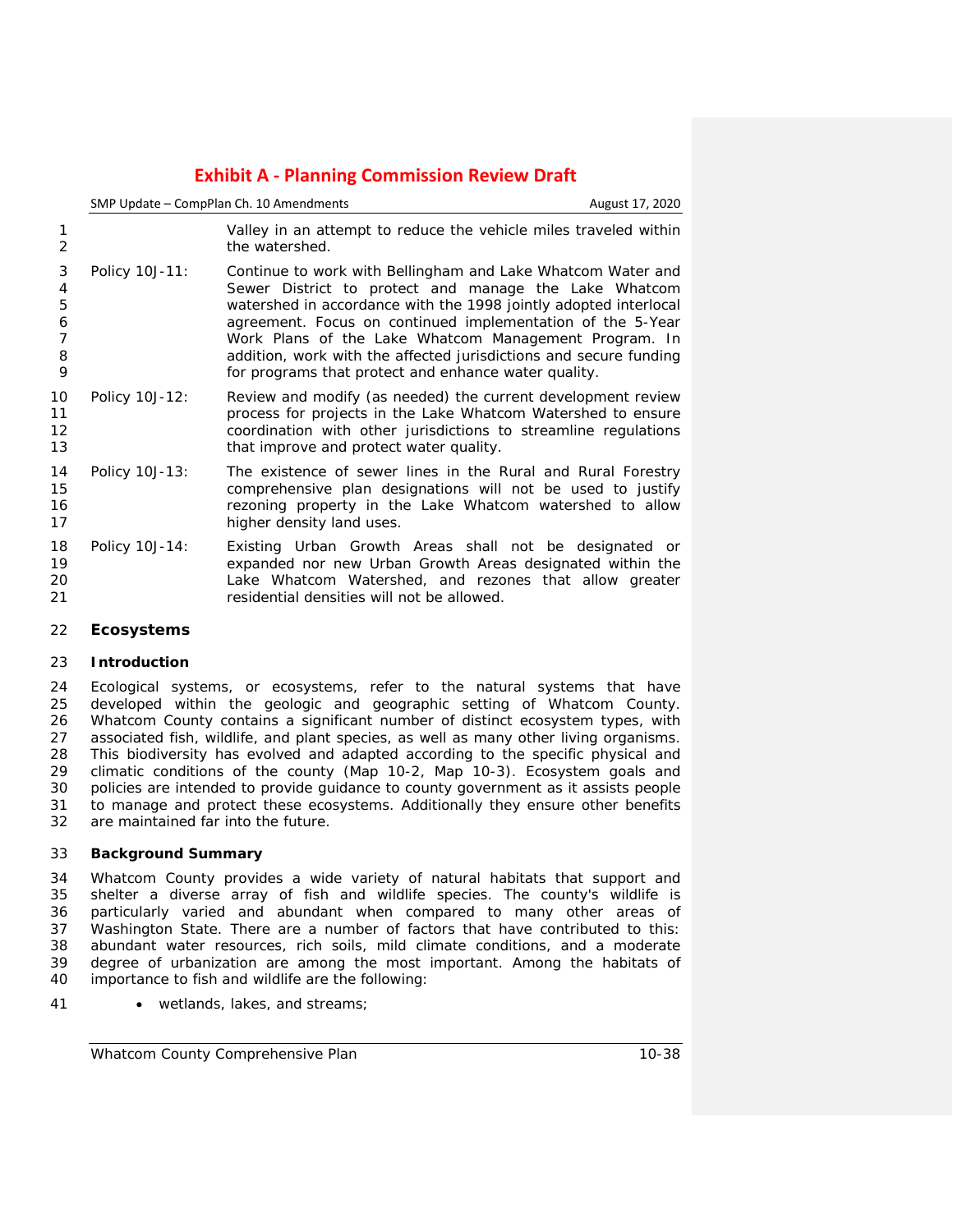| SMP Update - CompPlan Ch. 10 Amendments | August 17, 2020 |
|-----------------------------------------|-----------------|
|                                         |                 |
|                                         |                 |

- 1 nearshore, intertidal, estuarine habitats, and marine habitats including,<br>2 but not limited to, kelp and eelgrass beds: but not limited to, kelp and eelgrass beds;
- riparian areas and other travel corridors;
- snags and downed logs;
- forested habitats in a variety of successional stages;
- caves, cliffs, rocky balds, and talus slopes;
- 7 grasslands and cultivated fields; and,
- 8 thickets and fence rows.

 Aquatic habitats include rivers, streams, ponds, lakes, and their riparian borders. Together, these habitats are essential to Whatcom County's fish and wildlife. Twenty-six species of fish—including twelve economically important stocks of 12 salmon and trout—inhabit fresh water in Whatcom County for all or part of their life cycles. Healthy flowing streams and rivers, as well as off-channel wetland habitats, are essential to the survival of the majority of these fish. Wetland ponds, especially beaver ponds, provide optimal habitats for rearing and over-wintering of young fish, particularly Coho salmon and cutthroat trout juveniles.

 Most wildlife species regularly use aquatic and riparian habitats for breeding, feeding, shelter, and migratory activities. Of this large grouping, over half are dependent upon wetland habitats at some point in their life cycles, and would decline or disappear in the absence of wetlands. Wetlands also contain unique vegetative communities that harbor many species of rare and unusual plants.

## **Fish and Wildlife Populations and Habitat**

 Optimum habitat for Pacific Northwest salmon and other fish is one that resembles 24 the riparian landscape of pre-settlement times: braided streams wandering freely<br>25 through nearly continuous forest: trees overhanging and partly fallen into streams: through nearly continuous forest; trees overhanging and partly fallen into streams; 26 stream beds with abundant logs, step waterfalls, pools, and cutbanks; and 27 vegetated marine and estuarine communities. In most cases, it is not realistic to 27 vegetated marine and estuarine communities. In most cases, it is not realistic to 28 return to that state. However, measures can be taken to retain or regain those return to that state. However, measures can be taken to retain or regain those features that provide the minimum requirements of a viable fishery.

 The best habitat for native wildlife includes native plants, which are more closely matched to local soils, climate, and wildlife. They provide the right kinds of food, shelter, and diversity needed by wildlife. Native plants frequently need less watering, spraying, pruning, fertilizing, or other maintenance than do exotic or imported plants. Loss of native vegetation through conversion to ornamental vegetation and non-native species can result in loss of wildlife habitat, increased competition to native wildlife from introduced species, such as starlings, and 37 increased maintenance needs. Loss of native vegetation also can occur through 38 invasions of non-native species, such as the spread of Spartina, which can invasions of non-native species, such as the spread of *Spartina*, which can drastically displace important native eelgrass and mudflat communities.

## **Salmon Recovery Program**

 The decline of salmonids throughout Washington and the Pacific Northwest over the past century is well established. Since 1991, numerous evolutionarily significant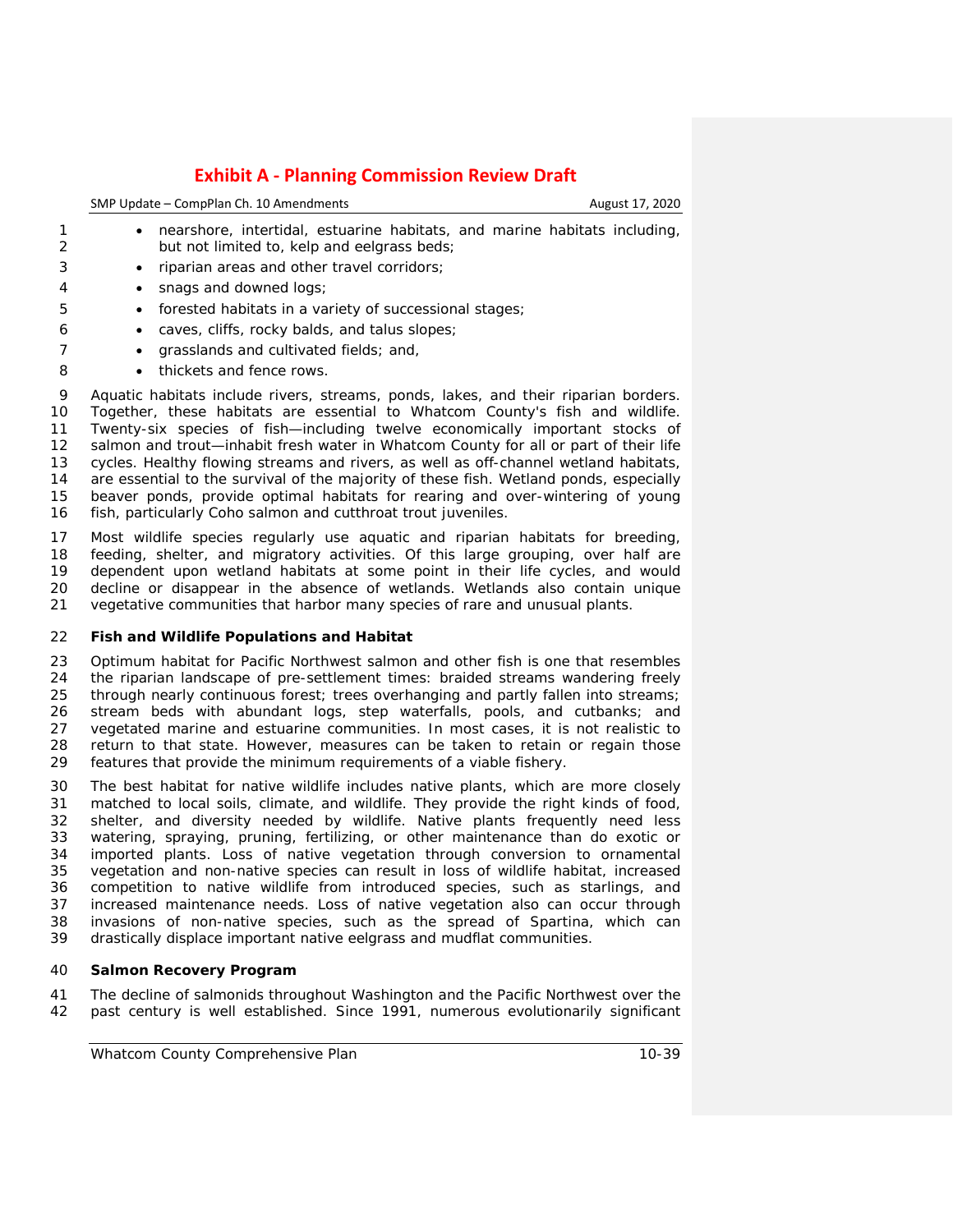#### SMP Update – CompPlan Ch. 10 Amendments **August 17, 2020**

 units (ESUs) of Pacific salmonids have been listed as endangered or threatened under the Endangered Species Act (ESA), including those of chinook, coho, chum, sockeye, and steelhead. Decline in wild salmonid abundances have been attributed to widespread loss and degradation of habitat, due to hydropower, residential and urban development, agriculture, forestry, and fishing and hatchery production.

 In the Nooksack basin, abundances of several salmonid stocks have diminished substantially from historical levels. The declines in local salmonid stocks, especially Chinook salmon, have had profound economic, cultural, and social impacts on the greater WRIA 1 community. Direct impacts include reduced jobs and income for commercial fisherman, severe curtailment of tribal and subsistence catch, and loss of tourism associated with recreational fishing. In addition, ESA listings impose constraints on the activities of local and tribal governments, businesses, the agricultural community, and citizens, who must seek to avoid or minimize take of listed species. Nonetheless, salmon remain an integral part of the natural and social landscape of Whatcom County and the Nooksack River Watershed. Recent watershed recovery planning and restoration efforts by federal, state, local, and tribal governments, non-profit organizations, businesses, and private citizens demonstrate a commitment to salmon recovery in WRIA 1.

19 The WRIA 1 Salmon Recovery Program is a multi-government planning effort with a<br>20 WRIA-wide scope to address salmon recovery and protection of ESA and non-ESA 20 WRIA-wide scope to address salmon recovery and protection of ESA and non-ESA<br>21 listed salmonids. listed salmonids.

## *WRIA 1 Salmon Recovery Strategy*

 The ultimate goal for salmon recovery in WRIA 1 is to recover self-sustaining salmonid runs to harvestable levels through the restoration of healthy rivers and natural stream, river, estuarine, and nearshore marine processes; careful use of hatcheries; and responsible harvest, with the active participation and support of local landowners, businesses, and the larger community. The purpose of the *WRIA 1 Salmonid Recovery Plan* is to identify the actions necessary to recover WRIA 1 salmonid populations, especially listed species, and to outline the framework for implementation of recommended actions that have been agreed to by local, state, tribal, and federal governments and stakeholders in WRIA 1. In the near term, the objectives are to:

- 33 1. Focus and prioritize salmon recovery efforts to maximize benefit to the 34 two Nooksack early chinook populations;
- 2. Address late-timed Chinook through adaptive management, focusing in the near-term on identifying hatchery versus naturally-produced population components;
- 3. Facilitate recovery of WRIA 1 bull trout and steelhead by implementing actions with mutual benefit to early chinook, bull trout, and steelhead, by removing fish passage barriers in presumed bull trout and steelhead spawning and rearing habitats in the upper Nooksack River watershed; and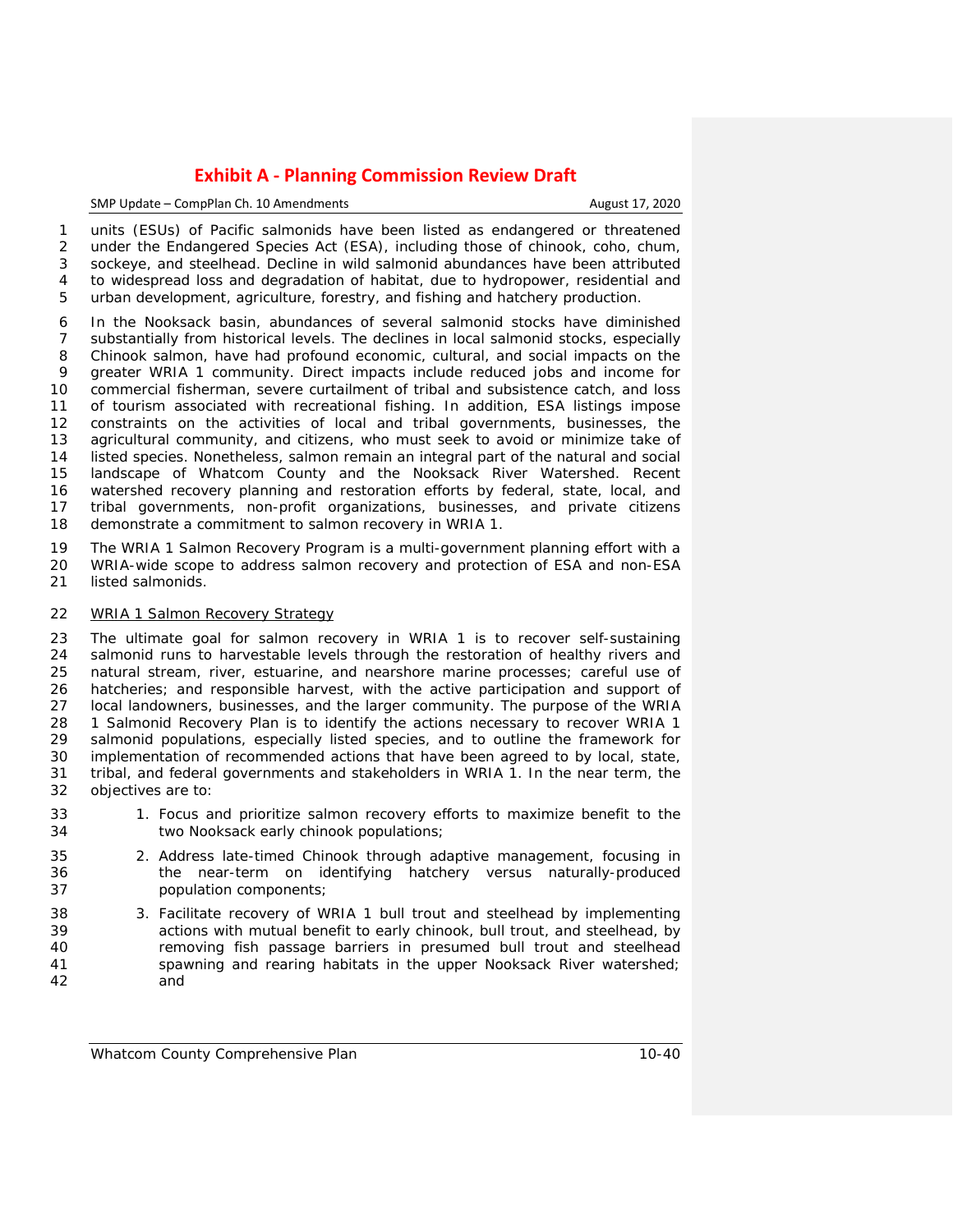| SMP Update – CompPlan Ch. 10 Amendments |  |
|-----------------------------------------|--|
|-----------------------------------------|--|

August 17, 2020

 4. Address other salmonid populations by (a) protecting and restoring WRIA 1 salmonid habitats and habitat-forming processes through regulatory and incentive based programs; and (b) encouraging and supporting voluntary actions that benefit other WRIA 1 salmonid populations without diverting attention from early chinook recovery.

 Focusing efforts on early chinook is consistent with regional salmon recovery, current abundance and productivity for the two populations is very low and recovery of both populations is critical to delisting and recovery of the Puget Sound Evolutionarily Significant Unit (ESU) for Chinook salmon.

## *Salmon Recovery Board (SRB)*

 WRIA 1 Salmon Recovery Board membership includes the County Executive, Bellingham Mayor, Mayors of the Small Cities of Whatcom County, the regional director of the Washington Department of Fish and Wildlife, and policy representatives from Lummi Nation and Nooksack Indian Tribe.

 The WRIA 1 Salmonid Recovery Plan (2005), a chapter of the Puget Sound Salmon Recovery Plan, guides restoration in the Nooksack River and adjacent watersheds. This plan was developed in partnership with Nooksack Tribe, Lummi Nation, Washington Department of Fish and Wildlife, Bellingham, Whatcom County Government, and the small cities of Whatcom County. Chinook salmon populations (listed as threatened with extinction under the Federal Endangered Species Act) are prioritized, yet the plan also provides the template for recovery of threatened steelhead and bull trout and the other salmon and trout populations native to Whatcom County.

24 The salmon plan was developed in parallel with the WRIA 1 Watershed Management<br>25 Plan, Salmon habitat is intricately linked to watershed management: salmon Plan. Salmon habitat is intricately linked to watershed management; salmon 26 recovery will be most successful when fish habitat objectives are carefully 27 coordinated with watershed management objectives. Integrating salmon recovery coordinated with watershed management objectives. Integrating salmon recovery with flood hazard management and restoring fish passage under County roads are two primary areas of focus.

#### **Marine Resources Management**

 Marine habitats include all saltwater bodies and their shorelines, kelp and macro algae beds, eelgrass meadows, salt marshes, beaches, and mudflats. These habitats play a vital role in the health of the local environment, as well as of the 34 broader Puget Sound region. They provide spawning, rearing, and feeding grounds<br>35 for a wide variety of marine life, as well as refuge for iuvenile and adult fish, birds, for a wide variety of marine life, as well as refuge for juvenile and adult fish, birds, and shellfish. The vegetation on back-shore marshes and within estuaries buffers adjacent upland areas by absorbing wave energy and slowing erosion.

 Symptoms of ecosystem stress include: declining stocks of salmon, bottomfish, and forage fish; closures of recreational and commercial shellfish beds; degradation and losses of eelgrass beds, kelp forests, and other marine habitats; and dwindling

populations of seabirds and marine mammals.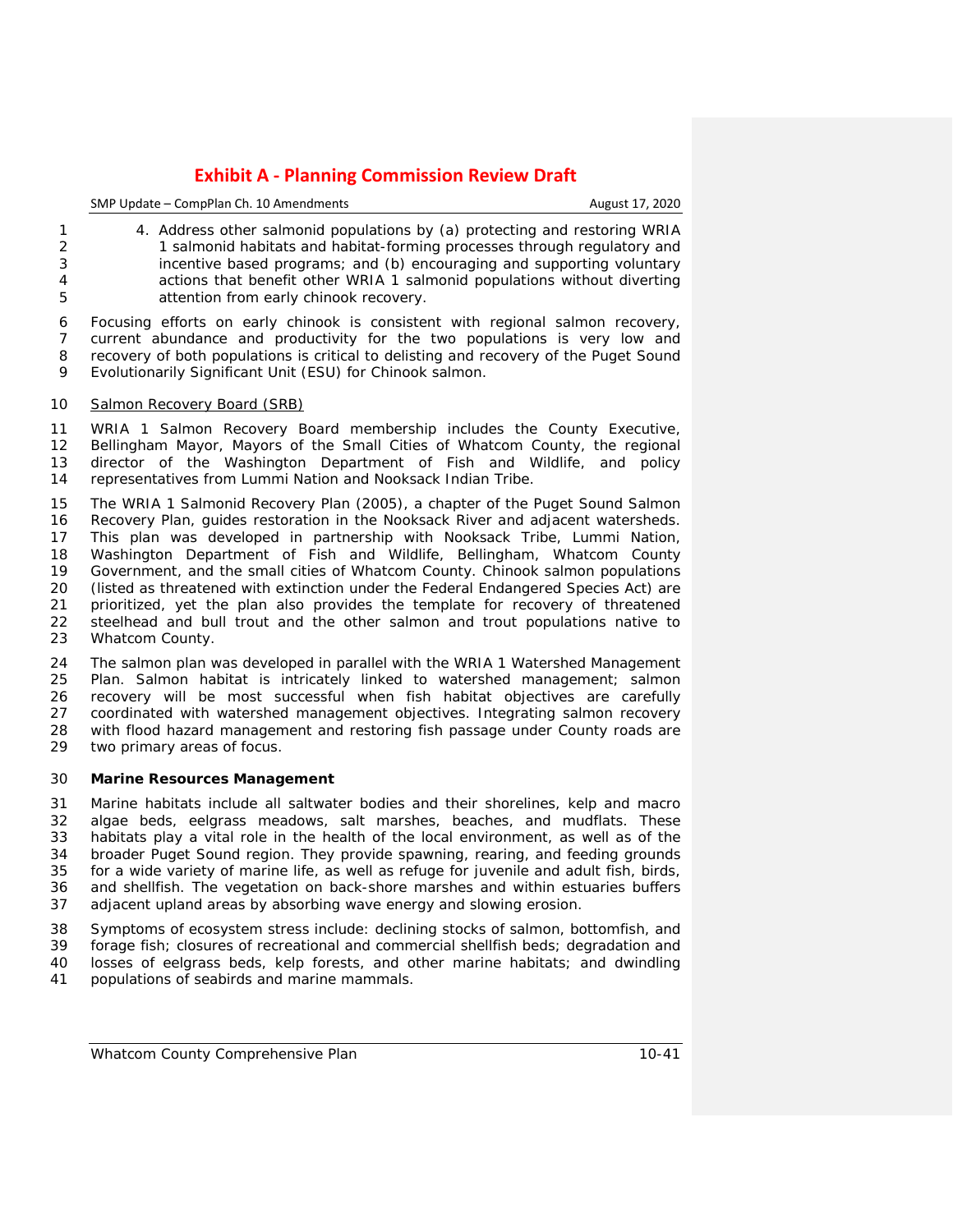SMP Update – CompPlan Ch. 10 Amendments **August 17, 2020** 

 The Northwest Straits Marine Conservation Initiative was authorized by Congress in 1998. The Initiative established the Northwest Straits Commission and Marine Resources Committees (MRCs) in seven western Washington counties, including Whatcom County. The MRCs' main purpose is to guide local communities, using up- to-date information and scientific expertise, to achieve the important goals of resource conservation and habitat protection within the Northwest Straits. The Whatcom County MRC acts as an advisory committee to the Whatcom County

Council.

#### *Shellfish Recovery*

 Many of the marine waterbodies in Whatcom County support natural and cultured bivalve shellfish, including oysters and many species of clams. The warm, nutrient- rich tide flats in and around Lummi, Portage, and Birch Bays; Drayton Harbor; and Eliza and Lummi Islands represent unique water resources in this regard. Commercial shellfish growers, recreational clam and oyster harvesters, and Native Americans have used this resource for many years. It is an important part of our community's heritage.

 Our ability to grow and harvest shellfish that is safe for human consumption is 18 directly linked to surface water quality and the influence it has on marine waters.<br>19 The primary measure of water quality for shellfish harvesting is bacterial 19 The primary measure of water quality for shellfish harvesting is bacterial<br>20 contamination. There are many potential sources of fecal bacteria, such as 20 contamination. There are many potential sources of fecal bacteria, such as<br>21 municipal sewage treatment plants, on-site sewage systems, boat waste, farm 21 municipal sewage treatment plants, on-site sewage systems, boat waste, farm<br>22 animals, pets, and wildlife. Since 1995, valuable shellfish beds in Portage Bay and animals, pets, and wildlife. Since 1995, valuable shellfish beds in Portage Bay and Drayton Harbor have been downgraded (harvest prohibited) due to non-point pollution impacting recreational, tribal, and commercial harvesting. In 2014, Portage Bay was identified as a threatened Shellfish Growing Area by the Washington Department of Health. (Washington Department of Health, 2014)

## *Shellfish Protection Advisory Boards*

 Whatcom County has three Shellfish Protection District Advisory Committees, one for each of the Shellfish Protection Districts: Birch Bay, Drayton Harbor, and Portage Bay. Each advises the County Council on proposed actions and operations relating to the restoration of water quality in their respective watersheds.

#### *Shellfish Recovery Plans*

 Shellfish Recovery Plans have been created for each of three districts. The plans outline the primary sources of bacteria and actions to improve water quality:

- [Drayton Harbor Shellfish Recovery Plan \(2007\)](http://www.co.whatcom.wa.us/publicworks/water/naturalresources/pdf/DHStatus-2007final.pdf)
- [Portage Bay Shellfish Recovery Plan \(2014\),](http://www.co.whatcom.wa.us/publicworks/water/naturalresources/pdf/CRSupdate05-14.final.pdf) [Portage Bay Initial Closure](http://www.co.whatcom.wa.us/publicworks/water/naturalresources/pdf/pbspdresponsestrat_1998.pdf)  [Response Strategy \(1998\)](http://www.co.whatcom.wa.us/publicworks/water/naturalresources/pdf/pbspdresponsestrat_1998.pdf)
- [Birch Bay Initial Closure Response Strategy \(2009\)](http://www.co.whatcom.wa.us/publicworks/water/naturalresources/pdf/BBresponsestrategy2009.pdf)
- *Pertinent Documents*
- Whatcom Marine Resources Committee 2011 2015 Strategic Plan (2010)
- This document outlines the MRC's mission, vision, values, goals, objectives, and strategies for achieving them.

*Whatcom County Comprehensive Plan 10-42*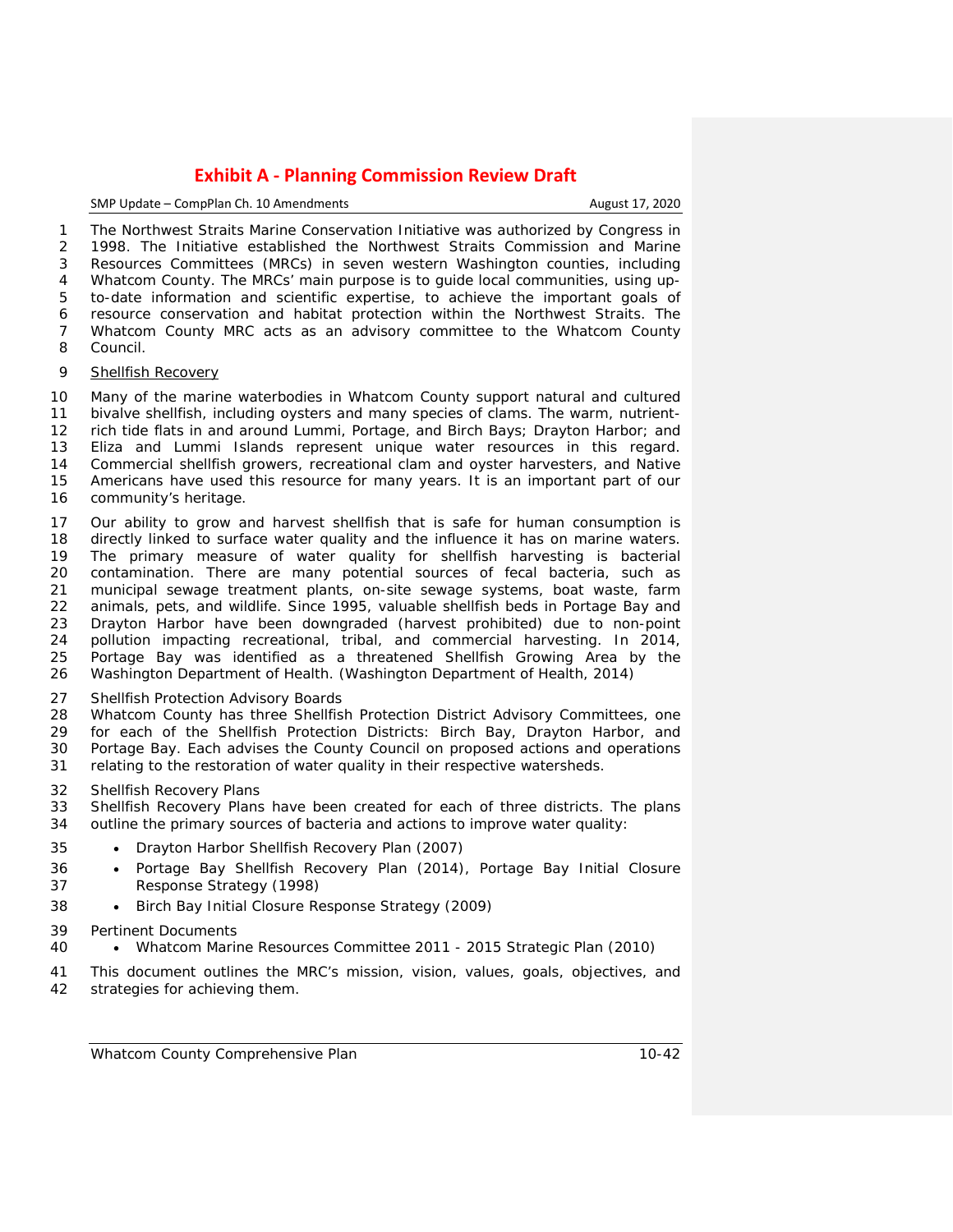SMP Update – CompPlan Ch. 10 Amendments **August 17, 2020** 

#### 1 **Shoreline Management Program**

2 This section has been moved to and is addressed in Chapter 11, Shorelines. The 3 State Legislature passed the Washington State Shoreline Management Act (SMA) in 4 June 1971. The SMA was overwhelmingly passed by public initiative in 1972. Under 5 | the SMA, each county and city was required to prepare a shoreline "master 6 | program" in accordance with the shoreline guidelines issued by the State 7 | Department of Ecology in 1972.

8 The Whatcom County Shoreline Management Program (SMP), WCC Title 23, is the 8 SMP at the Whatcom County Shoreline Management Program (SMP), WCC Title 23, is the document that implements the goals and policies of the SMA at the local level. It 10 was adopted in 1976 in accordance with RCW 90.58. The goals and policies of the 11 Whatcom County Shoreline Management Program also constitute the shoreline 12 **component of the Whatcom County Comprehensive Plan.** 

13 Under the provisions of the SMA, all development along shorelines of the state is 14 required to comply with the provisions of local shoreline master programs. The 15 Whatcom County Shoreline Management Program works with other chapters of the 16 Whatcom County Code to protect and preserve saltwater and freshwater shorelines 17 **throughout the county by managing natural resources and directing development** 18 and land use suitable for the shoreline environment.

#### 19 The Whatcom County Shoreline Management Program jurisdiction includes:

20 **•** More than 130 miles of marine shoreline;

- 21  **More than 60 miles of lake shoreline**
- 22  **More than 220 miles of stream channels**; and,
- 23  **All wetlands and floodways associated with the above shorelines, together**<br>24  **With all upland areas within 200-feet of the Ordinary High Water Mark** 24 with all upland areas within 200-feet of the Ordinary High Water Mark  $(OHWM)$ .

26 Whatcom County and the Washington State Department of Ecology (DOE) share 27 | joint authority and responsibility for the Whatcom County SMP. Whatcom County 28 | Planning and Development Services is the primary agency responsible for 29 implementation of the Whatcom County Shoreline Management Program.

## 30 **Issues, Goals, and Policies**

## 31 **General – Ecosystems**

 Development and urbanization of the land base have and may continue to result in 33 the degradation and reduction of ecosystem functions. Wetlands and estuaries<br>34 continue to be lost incrementally. Streams and their adiacent riparian habitat are 34 continue to be lost incrementally. Streams and their adjacent riparian habitat are<br>35 affected by land clearing ditching erosion, and road building. Lakeshore affected by land clearing, ditching, erosion, and road building. Lakeshore development degrades the foreshore environment for waterfowl and other species, as well as negatively affecting water quality. It is estimated that Washington has also lost approximately one-third of its historic eelgrass beds from a variety of causes, including dredging, shading, and filling. Large-diameter snags and downed logs, an essential feature for dozens of wildlife species, are lost during clearing or intensive forest management. Forested habitats are lost to a number of development processes including urbanization, agriculture, increased rural/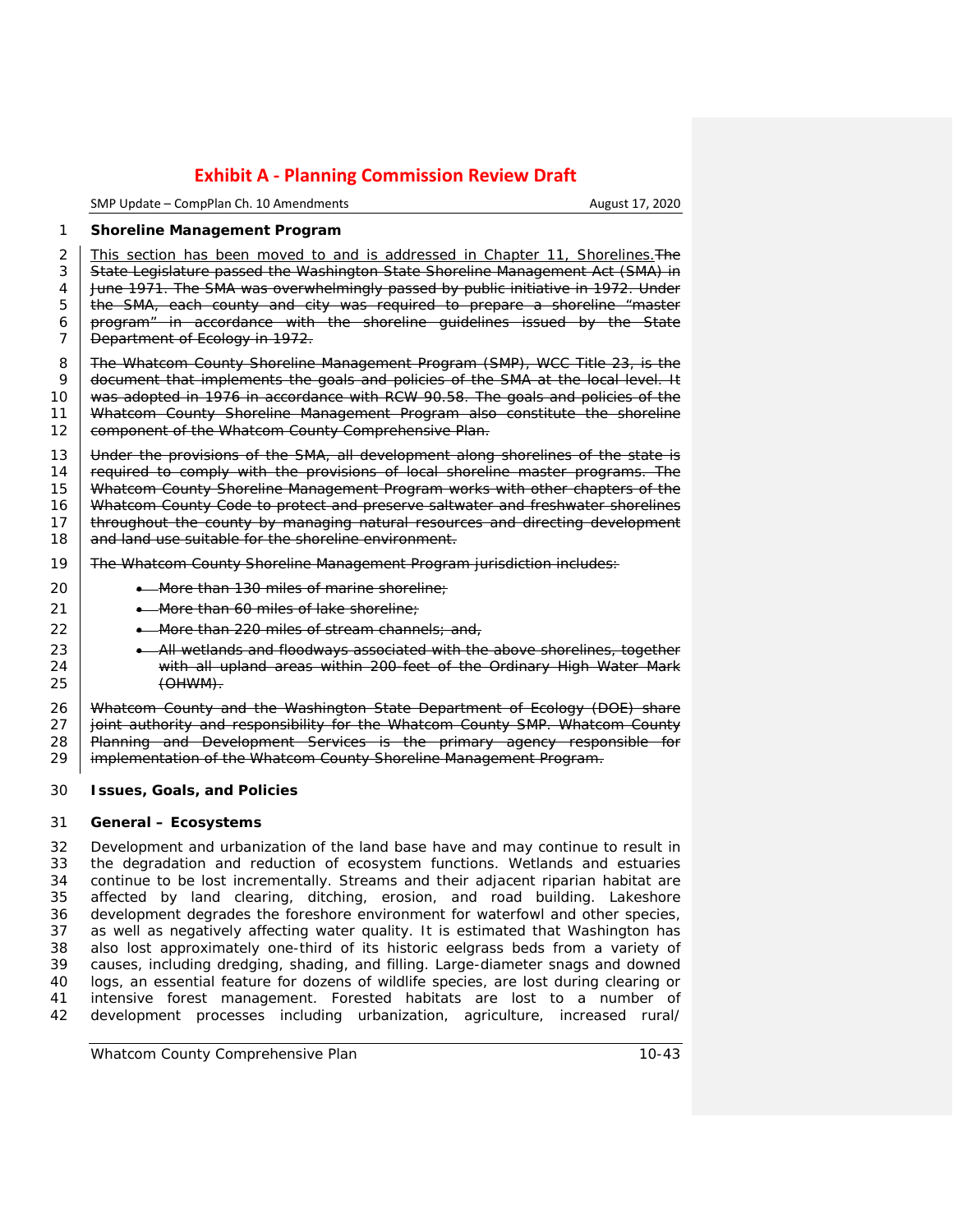### SMP Update – CompPlan Ch. 10 Amendments **August 17, 2020**

 suburban housing density, and timber harvesting. The delicate environment of cliffs and caves may be affected by housing development, mining, and other activities. Conversely, grasslands, thickets, fields, and fence rows are habitats largely provided and enhanced by human activities, and are thus fairly abundant and stable within the developing county. The existence of farms, in particular, has contributed to an abundance of these more open, pastoral habitats.

 Many stream systems in Whatcom County have been altered by agriculture, forestry, development, and flood control practices, contributing to low stream flows, fisheries loss, water pollution, sedimentation and other problems. These impacts can directly affect the fisheries resources by depositing silt and debris into spawning beds, by removing trees that shade and cool the water, bank armoring, interfering with the recruitment and establishment of large woody debris (LWD), by obstructing fish passage with culverts and roads, by altering natural channels through filling, bank hardening, and channelizing. In addition, the physical processes that create functional habitats for fish life stages are altered by increasing flows through stormwater runoff or consuming water volume for other out-of-stream uses.

18 Finally, a healthy and functioning ecosystem, including forests, wetlands, fish,<br>19 wildlife, and native plants they harbor, is an identified resource. A healthy 19 wildlife, and native plants they harbor, is an identified resource. A healthy<br>20 ecosystem supports diverse and abundant wildlife, fish, and plant populations, and 20 ecosystem supports diverse and abundant wildlife, fish, and plant populations, and<br>21 is necessary. The gathering of fish, game, and other natural resources forms a is necessary. The gathering of fish, game, and other natural resources forms a central aspect of many cultures in Whatcom County. The mere presence of these natural resources constitutes a community amenity that is a substantial part of our local economic base.

- **Goal 10K: Protect and enhance ecosystems, which provide economic, ecological, aesthetic, and cultural benefit.**
- Policy 10K-1: Define and identify species, habitats, and habitat features 28 important to a balanced and sustainable web of life, biodiversity,<br>29 and especially important to fish, native plants, and wildlife. and especially important to fish, native plants, and wildlife. Create, and regularly update an Ecosystem Report.
- Policy 10K-2: Develop and adopt programs that protect habitats essential to 32 the conservation of species that have been identified as<br>33 the endangered, threatened, or sensitive by the state or federal endangered, threatened, or sensitive by the state or federal government as well as habitats identified as necessary in the Ecosystem Report. These programs should maintain and encourage restoration of habitat conditions for listed species of concern, as well as habitats identified as having significant biodiversity, connectivity, and other important features and functions.
- Policy 10K-3: Develop incentives for protection of environmentally fragile areas or critical plant and wildlife habitats as well as habitats that provide connectivity (corridors).
- Policy 10K-4: Where feasible, incorporate fish and wildlife habitats into public capital improvement projects.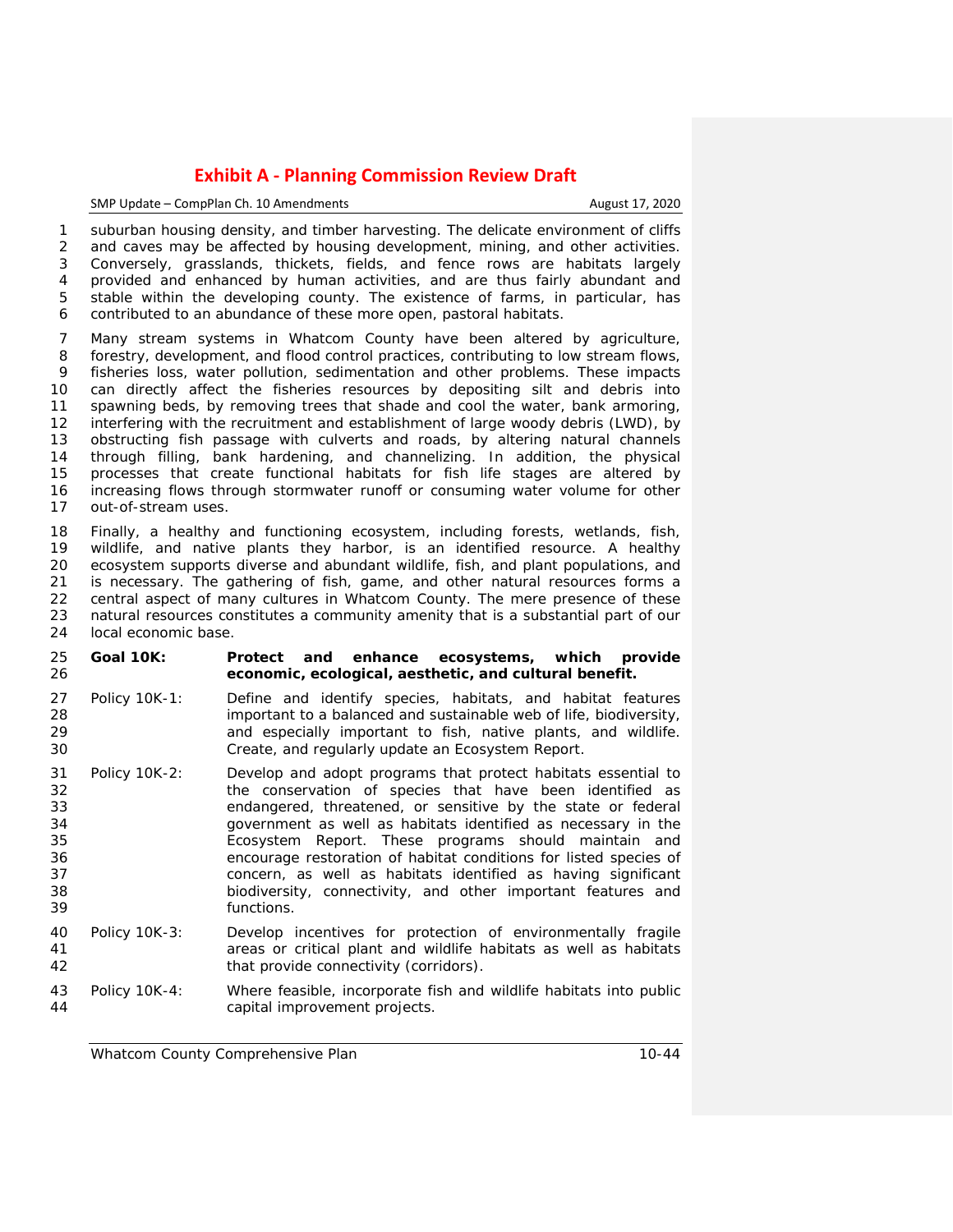|                              | SMP Update - CompPlan Ch. 10 Amendments | August 17, 2020                                                                                                                                                                                                                                                                                                                                  |  |
|------------------------------|-----------------------------------------|--------------------------------------------------------------------------------------------------------------------------------------------------------------------------------------------------------------------------------------------------------------------------------------------------------------------------------------------------|--|
| 1<br>$\overline{2}$<br>3     | Policy 10K-5:                           | Provide measures to mitigate negative water quality and<br>quantity impacts from both public and private alterations of<br>natural drainage systems.                                                                                                                                                                                             |  |
| 4<br>5                       | Policy 10K-6:                           | Consider sensitive fish, shellfish, and wildlife species and their<br>habitats when establishing zoning densities and patterns.                                                                                                                                                                                                                  |  |
| 6<br>7<br>8<br>9<br>10<br>11 | Policy 10K-7:                           | Promote voluntary fish and wildlife habitat enhancement<br>projects through educational and incentive programs, such as<br>purchase of development rights or habitat conservation<br>easements. These projects, which can be done by individuals,<br>organizations, and businesses, will buffer and expand fish,<br>plant, and wildlife habitat. |  |
| 12<br>13<br>14               | Policy 10K-8:                           | Give careful consideration to the siting of industrial, commercial,<br>residential, and other land use designations when located near<br>important marine, terrestrial, or other critical habitats.                                                                                                                                              |  |
| 15<br>16<br>17<br>18         | Policy 10K-9:                           | Protect, retain, and enhance the beneficial uses and functions of<br>streams and rivers. Define and identify the beneficial uses and<br>functions of streams and rivers, including wildlife and fisheries<br>habitat, water quality, open space, aesthetics, and recreation.                                                                     |  |
| 19<br>20                     | Policy 10K-10:                          | Protect and enhance ecosystem functions when flood hazard<br>management measures are used.                                                                                                                                                                                                                                                       |  |
| 21<br>22<br>23               | Policy 10K-11:                          | Regulate the operation of river gravel extraction activities in<br>such a manner so as to provide long-term protection of fish and<br>wildlife habitat and water quality.                                                                                                                                                                        |  |
| 24<br>25<br>26               | Policy 10K-12:                          | Ensure design and development of residential and industrial<br>development minimizes disturbance to rivers, streams, and<br>functioning riparian areas.                                                                                                                                                                                          |  |
| 27<br>28<br>29<br>30         | Policy 10K-13:                          | Evaluate the full value of the fishery; including its cultural and<br>economic value; in land use decisions that may impact that<br>fishery. Unavoidable impacts to an individual habitat or fishery<br>shall be mitigated.                                                                                                                      |  |
| 31<br>32<br>33<br>34<br>35   | Policy 10K-14:                          | Continue to consider the value of wildlife populations for which<br>habitat conservation areas have been identified in PDS's wildlife<br>habitat mapping, their associated habitats, and connectivity in<br>land use planning that may impact them. This is not intended to<br>require landowners to pay for any additional studies.             |  |
| 36<br>37                     | Policy 10K-15:                          | Mitigation to Habitat Conservation Areas should be tracked and<br>monitored to ensure no net loss to natural area.                                                                                                                                                                                                                               |  |
| 38<br>39<br>40               | Policy 10K-16:                          | Monitor Habitat Conservation Areas to obtain a baseline of<br>current conditions and to ensure no net loss and avoidance of<br>cumulative impacts.                                                                                                                                                                                               |  |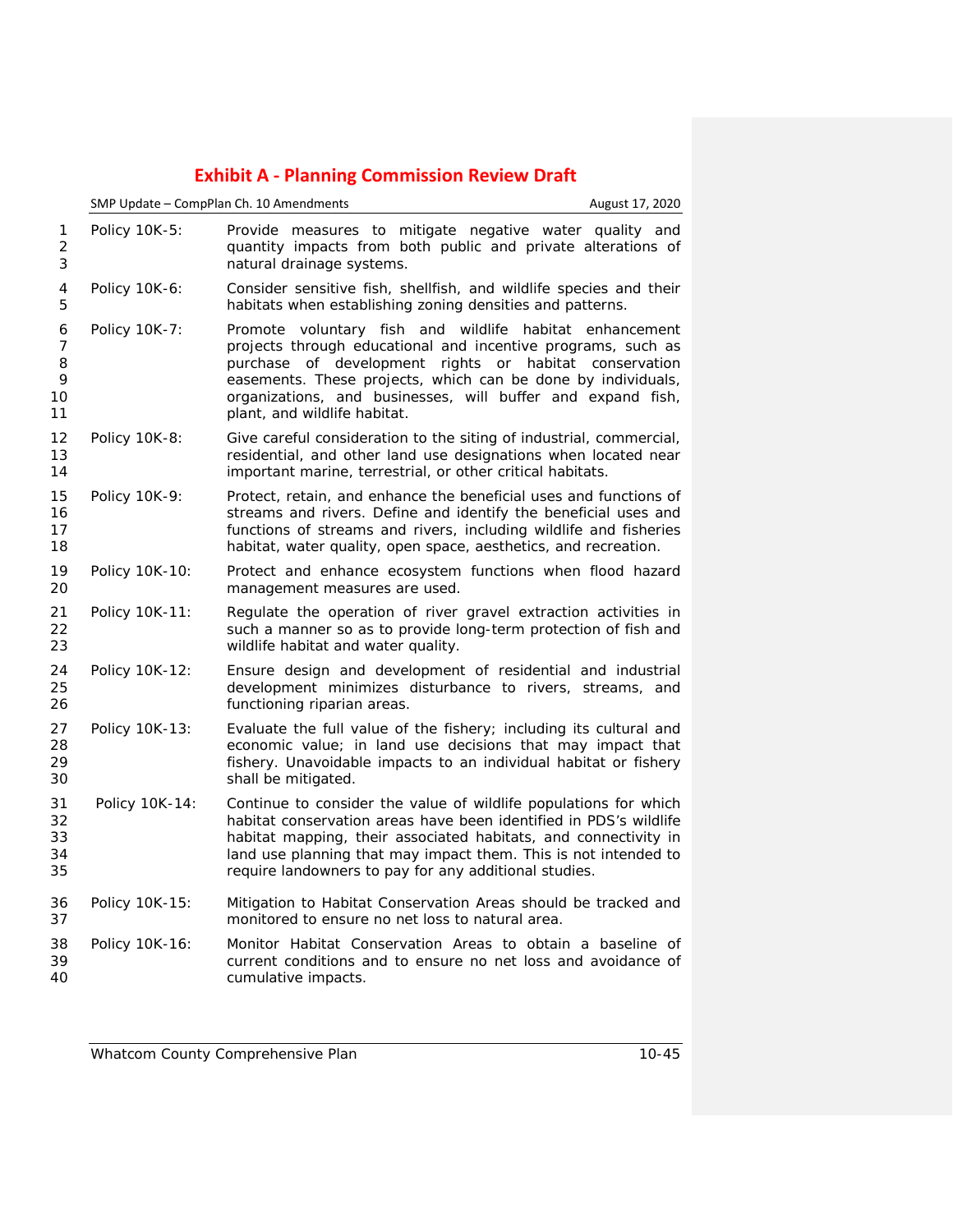|                                  | SMP Update - CompPlan Ch. 10 Amendments          |                                                                                                                                                                                                                                                                                                                                                                                        | August 17, 2020          |
|----------------------------------|--------------------------------------------------|----------------------------------------------------------------------------------------------------------------------------------------------------------------------------------------------------------------------------------------------------------------------------------------------------------------------------------------------------------------------------------------|--------------------------|
| 1                                | <b>Fish and Wildlife Populations and Habitat</b> |                                                                                                                                                                                                                                                                                                                                                                                        |                          |
| 2<br>3                           | Goal 10L:                                        | Protect and enhance ecosystems that support native fish<br>and wildlife populations and habitat.                                                                                                                                                                                                                                                                                       |                          |
| 4<br>5                           | Policy 10L-1:                                    | Strongly discourage any activity that might cause significant<br>degradation of the fishery resource or habitat.                                                                                                                                                                                                                                                                       |                          |
| 6<br>7<br>8                      | Policy 10L-2:                                    | Support the protection and enhancement of significant fish<br>spawning and rearing habitat, food resources, refugia (shelter),<br>and travel passages.                                                                                                                                                                                                                                 |                          |
| 9<br>10<br>11                    | Policy 10L-3:                                    | Establish non-regulatory mechanisms<br>development that accommodates the habitat needs of fish and<br>wildlife and encourages good stewardship practices.                                                                                                                                                                                                                              | and<br>incentives<br>for |
| 12<br>13                         | Policy 10L-4:                                    | Support protection and enhancement of fish and wildlife habitat<br>through site design in new development.                                                                                                                                                                                                                                                                             |                          |
| 14<br>15<br>16<br>17<br>18<br>19 | Policy 10L-5:                                    | Native vegetation and soils on streambanks and shorelines<br>should be disturbed as little as possible. In situations where re-<br>vegetation is necessary to restore streambank or shoreline<br>stability and provide shading, site-specific native plants should<br>be used. Retention of vegetated riparian areas on all lake and<br>marine shorelines shall also be encouraged.    |                          |
| 20<br>21<br>22<br>23<br>24<br>25 | Policy 10L-6:                                    | Discourage shoreline armoring. Instead, encourage natural or<br>bio-engineering solutions such as planting native vegetation,<br>engineered log jams/LWD, and beach nourishment along<br>eroding banks to address stream and shoreline bank erosion<br>problems. Riparian buffers should be replanted with suitable<br>native vegetation as a part of all bank stabilization projects. |                          |
| 26<br>27<br>28                   | Policy 10L-7:                                    | Encourage native vegetation and soil retention and plantings<br>that provide or maintain the beneficial uses and functions of<br>streams, rivers, lakes, and marine shorelines.                                                                                                                                                                                                        |                          |
| 29<br>30                         | Policy 10L-8:                                    | Maintain and encourage restoration of habitat functions for<br>threatened and endangered fish species.                                                                                                                                                                                                                                                                                 |                          |
| 31<br>32<br>33                   | Policy 10L-9:                                    | Use Best Available Science to inform the creation of regulations<br>to mitigate adverse impacts of development adjacent to rivers,<br>streams, and marine shorelines.                                                                                                                                                                                                                  |                          |
| 34<br>35<br>36<br>37             | Policy 10L-10:                                   | Encourage landowners to voluntarily protect surface water<br>quality with filter strips or other appropriate water cleansing<br>mechanisms installed between lawns, landscaping, livestock<br>pens, or agricultural fields and waterbodies.                                                                                                                                            |                          |
| 38<br>39<br>40                   | Policy 10L-11:                                   | Formulate and implement a comprehensive, landscape-based,<br>environmental management program to protect fish and wildlife.<br>The program should include the following:                                                                                                                                                                                                               |                          |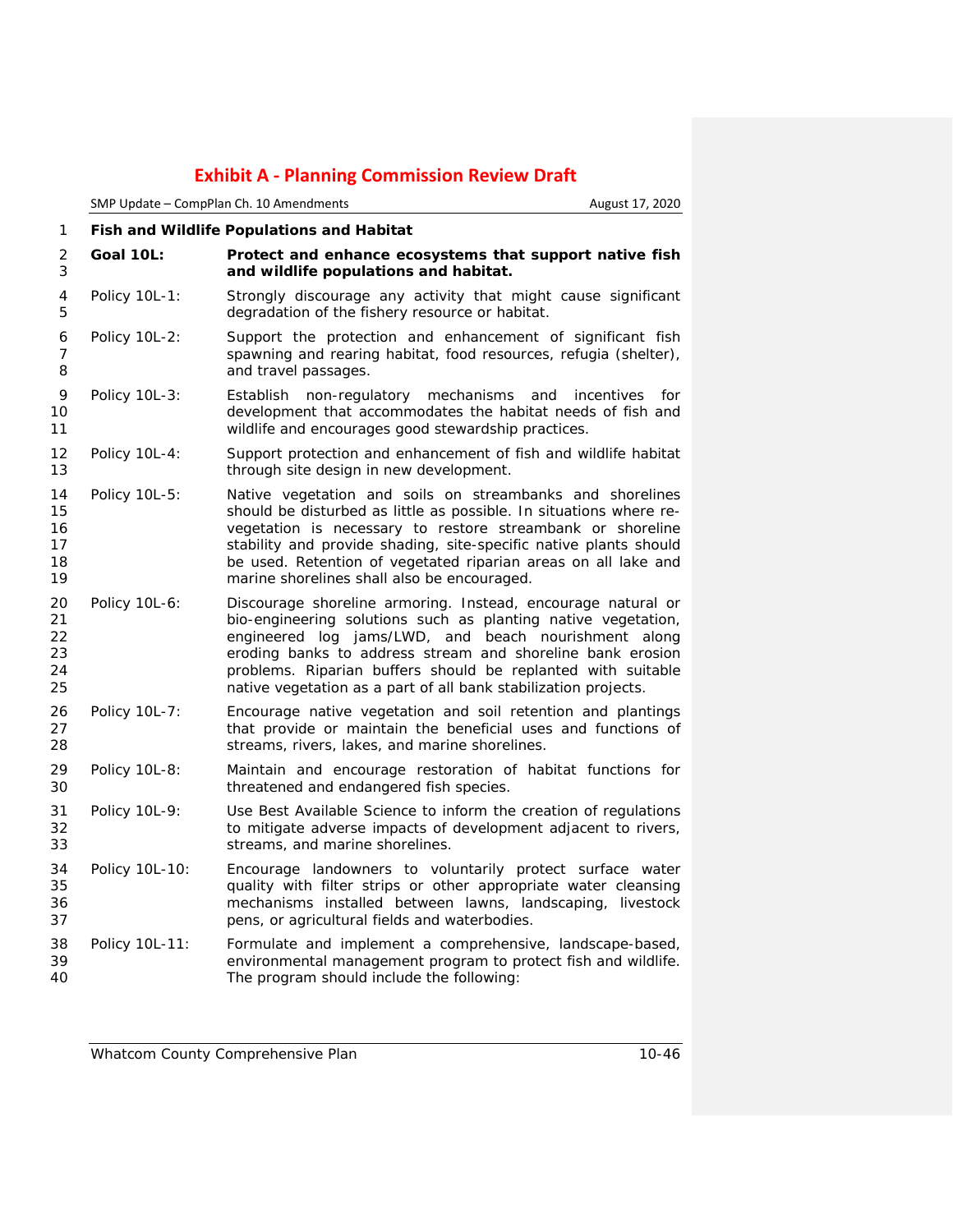|                            | SMP Update - CompPlan Ch. 10 Amendments |                                                                                                                                                                                                                                                                                            | August 17, 2020             |
|----------------------------|-----------------------------------------|--------------------------------------------------------------------------------------------------------------------------------------------------------------------------------------------------------------------------------------------------------------------------------------------|-----------------------------|
| $\overline{c}$             |                                         | 1. Formulate an administrative approach to the review of<br>development and planning proposals that consider natural<br>system policies;                                                                                                                                                   |                             |
| 4<br>5                     |                                         | 2. Investigate and develop programs for acquisition and<br>restoration of important fish and wildlife habitat areas;                                                                                                                                                                       |                             |
| 6<br>7<br>8                |                                         | 3. Develop and enter into cooperative agreements with State<br>and Federal agencies and neighboring jurisdictions to identify<br>and protect ecosystems;                                                                                                                                   |                             |
| 9<br>10                    |                                         | 4. Identify<br>and map<br>important<br>connectivity throughout the county; and,                                                                                                                                                                                                            | habitat<br>corridors<br>and |
| 11<br>12<br>13<br>14       |                                         | 5. Support the development of educational materials which list,<br>describe, and characterize the appropriate use of native<br>vegetation to enhance ecosystem functions in Whatcom<br>County.                                                                                             |                             |
| 15<br>16<br>17<br>18       | Policy 10L-12:                          | Consider establishing formal meander limits for the Nooksack<br>River, precluding additional development within this zone, and<br>promote the River and Flood property acquisition program<br>within these areas.                                                                          |                             |
| 19<br>20                   | Policy 10L-13:                          | Diligently work to prevent and/or reduce the establishment<br>and/or spread of invasive species.                                                                                                                                                                                           |                             |
| 21<br>22<br>23<br>24<br>25 | Policy 10L-14:                          | Actively participate in and support WRIA 1 Salmon Recovery<br>efforts to return self-sustaining salmonid runs to harvestable<br>levels through: the restoration of healthy rivers, marine<br>shorelines, and natural processes; the careful use of hatcheries;<br>and responsible harvest. |                             |
| 26                         | Policy 10L-15:                          | Participate in protection and improvement of biodiversity.                                                                                                                                                                                                                                 |                             |
| 27<br>28<br>29             | Policy 10L-16:                          | Consider establishing important habitat areas as sending<br>areas after<br>creating a<br>voluntary,<br>development rights (TDR) program.                                                                                                                                                   | workable<br>transfer<br>of  |
| 30<br>31                   | Policy 10L-17:                          | Mitigation of wetlands should be reviewed and tracked over time<br>to ensure no net loss of wetland function.                                                                                                                                                                              |                             |
| 32<br>33                   | Policy 10L-18:                          | A baseline of wetland identification and function should be made<br>to track and prevent net loss and avoid cumulative impacts.                                                                                                                                                            |                             |
| 34<br>35<br>36<br>37       | <b>Policy 10L-19:</b>                   | The County will support the work of the Fisheries Co-managers<br>(Lummi Nation, Nooksack Tribe, and the State Department of<br>Fish and Wildlife) and stakeholders to establish a sustainable<br>salmon harvest goal for the Nooksack Basin.                                               |                             |
| 38                         | Wetlands                                |                                                                                                                                                                                                                                                                                            |                             |
| 39                         |                                         | Wetlands are crucial environmental features in Whatcom County. Wetlands provide                                                                                                                                                                                                            |                             |
| 40                         | invaluable                              | aquifer recharge, groundwater<br>functions in                                                                                                                                                                                                                                              | storage, floodwater         |

**Comment [P/C2]:** This proposed amendment is not part of the SMP Update. Rather, it is a policy the Council expressed in interest in adding in support of the fisheries co-manager's Sustainable Salmon Harvest Goal. Adding such a policy was placed on the docket by Council in 2018 (#PLN2018-00010).

*Whatcom County Comprehensive Plan 10-47*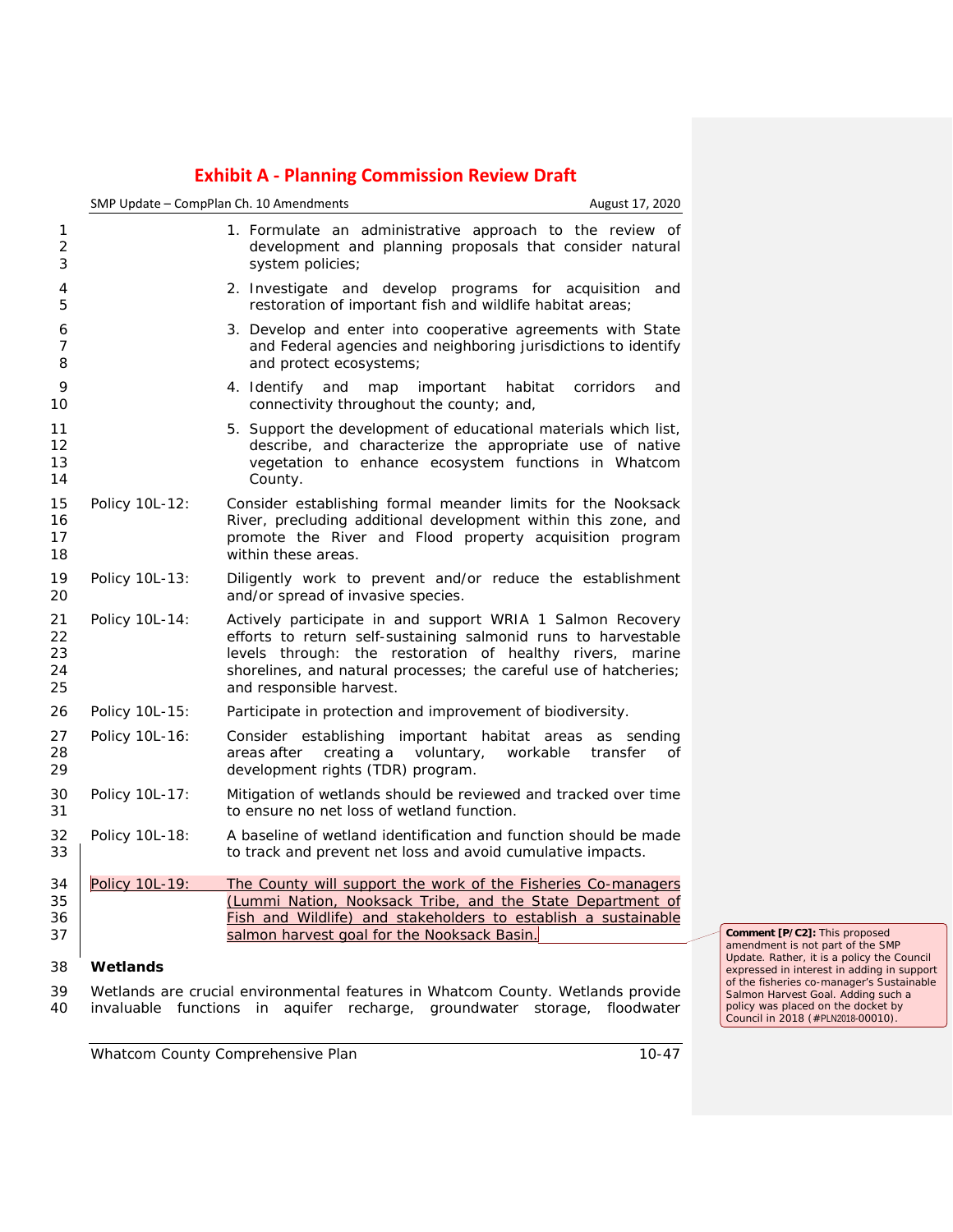SMP Update – CompPlan Ch. 10 Amendments **August 17, 2020** 

 detention, pollutant removal and purification of water supplies, as well as provision of fish and wildlife habitat. Loss of wetlands has been due to many factors, including urbanization, agricultural development, and drainage projects.

 A plethora of complex and often confusing laws govern the definition, delineation, and protection of wetlands. These laws originate at national, state, and county levels. Land managers and private citizens often experience difficulty in interpreting, synthesizing, and applying wetland regulations. In general, however, 8 state regulations must comply with federal standards and local regulations must comply with both federal and state standards.

## **Goal 10M: Conserve and enhance regulated wetlands.**

- Policy 10M-1: Recognize natural wetlands such as swamps, bogs, saltwater marshes, and ponds for their value in cleaning water, reducing flood damage, providing valuable habitat for plants, fish and wildlife, and as sites for groundwater recharge.
- Policy 10M-2: Develop and adopt criteria to identify and evaluate wetland functions that meet the Best Available Science standard and 17 that are consistent with state and federal guidelines.
- Policy 10M-3: Biological functions of wetlands are complex and interwoven. Evaluate the full range of potential and immediate economic impacts in land use decisions relating to wetlands, including fisheries, wildlife, recreation, farmlands, sustainable resources, 22 air and water quality, flood hazard management, real estate, cultural attributes, and other uses.
- Policy 10M-4: Encourage land development to avoid wetland impacts. Impacts 25 to regulated wetlands should be contingent upon full mitigation<br>26 measures that equitably compensate for wetlands impacts, on a 26 26 measures that equitably compensate for wetlands impacts, on a<br>27 measures case-by-case basis. Approved mitigation measures shall include case-by-case basis. Approved mitigation measures shall include resources for long-term monitoring and adaptive management of mitigation outcomes to assure effectiveness. Strongly discourage alteration of land that results in the degradation of type 1 and 2 wetlands.
- Policy 10M-5: Property rights and public services are essential components of our political and economic system. Where such rights and public 34 services are significantly compromised by the goal of wetland<br>35 serves in the servation adverse wetland impacts may be permitted preservation, adverse wetland impacts may be permitted through standardized mitigation. This may include avoidance, 37 impact minimization, restoration, enhancement, creation, or off- site compensation for loss of wetland functions in accordance with mitigation sequencing.
- Policy 10M-6: Recognize beneficial wetland uses, functions, and values. Support protection of fish and wildlife habitat, water quality, plant diversity, flood attenuation and low-flow contribution, and water storage through planning, acquisition, incentive programs, and mitigation.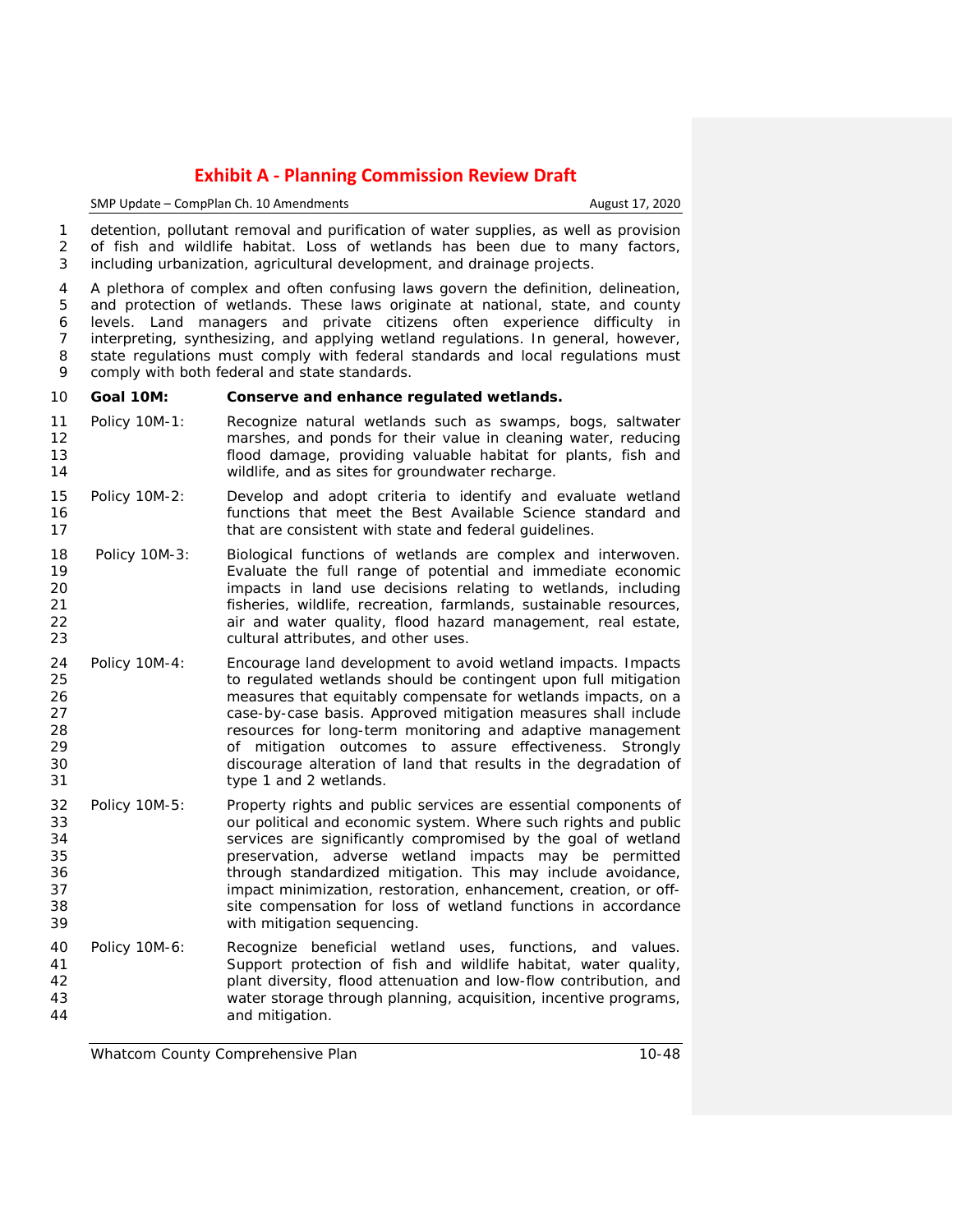|                                  |                       | SMP Update - CompPlan Ch. 10 Amendments                                                                                                                                                                                                                                                                  | August 17, 2020 |
|----------------------------------|-----------------------|----------------------------------------------------------------------------------------------------------------------------------------------------------------------------------------------------------------------------------------------------------------------------------------------------------|-----------------|
| 1<br>2<br>3                      | Policy 10M-7:         | Development applications should be assessed on a case-by-case<br>basis so that marginal wetlands are not preserved at the<br>expense of upland areas with higher habitat value.                                                                                                                          |                 |
| 4                                | <b>Marine Habitat</b> |                                                                                                                                                                                                                                                                                                          |                 |
| 5<br>6                           | Goal 10N:             | Protect and enhance marine ecosystems and resources in<br><b>Whatcom County.</b>                                                                                                                                                                                                                         |                 |
| 7<br>8<br>9                      | Policy 10N-1:         | Support the Whatcom County Marine Resources Committee in<br>its pursuit of the Northwest Straits Commission benchmarks as<br>follows:                                                                                                                                                                    |                 |
| 10<br>11<br>12<br>13<br>14<br>15 |                       | Broad county participation in MRCs;<br>A net gain in high-value habitat and ecosystem functions;<br>A net reduction in shellfish bed closures;<br>Measurable increases in factors supporting<br>$\blacksquare$<br>recovery;<br>Population increases in other key indicator species;<br>٠                 | bottomfish      |
| 16<br>17<br>18<br>19             |                       | Coordination of scientific data:<br>Successful public education and outreach efforts; and,<br>The establishment of a regional system of Marine Protected<br>٠<br>Areas (MPA's).                                                                                                                          |                 |
| 20<br>21                         | Policy 10N-2:         | Promote naturalized shoreline buffers and restoration of riparian<br>vegetation.                                                                                                                                                                                                                         |                 |
| 22<br>23<br>24                   | Goal 10P:             | Protect and enhance shellfish habitat in commercial and<br>recreational areas to ensure a productive resource base<br>for long-term use.                                                                                                                                                                 |                 |
| 25<br>26                         | Policy 10P-1:         | Identify and designate marine shellfish habitat for commercial<br>and recreational uses.                                                                                                                                                                                                                 |                 |
| 27<br>28<br>29<br>30<br>31       | Policy 10P-2:         | Restore degraded waters within the drainage basins of shellfish<br>areas to a level that<br>allows/supports<br>growing<br>harvesting by work with the Department of Ecology, Tribes,<br>Department of Health, Department of Fish and Wildlife, and<br>affected property owners to improve water quality. | shellfish       |
| 32<br>33<br>34<br>35             | Policy 10P-3:         | Protect shellfish resources by means of pollution prevention and<br>enforcement when necessary. This should include surface and<br>groundwater monitoring for early detection of pollution to<br>minimize the damage and cost of resource restoration.                                                   |                 |
| 36<br>37<br>38<br>39             | Policy 10P-4:         | Improve knowledge of the importance of protecting, preserving,<br>and improving the quality of shellfish habitat within the County.<br>Seek out valuable partnerships that will raise awareness,<br>provide education, and enhance shellfish habitat.                                                    |                 |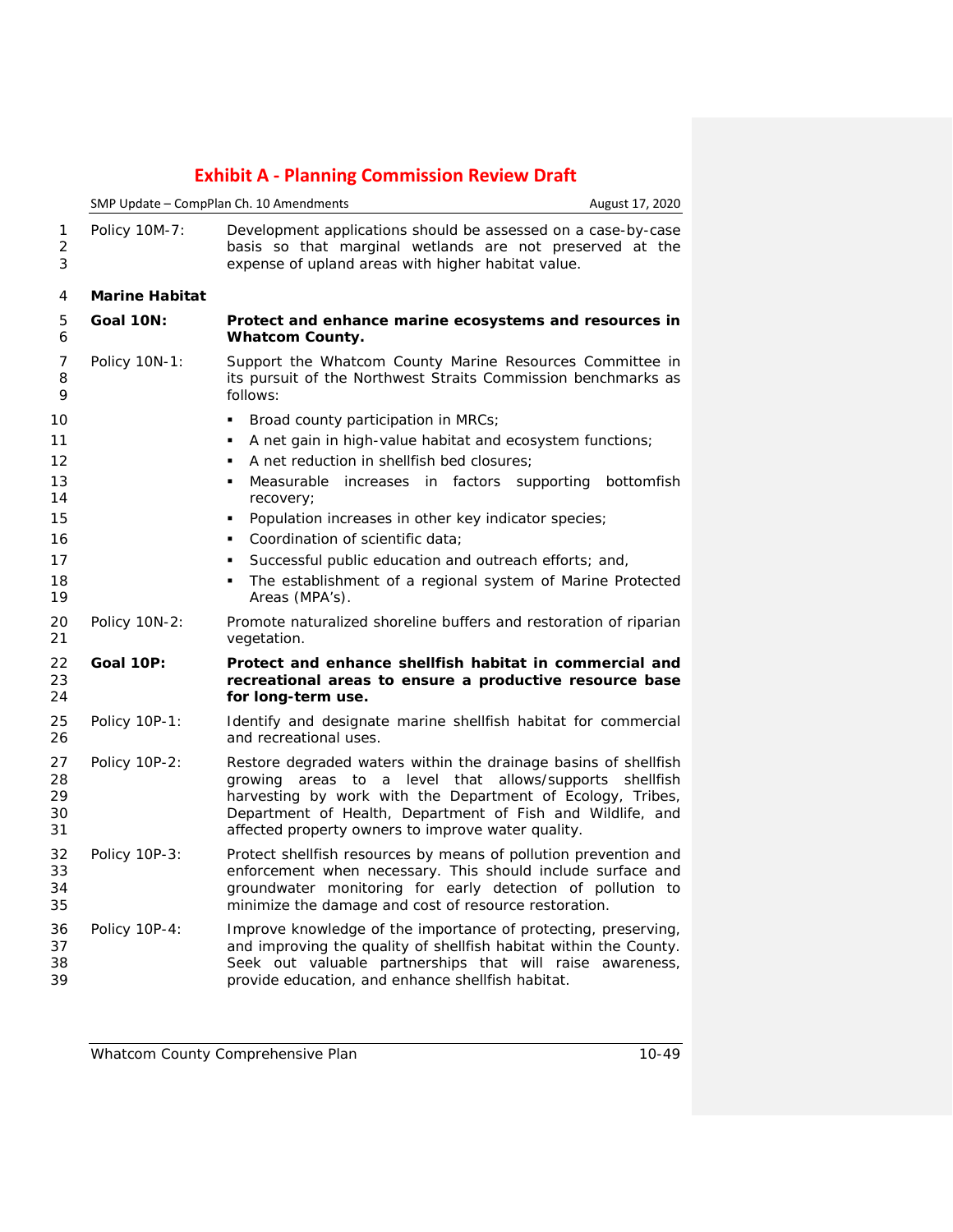|                            | SMP Update - CompPlan Ch. 10 Amendments<br>August 17, 2020 |                                                                                                                                                                                                                                                                                                                            |                      |
|----------------------------|------------------------------------------------------------|----------------------------------------------------------------------------------------------------------------------------------------------------------------------------------------------------------------------------------------------------------------------------------------------------------------------------|----------------------|
| 1<br>2                     | Policy 10P-5:                                              | Develop Low Impact Development standards in shellfish habitat<br>areas.                                                                                                                                                                                                                                                    |                      |
| 3<br>4<br>5<br>6           | Policy 10P-6:                                              | Identify and encourage the use of stormwater treatment<br>systems and Best Management Practices to reduce fecal coliform<br>bacteria levels in stormwater discharging directly into shellfish<br>habitat areas.                                                                                                            |                      |
| 7<br>8<br>9<br>10          | Policy 10P-7:                                              | Solicit input from the Shellfish Protection District advisory<br>committees and appropriate state, federal, and tribal agencies<br>when considering updates to the Comprehensive Plan that relate<br>to shellfish protection.                                                                                              |                      |
| 11<br>12                   | Policy 10P-8:                                              | Identify and restore functions, selected through best available<br>landscape-based science, of key wetland areas.                                                                                                                                                                                                          |                      |
| 13<br>14                   | Policy 10P-9:                                              | Modify county roadside ditch maintenance procedures to protect<br>water quality.                                                                                                                                                                                                                                           |                      |
| 15<br>16<br>17             | Policy 10P-10:                                             | Continue to partner with jurisdictions in British Columbia to<br>minimize impacts on water quality, including what affects<br>shellfish habitat.                                                                                                                                                                           |                      |
| 18<br>19<br>20<br>21       | Policy 10P-11:                                             | Work within the structure of County programs such as the WRIA<br>Planning<br>Management<br>process<br>Watershed<br>improvements in land use Best Management Practices that will<br>positively affect change in marine water quality.                                                                                       | to<br>achieve        |
| 22<br>23<br>24             | Policy 10P-12:                                             | Continue to develop programs that identify potential pollution<br>sources and ensure timely and science-based approaches are<br>used in response to problems as they arise.                                                                                                                                                |                      |
| 25<br>26<br>27<br>28       | Policy 10P-13:                                             | Develop educational tools and opportunities to raise public<br>awareness of marine issues and to inform them of how they can<br>have a positive impact by helping preserve these marine<br>resources.                                                                                                                      |                      |
| 29<br>30<br>31<br>32<br>33 | Policy 10P-14:                                             | <b>Identify</b><br>(such<br>wetlands<br>areas<br>as<br>and<br>the<br>environment)<br>that<br>are<br>important<br>to<br>shellfish<br>preservation. Also identify river and stream processes that<br>adversely impact shellfish habitat. Use this information when<br>making land use management and preservation decisions. | nearshore<br>habitat |
| 34<br>35<br>36<br>37<br>38 | Policy 10P-15:                                             | Create a tracking mechanism to document progress made<br>toward improving downgraded shellfish areas. This information<br>will be useful not only in supporting an upgrade when water<br>quality shows improvement, but also in preventing degradation<br>in currently approved shellfish areas.                           |                      |
| 39<br>40<br>41             | Policy 10P-16:                                             | Work with the County Shellfish Advisory Committees, Marine<br>Resources Committee, Salmon Recovery Fund Board, WRIA<br>Watershed Management Board, and other local, state, federal,                                                                                                                                        |                      |